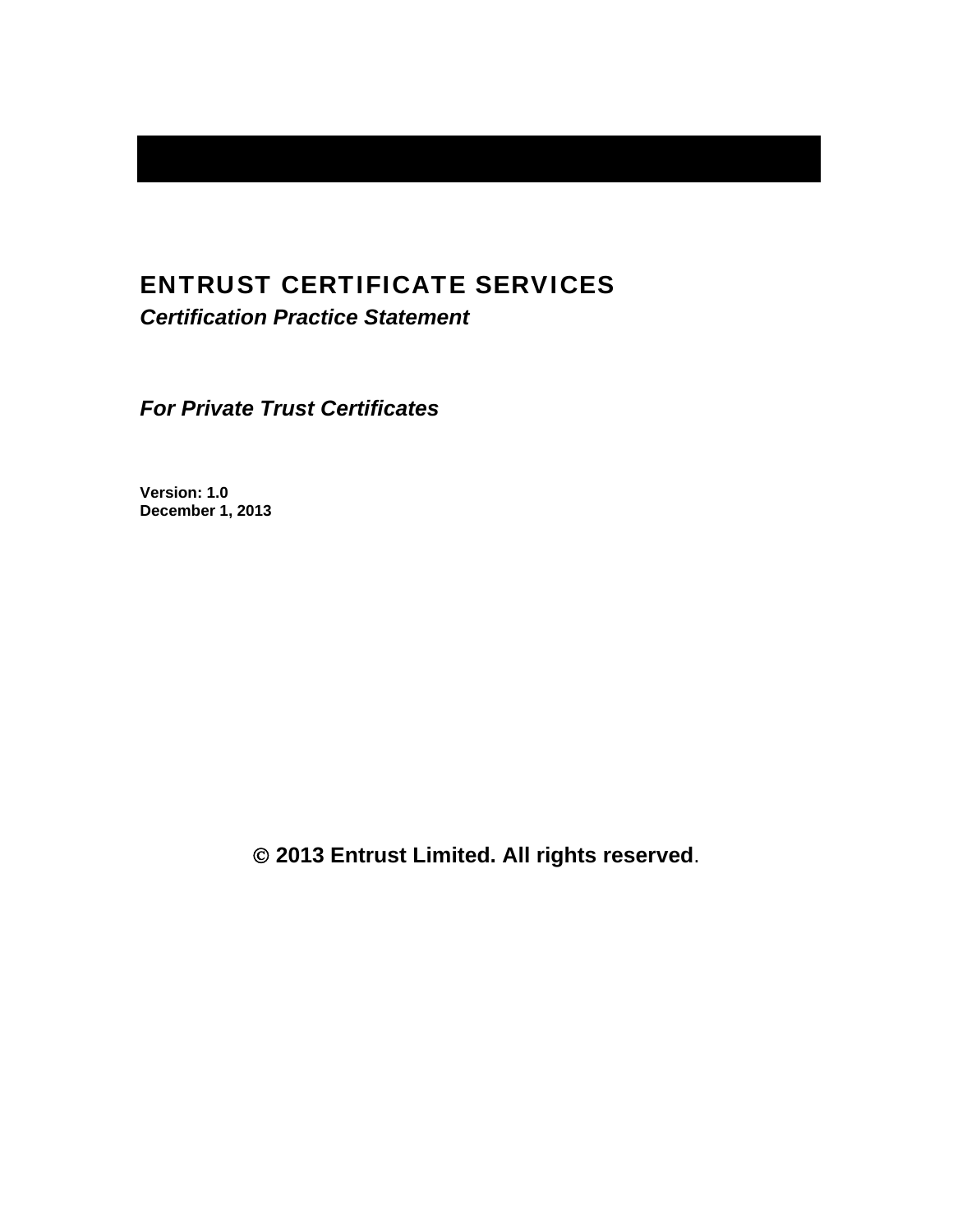# **Revision History**

| <i>Issue</i> | Date               | Changes in this Revision |
|--------------|--------------------|--------------------------|
|              | December 1, $2013$ | Initial version.         |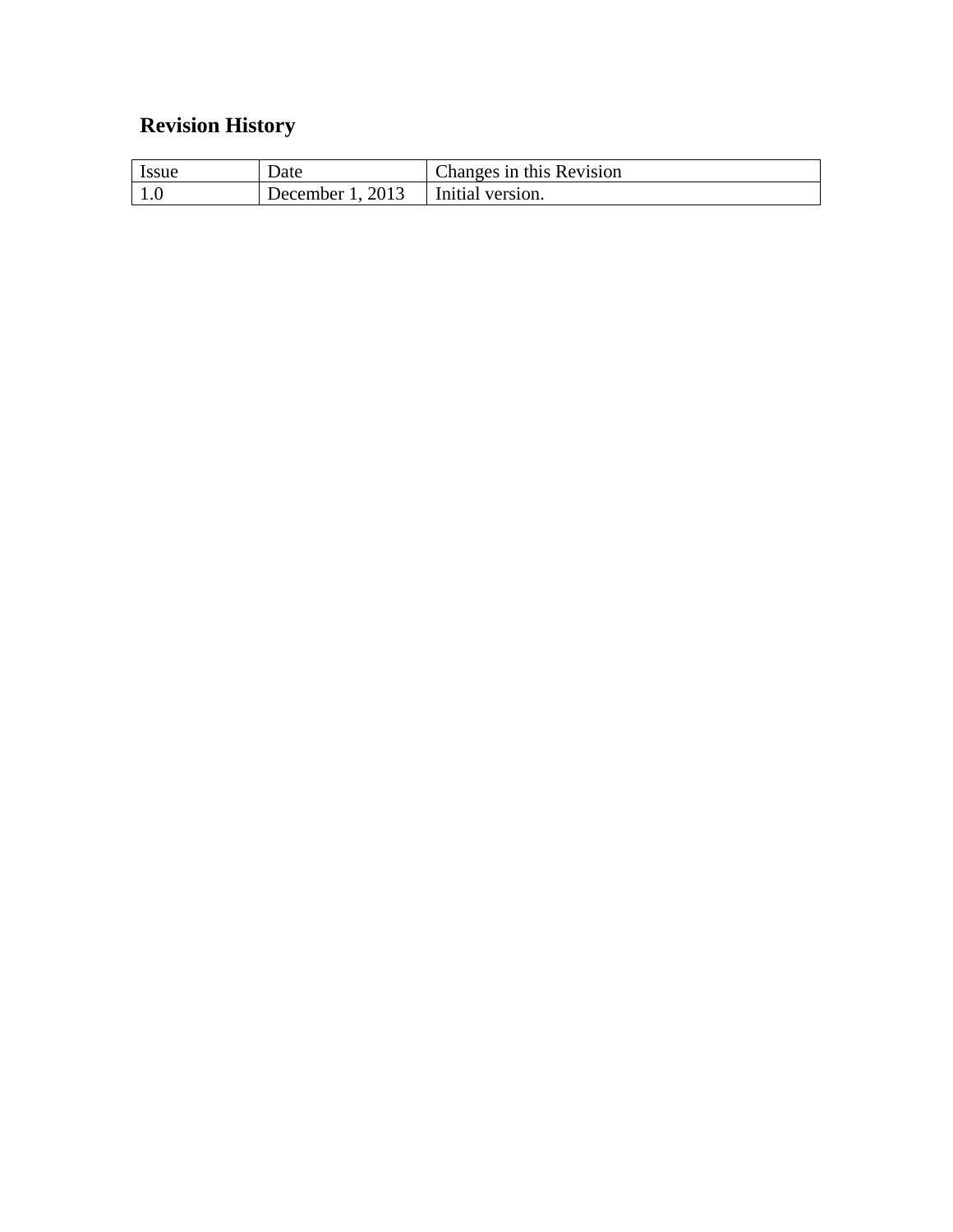# **TABLE OF CONTENTS**

|                  | $\mathbf{I}$ .                            |  |  |
|------------------|-------------------------------------------|--|--|
|                  | 1.1                                       |  |  |
|                  | 1.2<br>1.2.1<br>1.2.2                     |  |  |
|                  | 1.3<br>1.3.1<br>1.3.2<br>1.3.3<br>1.3.4   |  |  |
|                  | 1.4                                       |  |  |
| $\overline{2}$ . | 1.5<br>1.5.1<br>1.5.2                     |  |  |
|                  | 2.1                                       |  |  |
|                  | 2.1.1<br>2.1.2<br>2.1.3<br>2.1.4<br>2.1.5 |  |  |
|                  | 2.2                                       |  |  |
|                  | 2.2.1<br>2.2.2                            |  |  |
|                  |                                           |  |  |
|                  | 2.3<br>2.3.1<br>2.3.2<br>2.3.3            |  |  |
|                  | 2.4                                       |  |  |
|                  | 2.4.1<br>2.4.2<br>2.4.3                   |  |  |
|                  | $2.5\,$                                   |  |  |
|                  | 2.5.1<br>2.5.2<br>2.5.3<br>2.5.4<br>2.5.5 |  |  |
|                  | 2.6                                       |  |  |
|                  | 2.6.1<br>2.6.2<br>2.6.3<br>2.6.4          |  |  |
|                  | 2.7                                       |  |  |
|                  | 2.7.1                                     |  |  |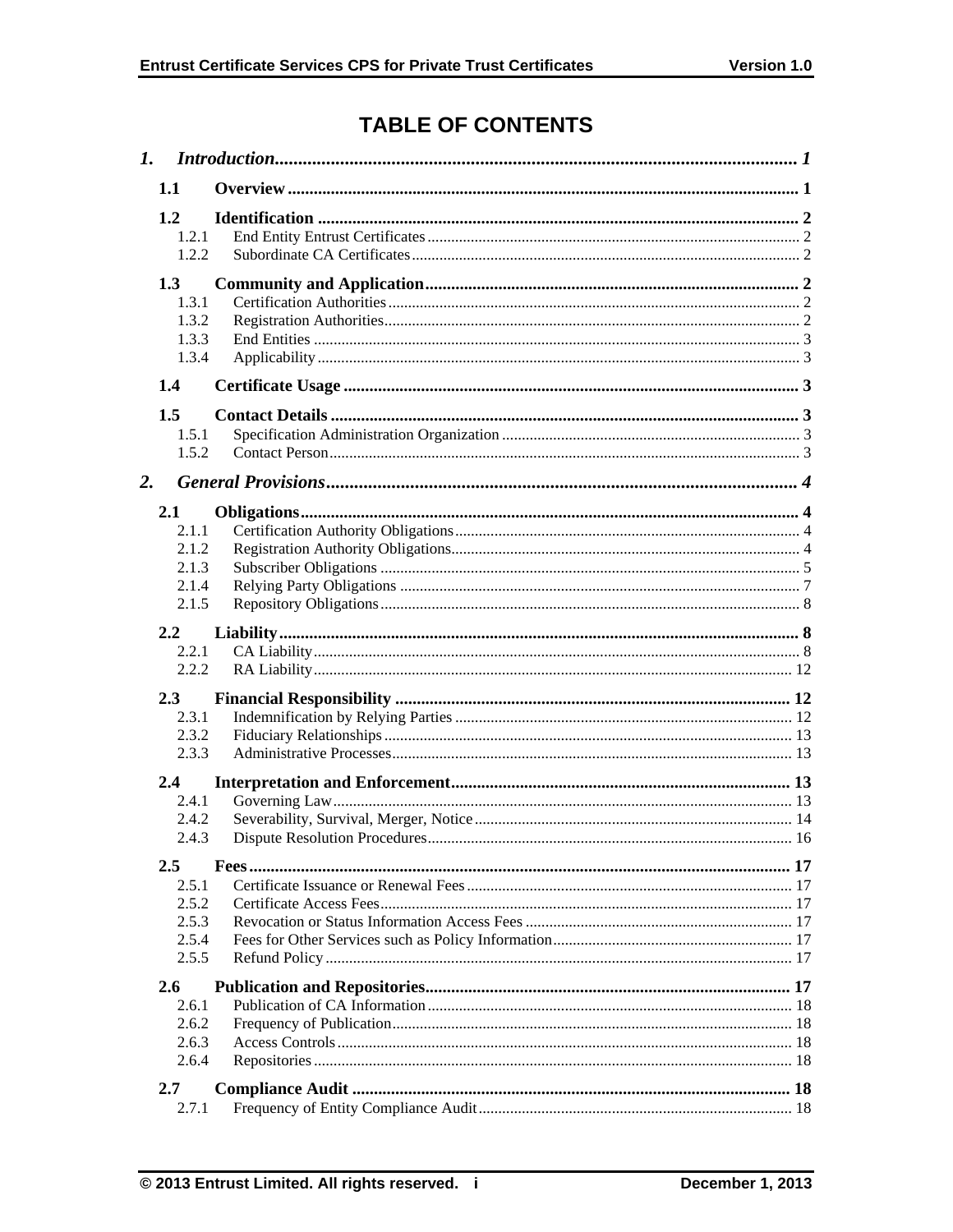|                      | 2.7.2          |  |
|----------------------|----------------|--|
|                      | 2.7.3          |  |
|                      | 2.7.4          |  |
|                      | 2.7.5          |  |
|                      | 2.7.6          |  |
|                      | 2.8            |  |
|                      | 2.8.1          |  |
|                      | 2.8.2          |  |
|                      | 2.8.3          |  |
|                      | 2.8.4          |  |
|                      | 2.8.5          |  |
| 2.8.6                |                |  |
|                      | 2.8.7          |  |
|                      | 2.9            |  |
| $\boldsymbol{\beta}$ |                |  |
|                      | 3.1            |  |
|                      | 3.1.1          |  |
|                      | 3.1.2          |  |
|                      | 3.1.3          |  |
|                      | 3.1.4          |  |
|                      | 3.1.5          |  |
|                      | 3.1.6          |  |
|                      | 3.1.7          |  |
|                      | 3.1.8          |  |
|                      | 3.1.9          |  |
|                      |                |  |
|                      | 3.1.10         |  |
|                      | 3.1.11         |  |
|                      | 3.2            |  |
|                      | 3.3            |  |
|                      | 3.4            |  |
|                      |                |  |
|                      | 4.1            |  |
|                      | 4.2            |  |
|                      | 4.2.1          |  |
|                      | 4.2.2          |  |
|                      | 4.2.3          |  |
|                      | 4.2.4          |  |
|                      | 4.2.5          |  |
|                      | 4.2.6          |  |
| $\boldsymbol{4}$     | 4.2.7          |  |
|                      | 4.3            |  |
|                      | 4.4            |  |
|                      | 4.4.1          |  |
|                      | 4.4.2          |  |
|                      | 4.4.3          |  |
|                      | 4.4.4<br>4.4.5 |  |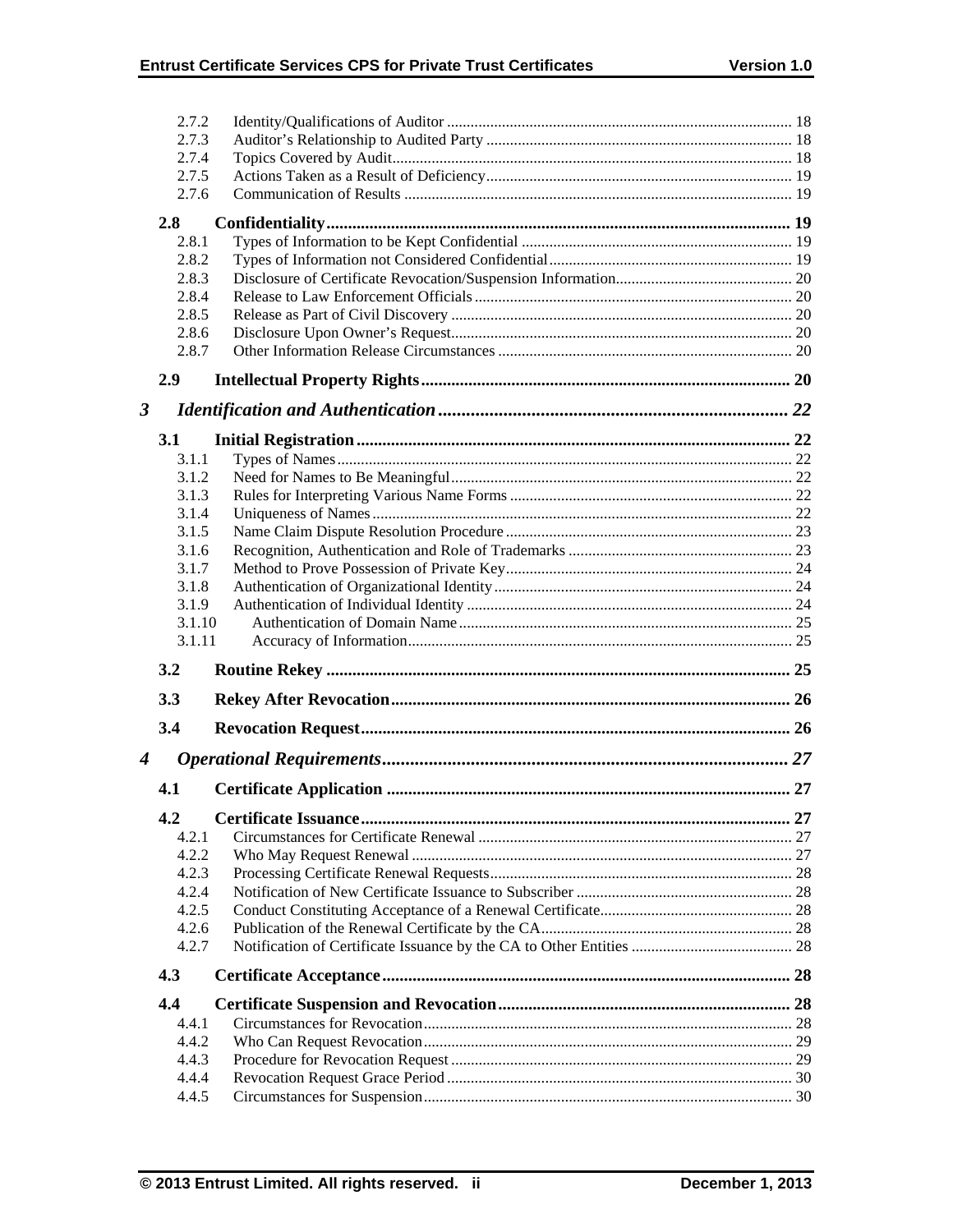|   | 4.4.6<br>4.4.7 |                                                                       |  |
|---|----------------|-----------------------------------------------------------------------|--|
|   | 4.4.8          |                                                                       |  |
|   | 4.4.9          |                                                                       |  |
|   | 4.4.10         |                                                                       |  |
|   | 4.4.11         |                                                                       |  |
|   | 4.4.12         |                                                                       |  |
|   | 4.4.13         |                                                                       |  |
|   | 4.4.14         | Checking Requirements For Other Forms of Revocation Advertisements 31 |  |
|   | 4.4.15         |                                                                       |  |
|   | 4.5            |                                                                       |  |
|   | 4.6            |                                                                       |  |
|   | 4.7            |                                                                       |  |
|   | 4.8            |                                                                       |  |
|   | 4.9            |                                                                       |  |
| 5 |                |                                                                       |  |
|   | 5.1            |                                                                       |  |
|   | 5.1.1          |                                                                       |  |
|   | 5.1.2          |                                                                       |  |
|   | 5.1.3          |                                                                       |  |
|   | 5.1.4          |                                                                       |  |
|   | 5.1.5          |                                                                       |  |
|   | 5.1.6          |                                                                       |  |
|   | 5.1.7          |                                                                       |  |
|   |                |                                                                       |  |
|   | 5.2            |                                                                       |  |
|   | 5.3            |                                                                       |  |
| 6 |                |                                                                       |  |
|   | 6.1            |                                                                       |  |
|   | 6.1.1          |                                                                       |  |
|   | 6.1.2          |                                                                       |  |
|   | 6.1.3          |                                                                       |  |
|   |                |                                                                       |  |
|   | 6.1.4          |                                                                       |  |
|   | 6.1.5          |                                                                       |  |
|   | 6.1.6          |                                                                       |  |
|   | 6.1.7          |                                                                       |  |
|   | 6.1.8<br>6.1.9 |                                                                       |  |
|   | 6.2            |                                                                       |  |
|   | 6.2.1          |                                                                       |  |
|   | 6.2.2          |                                                                       |  |
|   | 6.2.3          |                                                                       |  |
|   | 6.2.4          |                                                                       |  |
|   | 6.2.5          |                                                                       |  |
|   | 6.2.6          |                                                                       |  |
|   | 6.2.7<br>6.2.8 |                                                                       |  |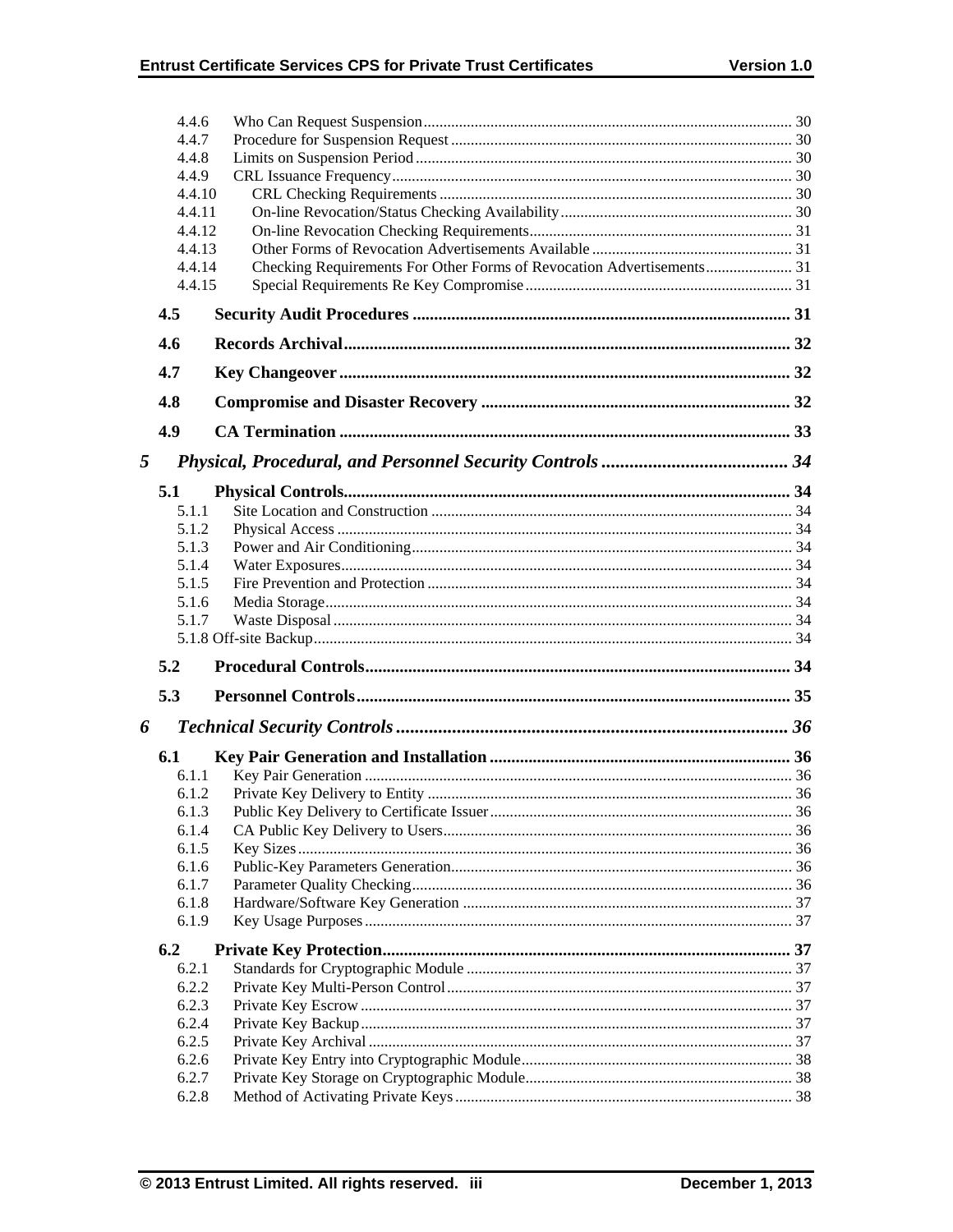|               | 6.2.9<br>6.2.10                |           |    |
|---------------|--------------------------------|-----------|----|
|               | 6.3                            |           |    |
| 6.4           |                                |           |    |
|               | 6.5                            |           |    |
|               | 6.6<br>6.6.1<br>6.6.2<br>6.6.3 |           |    |
|               | 6.7                            |           |    |
|               | 6.8                            |           |    |
| $\mathcal{I}$ |                                |           |    |
|               | 7.1                            |           |    |
|               | 7.2                            |           |    |
|               | 7.3                            |           |    |
| 8             |                                |           |    |
|               | 8.1                            |           |    |
|               | 8.2                            |           |    |
|               | 8.3                            |           |    |
| 9             |                                | Acronyms. | 43 |
| 10            |                                |           |    |
|               |                                |           |    |
|               |                                |           |    |
|               |                                |           |    |
|               |                                |           |    |
|               |                                |           |    |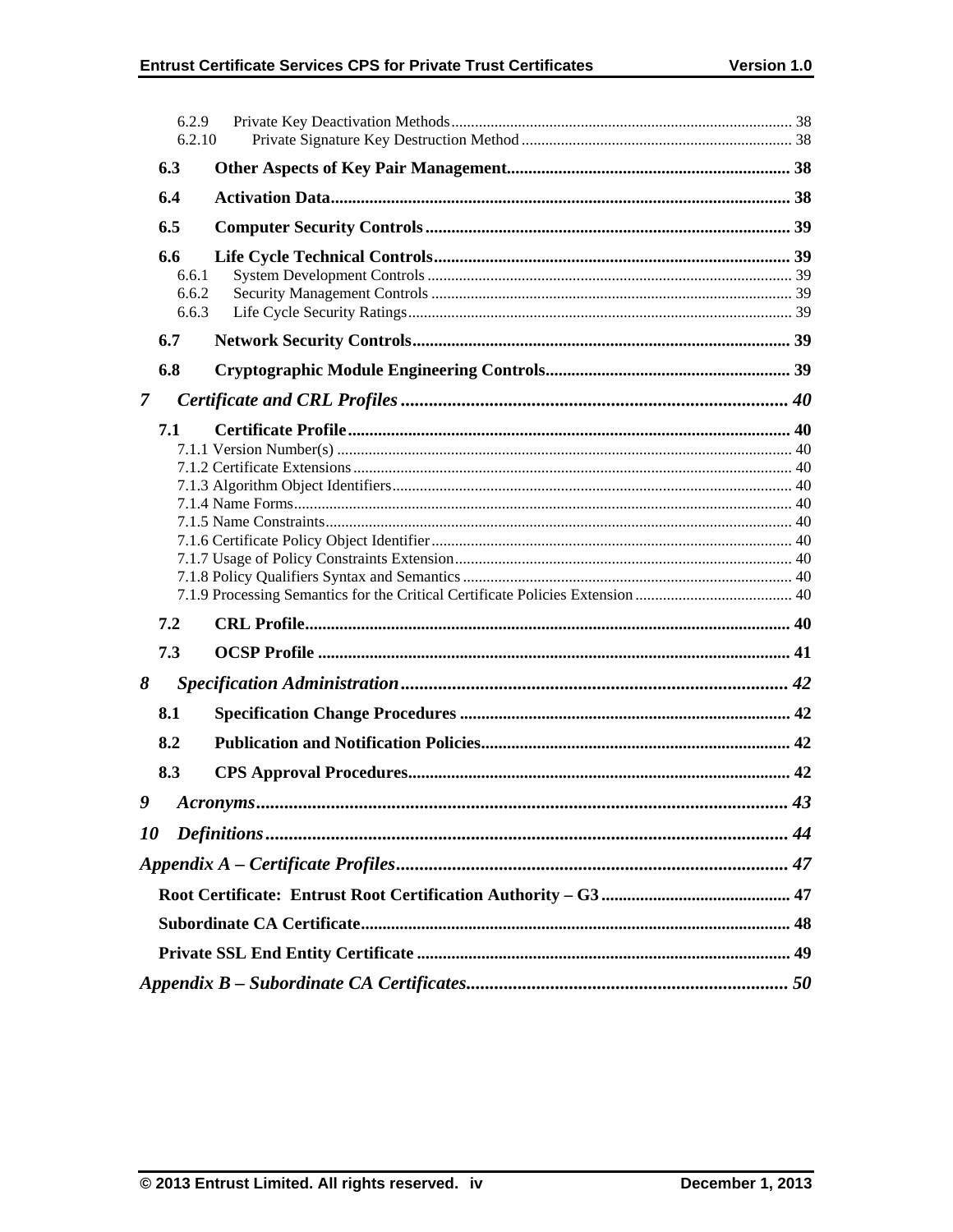# **1. Introduction**

Entrust Limited ("Entrust") uses Entrust's award winning Entrust Authority family of software products to provide standards-compliant digital certificates that enable more secure on-line communications.

The Entrust Certificate Services Certification Authorities issue Entrust Certificates, as defined in §10, which include the following Certificate Types:

- Extended Validation SSL Certificate(s) ("EV SSL Certificate(s)")
- SSL Certificate(s) ("Entrust SSL Certificate(s)" and "Entrust SSL Web Server Certificate(s)")
- CDS Certificate(s) ("Entrust Certificate(s) for Adobe CDS")
- Code Signing Certificate(s) ("Entrust Code Signing Certificate(s)")
- Client Certificate(s) ("Entrust Client Certificate(s)")
- Document Signing Certificate(s) ("Entrust Document Signing Certificate(s)")
- Time-Stamp Certificates(s) ("Entrust Time-Stamp Certificates(s)")
- Private SSL Certificate(s) ("Entrust Private SSL Certificate(s)")

This Certification Practice Statement ("CPS") applies to the following Certificate Types:

Entrust Private SSL Certificates

This CPS does not apply to the following Certificate Types that are addressed in separate Certification Practice Statements:

- EV SSL Certificates
- SSL Certificates
- CDS Certificates
- Code Signing Certificates
- Client Certificates
- Document Signing Certificates
- Time-Stamp Certificates

## **1.1 Overview**

This Entrust CPS describes the practices and procedures of (i) the Entrust Certification Authorities, and (ii) Registration Authorities operating under the Entrust Certification Authorities. This Entrust CPS also describes the terms and conditions under which Entrust makes Certification Authority and Registration Authority services available in respect to Entrust Certificates. This Entrust CPS is applicable to all persons, entities, and organizations, including, without limitation, all Applicants, Subscribers, Relying Parties, Resellers, Co-marketers and any other persons, entities, or organizations that have a relationship with (i) Entrust in respect to Entrust Certificates and/or any services provided by Entrust in respect to Entrust Certificates, or (ii) any Registration Authorities operating under an Entrust Certification Authorities, or any Resellers or Co-marketers providing any services in respect to Entrust Certificates. This Entrust CPS is incorporated by reference into all Entrust Certificates issued by Entrust Certification Authorities. This Entrust CPS provides Applicants, Subscribers, Relying Parties, Resellers, Co-marketers and other persons, entities, and organizations with a statement of the practices and policies of the Entrust Certification Authorities and also of the Registration Authorities operating under the Entrust Certification Authorities. This Entrust CPS also provides a statement of the rights and obligations of Entrust, any third parties that are operating Registration Authorities under the Entrust Certification Authorities, Applicants, Subscribers, Relying Parties, Resellers, Co-marketers and any other persons, entities, or organizations that may use or rely on Entrust Certificates or have a relationship with an Entrust Certification Authority or a Registration Authority operating under an Entrust Certification Authority in respect to Entrust Certificates and/or any services in respect to Entrust Certificates.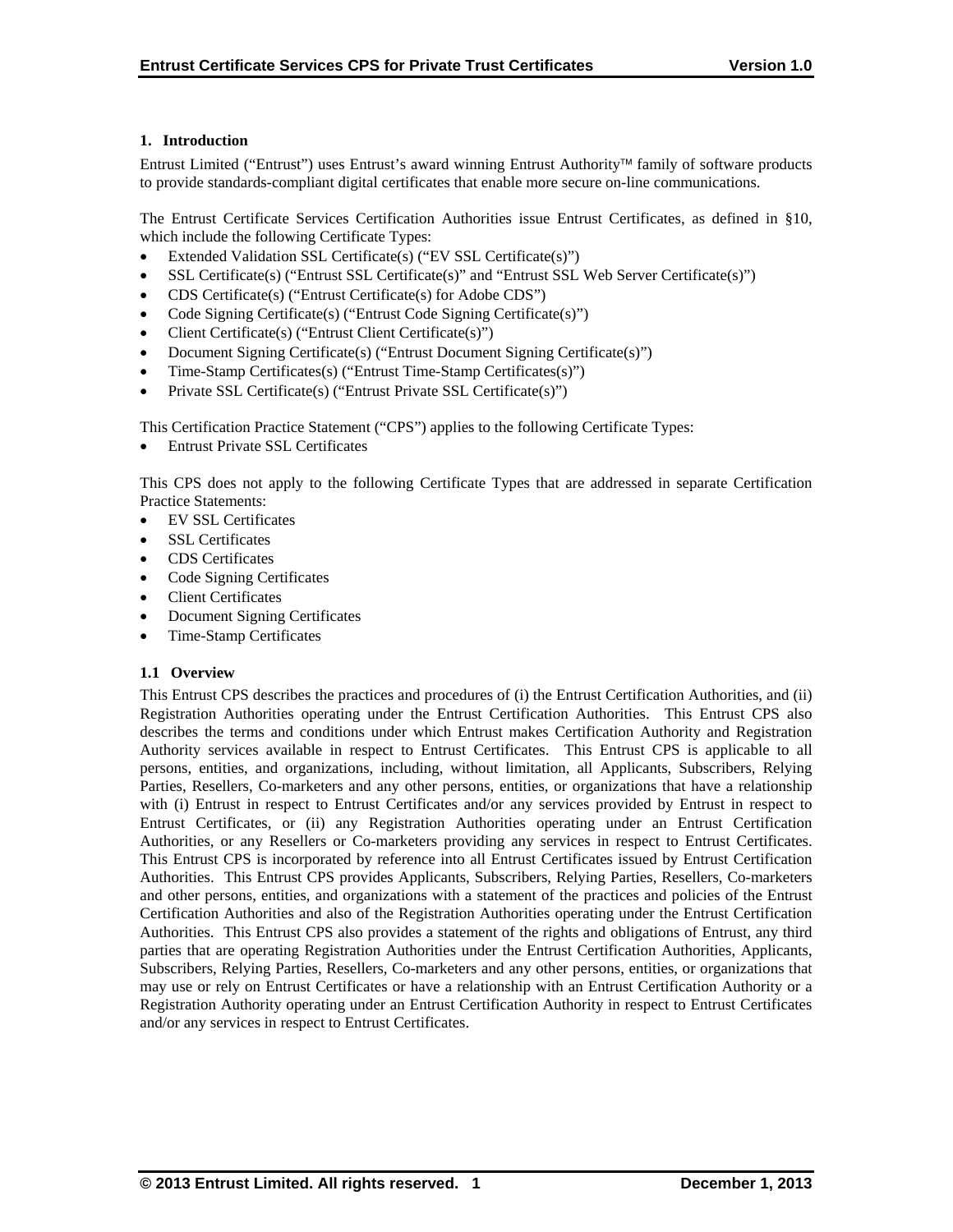# **1.2 Identification**

This document is called the Entrust Certificate Services Certification Practice Statement for Private Trust Certificates.

## **1.2.1 End Entity Entrust Certificates**

Each Certificate issued by the Entrust CA to a Subscriber contains an Object Identifier (OID) defined by the Entrust CA in the certificate's certificatePolicies extension that:

- 1. indicates which Entrust CA policy statement (i.e. this CPS) relates to that certificate, and which
- 2. asserts the Entrust CA's adherence to and compliance with this CPS.

The following OIDs have been registered by the Entrust CA for inclusion in Entrust Certificates:

Entrust Private SSL Certificates: **2.16.840.1.114028.10.1.9.1**

# **1.2.2 Subordinate CA Certificates**

Each Certificate issue by the Entrust CA to a Subordinate CA contains a certificate policy OID. Details about Subordinate CA Certificates specified in Appendix B.

Subordinate CA Certificates issued to an Entrust CA will contain either the any policy OID or an OID identifying the specific policy for that CA.

Subordinate Certificates issued to a third party CA will contain a policy OID identifying the specific policy for that CA.

# **1.3 Community and Application**

## **1.3.1 Certification Authorities**

In the Entrust public-key infrastructure, Certification Authorities may accept Certificate Signing Requests (CSRs) and Public Keys from Applicants whose identity has been verified as provided herein by an Entrust-operated Registration Authority or by an independent third-party Registration Authority operating under an Entrust Certification Authority. If an Entrust Certificate Application is verified, the verifying Registration Authority will send a request to an Entrust Certification Authority for the issuance of an Entrust Certificate. The Entrust Certification Authority will create an Entrust Certificate containing the Public Key and identification information contained in the request sent by the Registration Authority to that Entrust Certification Authority. The Entrust Certificate created in response to the request will be digitally signed by the Entrust Certification Authority.

Only Certification Authorities authorized by Entrust are permitted to issue Entrust Certificates. In the event that more than one Certification Authority is authorized to issue Entrust Certificates, Entrust will post a list of authorized Certification Authorities in the Entrust Repository.

## **1.3.2 Registration Authorities**

In the Entrust public-key infrastructure, Registration Authorities under the Entrust Certification Authorities may accept Entrust Certificate Applications from Applicants and perform a limited verification of the information contained in such Entrust Certificate Applications. The information provided is verified according to the procedures established by the Entrust Policy Authority. A Registration Authority operating under an Entrust Certification Authority may send a request to such Entrust Certification Authority to issue an Entrust Certificate to the Applicant.

Only Registration Authorities authorized by Entrust are permitted to submit requests to an Entrust Certification Authority for the issuance of Entrust Certificates.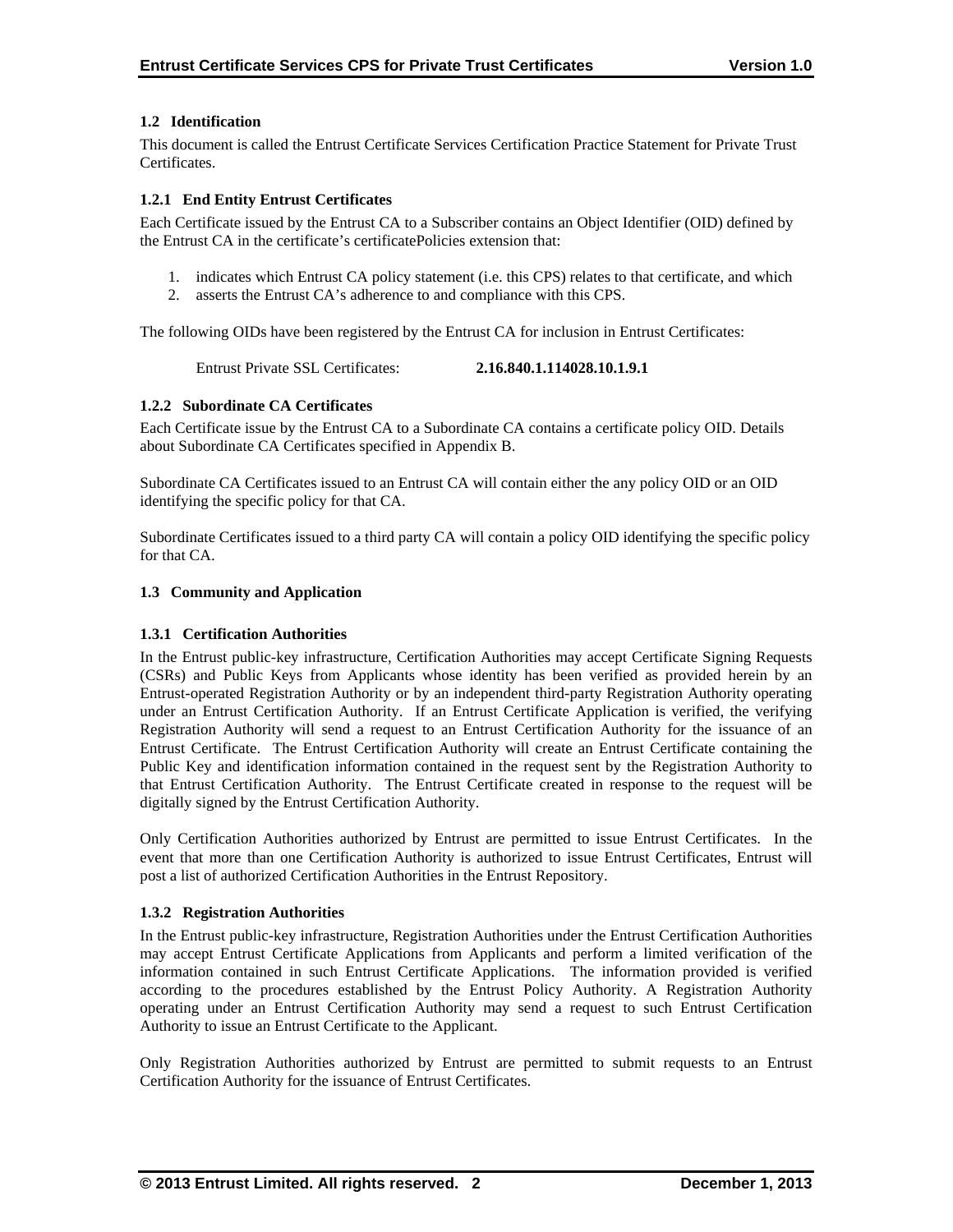# **1.3.3 End Entities**

End entities for the Entrust public-key infrastructure consist of:

- 1. **Applicants** An Applicant is a person, entity, or organization that has applied for, but has not yet been issued an Entrust Certificate.
- 2. **Subscribers**  A Subscriber is a person, entity, or organization that has been issued an Entrust Certificate.
- 3. **Relying Parties**  A Relying Party is a person, entity, or organization that relies on or uses an Entrust Certificate and/or any other information provided in an Entrust Repository to verify the identity and Public Key of a Subscriber and/or use such Public Key to send or receive encrypted communications to or from a Subscriber.

Additionally, Certificate Beneficiaries are express third party beneficiaries of this CPS and all agreements into which it is incorporated.

## **1.3.4 Applicability**

This Entrust CPS is applicable to the following Certificate Types issued by Entrust Certification Authorities.

#### Entrust Private SSL Certificates

Private SSL Certificates are intended for use in establishing web-based data communication conduits via TLS/SSL protocols. Entrust Private SSL Certificates conform to the requirements of the ITU-T X.509 v3 standard. The primary purpose of a Private SSL Certificate is to facilitate the exchange of encryption keys in order to enable the encrypted communication of information over the Internet between the user of an Internet browser and a secure server.

#### **1.4 Certificate Usage**

Entrust Private SSL Certificates issued to organizations are typically used for server authentication and for SSL/TLS secure sessions.

## **1.5 Contact Details**

## **1.5.1 Specification Administration Organization**

The Entrust CPS is administered by the Entrust Policy Authority; it is based on the policies established by Entrust Limited.

## **1.5.2 Contact Person**

The contact information for questions about Entrust Certificates is:

 Entrust Limited 1000 Innovation Drive Ottawa, Ontario Canada K2K 3E7 Attn: Entrust Certificate Services

Tel: 1-866-267-9297 or 1-613-270-2680 Fax: 1-877-839-3538 or 1-613-270-3260

Email: ssl@Entrust.com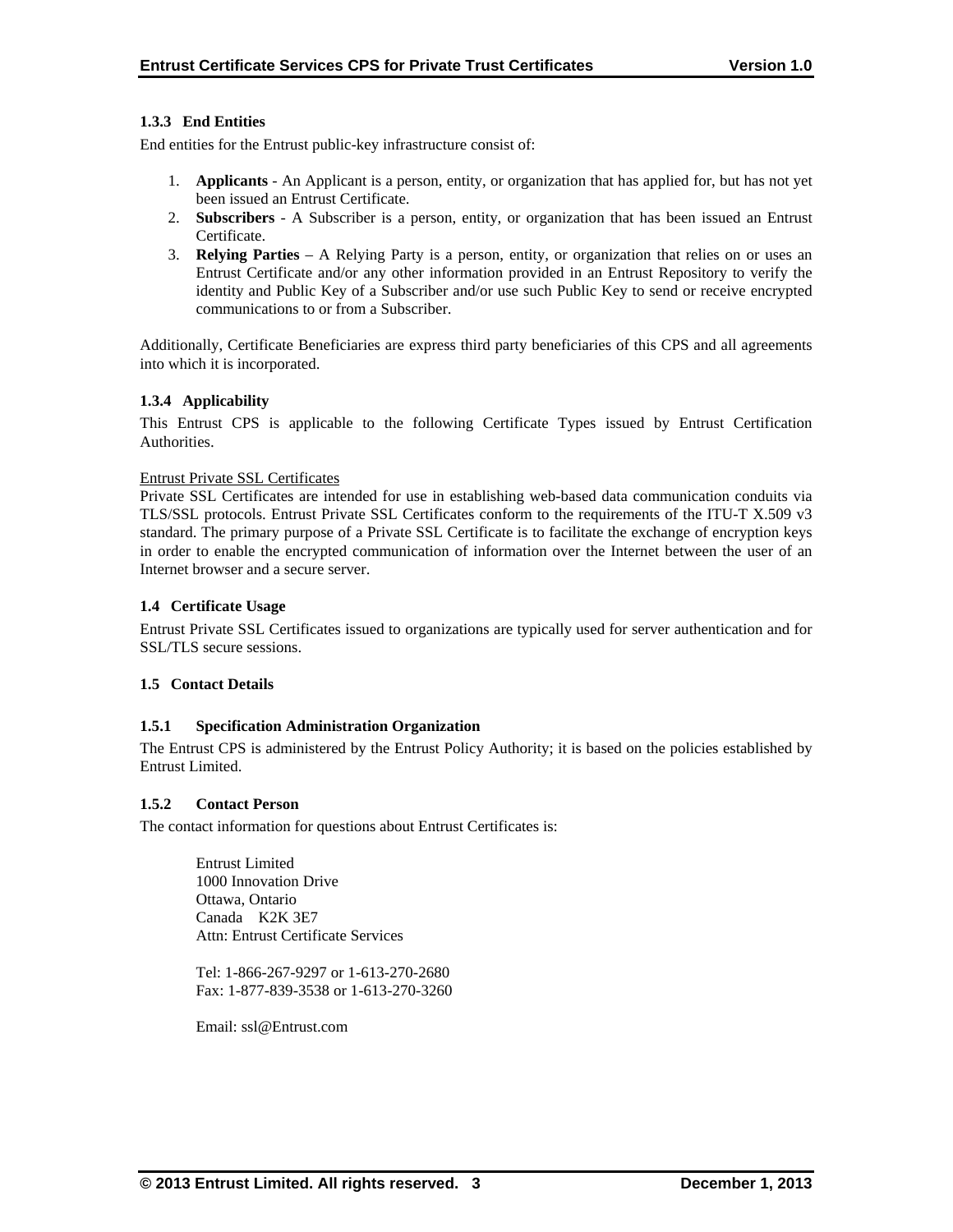# **2. General Provisions**

## **2.1 Obligations**

## **2.1.1 Certification Authority Obligations**

An Entrust Certification Authority shall:

- (i) provide Certification Authority services in accordance with the terms and conditions of the Entrust CPS;
- (ii) upon receipt of a request from a Registration Authority operating under such Entrust Authority, issue an Entrust Certificate in accordance with the terms and conditions of the Entrust CPS;
- (iii) make available Entrust Certificate revocation information by issuing Entrust Certificates and by issuing and making available Entrust Certificate CRLs in an Entrust Repository in accordance with the terms and conditions of the Entrust CPS;
- (iv) issue and publish Entrust Certificate CRLs on a regular schedule in accordance with the terms and conditions of the Entrust CPS; and
- (v) upon receipt of a revocation request from a Registration Authority operating under such Entrust Certification Authority, revoke the specified Entrust Certificate in accordance with the terms and conditions of the Entrust CPS.

In operating the Entrust Certification Authorities, Entrust may use one or more representatives or agents to perform its obligations under the Entrust CPS, any Subscription Agreements, or any Relying Party Agreements, provided that Entrust shall remain responsible for its performance.

# **2.1.2 Registration Authority Obligations**

A Registration Authority operating under an Entrust Certification Authority shall:

- (i) receive Entrust Certificate Applications in accordance with the terms and conditions of the Entrust CPS;
- (ii) perform, log and secure limited verification of information submitted by Applicants when applying for Entrust Certificates, and if such verification is successful, submit a request to an Entrust Certification Authority for the issuance of an Entrust Certificate, all in accordance with the terms and conditions of the Entrust CPS:
- (iii) receive and verify requests from Subscribers for the revocation of Entrust Certificates, and if the verification of a revocation request is successful, submit a request to an Entrust Certification Authority for the revocation of such Entrust Certificate, all in accordance with the terms and conditions of the Entrust CPS;
- (iv) notify Subscribers, in accordance with the terms and conditions of the Entrust CPS, that an Entrust Certificate has been issued to them; and
- (v) notify Subscribers, in accordance with the terms and conditions of the Entrust CPS, that an Entrust Certificate issued to them has been revoked or will soon expire.

Entrust may use one or more representatives or agents to perform its obligations in respect of an Entrustoperated Registration Authority under the Entrust CPS, any Subscription Agreements, or any Relying Party Agreements, provided that Entrust shall remain responsible for the performance of such representatives or agents under the Entrust CPS, any Subscription Agreements, or any Relying Party Agreements. Entrust may appoint independent third parties to act as Registration Authorities under an Entrust Certification Authority. Such independent third-party Registration Authorities shall be responsible for their performance under the Entrust CPS, any Subscription Agreements, or any Relying Party Agreements. Entrust shall not be responsible for the performance of such independent third-party Registration Authorities. Independent third-party Registration Authorities may use one or more representatives or agents to perform their obligations when acting as a Registration Authority under an Entrust Certification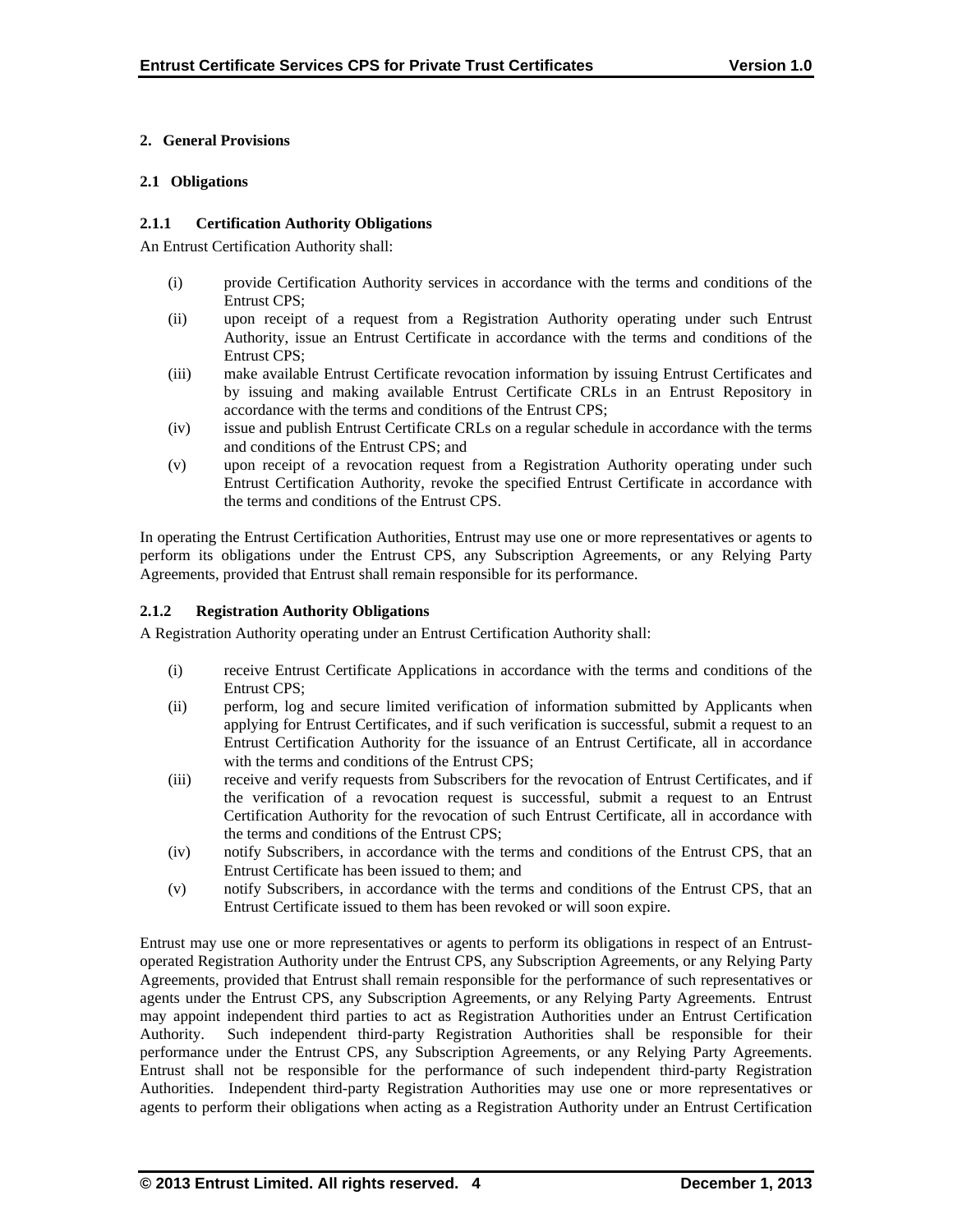Authority. Independent third-party Registration Authorities shall remain responsible for the performance of such representatives or agents under the Entrust CPS, any Subscription Agreements, or any Relying Party Agreements. Entrust may appoint Resellers and Co-marketers for (i) Entrust Certificates, and (ii) services provided in respect to Entrust Certificates. Such Resellers and Co-marketers shall be responsible for their performance under the Entrust CPS, any Subscription Agreements, or any Relying Party Agreements. Entrust shall not be responsible for the performance of any such Resellers and Co-marketers. Resellers and Co-marketers may use one or more representatives or agents to perform their obligations under the Entrust CPS, any Subscription Agreements, or any Relying Party Agreements. Resellers and Comarketers shall remain responsible for the performance of such representatives or agents under the Entrust CPS, any Subscription Agreements, or any Relying Party Agreements. Independent third-party Registration Authorities, Resellers, and Co-marketers shall be entitled to receive all of the benefit of all (i) disclaimers of representations, warranties, and conditions, (ii) limitations of liability, (iii) representations and warranties from Applicants, Subscribers, and Relying Parties, and (iv) indemnities from Applicants, Subscribers, and Relying Parties, set forth in this Entrust CPS, any Subscription Agreements, and any Relying Party Agreements.

# **2.1.3 Subscriber Obligations**

Subscribers and Applicants shall:

- (i) understand and, if necessary, receive proper education in the use of Public-Key cryptography and Certificates including Entrust Certificates;
- (ii) provide, in any communications with Entrust or an independent third-party Registration Authority, correct information with no errors, misrepresentations, or omissions;
- (iii) provide verification information that Entrust may request, within the time period requested;
- (iv) generate a new, secure, and cryptographically sound Key Pair to be used in association with the Subscriber's Entrust Certificate or Applicant's Entrust Certificate Application, if not generated by an Entrust Certification Authority;
- (v) read and agree to all terms and conditions of the Entrust CPS and Subscription Agreement;
- (vi) refrain from modifying the contents of an Entrust Certificate;
- (vii) use Entrust Certificates exclusively for legal and authorized purposes in accordance with the terms and conditions of the Entrust CPS and applicable laws;
- (viii) only use an Entrust Certificate on behalf of the person, entity, or organization listed as the Subject in such Entrust Certificate;
- (ix) keep confidential and properly protect the Subscriber's or Applicant's Private Keys;
- (x) notify Entrust or, if Applicant submitted its Entrust Certificate Application to an independent third-party Registration Authority, such independent third-party Registration Authority, as soon as reasonably practicable of any change to any information included in the Applicant's Entrust Certificate Application or any change in any circumstances that would make the information in the Applicant's Entrust Certificate Application misleading or inaccurate;
- (xi) notify Entrust or, if Subscriber received its Entrust Certificate through an independent third-party Registration Authority, such independent third-party Registration Authority, as soon as reasonably practicable of any change to any information included in the Subscriber's Entrust Certificate or any change in any circumstances that would make the information in the Subscriber's Entrust Certificate misleading or inaccurate;
- (xii) immediately cease to use an Entrust Certificate if any information included in the Subscriber's Entrust Certificate or if a change in circumstances would make the information in the Subscriber's Entrust Certificate misleading or inaccurate;
- (xiii) notify Entrust or, if Subscriber received its Entrust Certificate from an independent third-party Registration Authority, such independent third-party Registration Authority, immediately of any suspected or actual Compromise of the Subscriber's or Applicant's Private Keys and request the revocation of such Entrust Certificate;
- (xiv) immediately cease to use the Subscriber's Entrust Certificate upon (a) expiration or revocation of such Entrust Certificate, or (b) any suspected or actual Compromise of the Private Key corresponding to the Public Key in such Entrust Certificate, and remove such Entrust Certificate from the devices and/or software in which it has been installed, where applicable;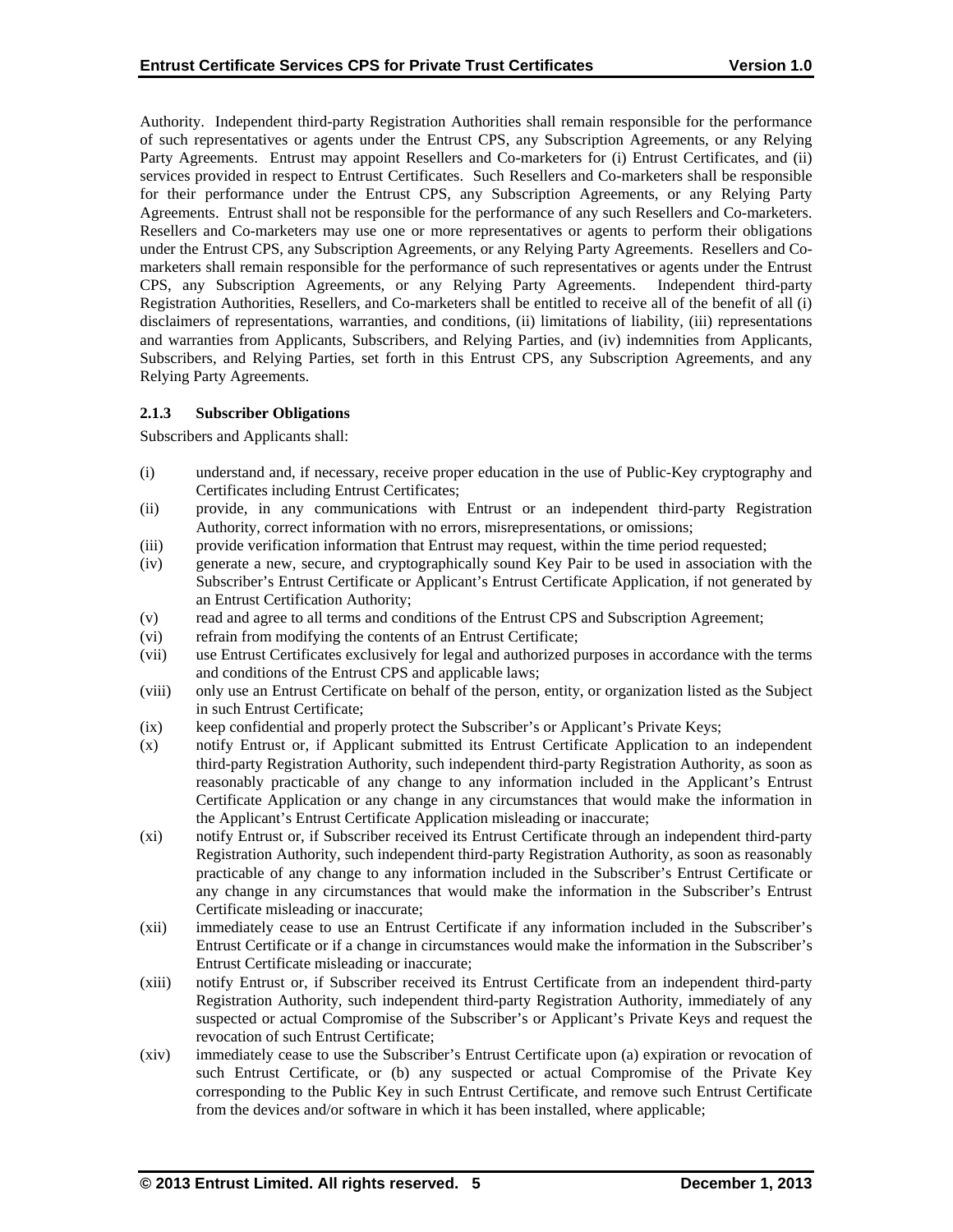- (xv) refrain from using the Subscriber's Private Key corresponding to the Public Key in the Subscriber's Entrust Certificate to sign other Certificates; and
- (xvi) use the Subscriber's or Applicant's own judgment about whether it is appropriate, given the level of security and trust provided by an Entrust Certificate, to use an Entrust Certificate in any given circumstance.

Entrust Certificates and related information may be subject to export, import, and/or use restrictions. Subscribers shall comply with all laws and regulations applicable to a Subscriber's right to export, import, and/or use Entrust Certificates and/or related information, including, without limitation, all laws and regulations in respect to nuclear, chemical or biological weapons proliferation. Subscribers shall be responsible for procuring all required licenses and permissions for any export, import, and/or use of Entrust Certificates and/or related information. Certain cryptographic techniques, software, hardware, and firmware ("Technology") that may be used in processing or in conjunction with Entrust Certificates may be subject to export, import, and/or use restrictions. Subscribers shall comply with all laws and regulations applicable to a Subscriber's right to export, import, and/or use such Technology or related information. Subscribers shall be responsible for procuring all required licenses and permissions for any export, import, and/or use of such Technology or related information.

# **2.1.3.1 Subscriber and Applicant Representations and Warranties**

Subscribers and Applicants represent and warrant to Entrust and to all Certificate Beneficiaries, that:

- (i) all information provided, and all representations made, by Subscriber in relation to any Entrust Certificates are and will be complete and accurate (and Subscriber shall promptly update such information and representations from time to time as necessary to maintain such completeness and accuracy);
- (ii) provision of verification information reasonably requested by Entrust or its delegate will not be unreasonably delayed;
- (iii) the Private Key corresponding to the Public Key submitted to Entrust in connection with an Entrust Certificate Application was created using sound cryptographic techniques, if not generated by an Entrust Certification Authority;
- (iv) all measures necessary have been taken to maintain sole control of, keep confidential, and properly protect the Private Key (and any associated access information or device  $-$  e.g., password or token) at all times;
- (v) any information provided to Entrust or to any independent third-party Registration Authorities in connection with an Entrust Certificate Application does not infringe, misappropriate, dilute, unfairly compete with, or otherwise violate the intellectual property, or other rights of any person, entity, or organization in any jurisdiction;
- (vi) the Entrust Certificate(s) shall not be installed or used until it has reviewed and verified the accuracy of the data in each Certificate;
- (vii) Entrust shall be immediately notified if any information included in the Entrust Certificate Application changes or if a change in circumstances would make the information in the Entrust Certificate Application misleading or inaccurate;
- (viii) all use of the Entrust Certificate and its associated Private Key shall cease immediately, and the Subscriber shall promptly notify Entrust and request the revocation of the Entrust Certificate, if (1) any information included in the Entrust Certificate changes, is or becomes incorrect or inaccurate, or if a change in circumstances would make the information in the Entrust Certificate incorrect, misleading or inaccurate; or (2) there is any actual or suspected misuse or compromise of the Private Key associated with the Public Key in the Entrust Certificate;
- (ix) all use of the (1) Entrust Certificate and (2) Private Key associated with the Public Key in such Entrust Certificate shall cease upon expiration or revocation of such Entrust Certificate and such Entrust Certificate shall be removed from the devices and/or software in which it has been installed;
- (x) the Entrust Certificates will not be used for any hazardous or unlawful (including tortious) activities; and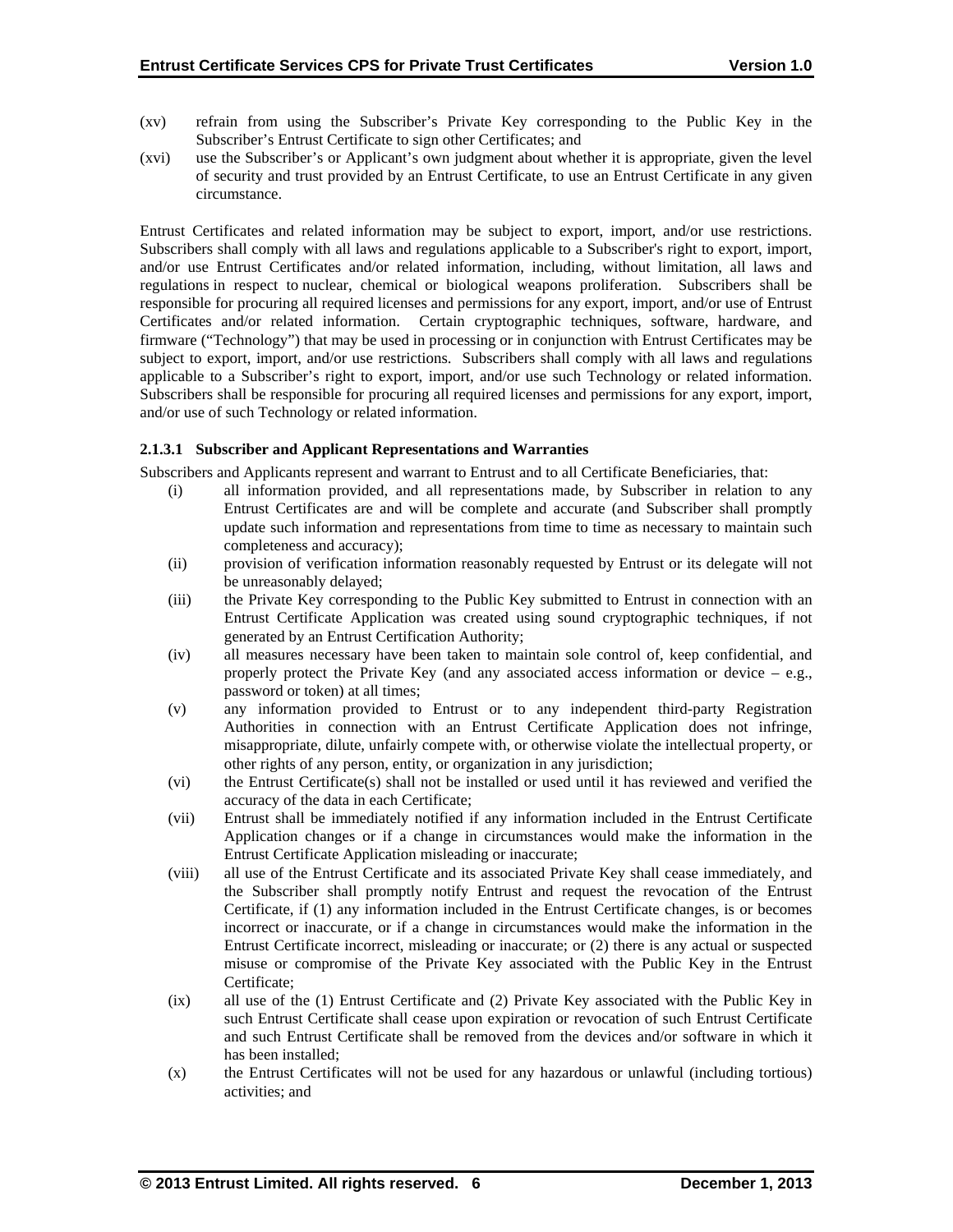(xi) the subject named in the Entrust Certificate corresponds to the Subscriber, and that it legally exists as a valid entity in the jurisdiction of incorporation specified in the Entrust Certificates;

## Entrust Private SSL Certificates

Subscribers and Applicants represent and warrant to Entrust and to all Certificate Beneficiaries, that:

(xii) the Entrust Certificate shall be installed only on the server accessible at the domain name listed in the Entrust Certificate, and will only be used in compliance with all applicable laws, solely for authorized company business, and solely in accordance with the Subscription Agreement and the CPS.

#### **2.1.3.2 Subscriber Notice Requirements**

No stipulation.

## **2.1.4 Relying Party Obligations**

Relying Parties shall:

- (i) understand and, if necessary, receive proper education in the use of Public-Key cryptography and Certificates including Entrust Certificates;
- (ii) read and agree to all terms and conditions of the Entrust CPS and the Relying Party Agreement;
- (iii) verify Entrust Certificates, including use of CRLs, in accordance with the certification path validation procedure specified in ITU-T Rec. X.509:2005 | ISO/IEC 9594-8 (2005), taking into account any critical extensions and approved technical corrigenda as appropriate; and
- (iv) make their own judgment and rely on an Entrust Certificate only if such reliance is reasonable in the circumstances, including determining whether such reliance is reasonable given the nature of the security and trust provided by an Entrust Certificate and the value of any transaction that may involve the use of an Entrust Certificate.

## Entrust Private SSL Certificates

Relying Parties shall:

(v) trust and make use of an Entrust Private SSL Certificate only if the Entrust Private SSL Certificate has not expired or been revoked and if a proper chain of trust can be established to a trustworthy root.

Entrust Certificates and related information may be subject to export, import, and/or use restrictions. Relying Parties shall comply with all laws and regulations applicable to a Relying Party's right to use Entrust Certificates and/or related information, including, without limitation, all laws and regulations in respect to nuclear, chemical or biological weapons proliferation. Relying Parties shall be responsible for procuring all required licenses and permissions for any export, import, and/or use of Entrust Certificates and/or related information. Certain cryptographic techniques, software, hardware, and firmware ("Technology") that may be used in processing or in conjunction with Entrust Certificates may be subject to export, import, and/or use restrictions. Relying Parties shall comply with all laws and regulations applicable to a Relying Party's right to export, import, and/or use such Technology or related information. Relying Parties shall be responsible for procuring all required licenses and permissions for any export, import, and/or use of such Technology or related information.

## **2.1.4.1 Relying Party Representations and Warranties**

Relying Parties represent and warrant to Entrust that:

- (i) the Relying Party shall properly validate an Entrust Certificate before making a determination about whether to rely on such Entrust Certificate, including confirmation that the Entrust Certificate has not expired or been revoked and that a proper chain of trust can be established to a trustworthy root;
- (ii) the Relying Party shall not rely on an Entrust Certificate that cannot be validated back to a trustworthy root;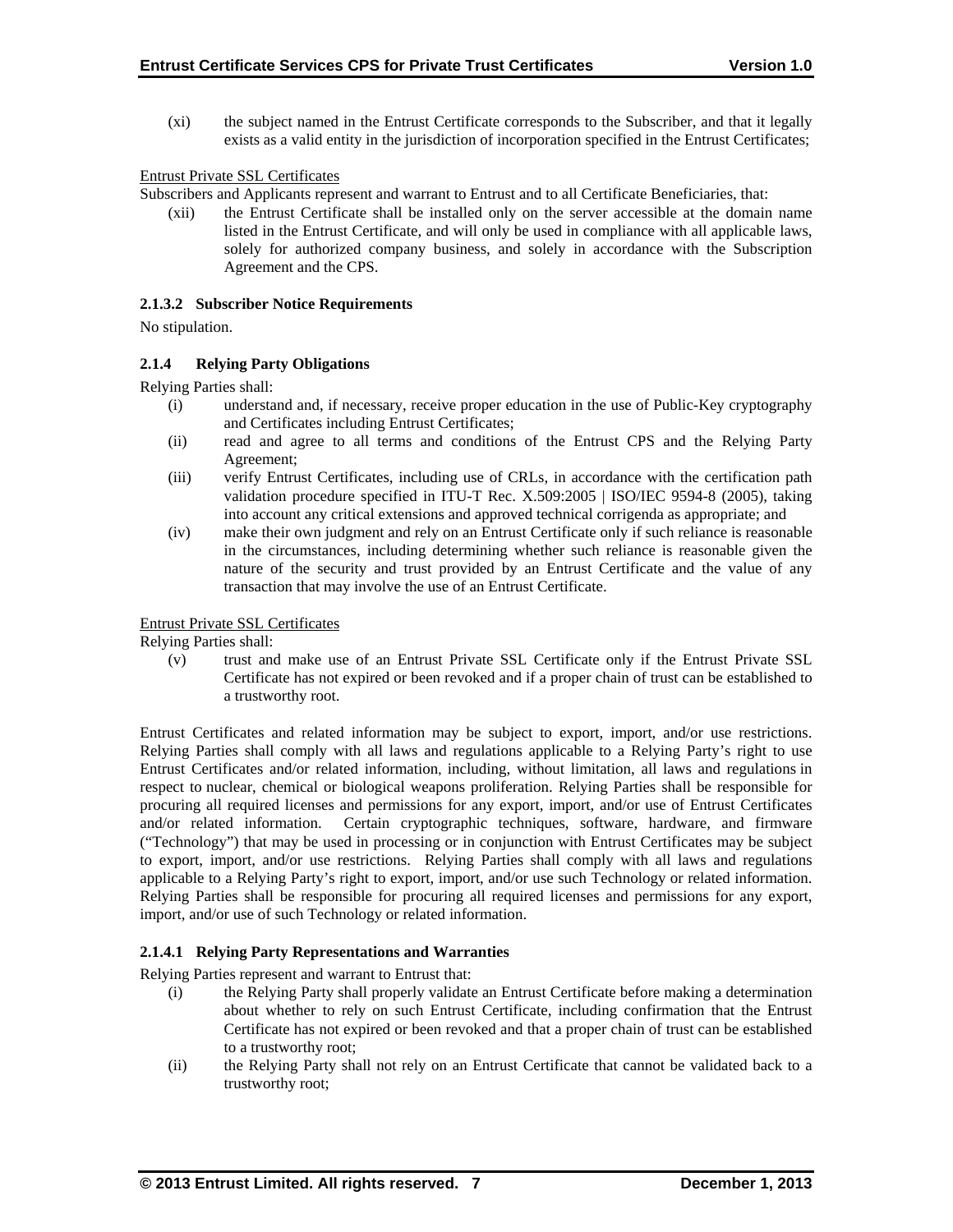- (iii) the Relying Party shall exercise its own judgment in determining whether it is reasonable under the circumstances to rely on an Entrust Certificate, including determining whether such reliance is reasonable given the nature of the security and trust provided by an Entrust Certificate and the value of any transaction that may involve the use of an Entrust Certificate; and
- (iv) the Relying Party shall not use an Entrust Certificate for any hazardous or unlawful (including tortious) activities.

Entrust Private SSL Certificates

Relying Parties represent and warrant to Entrust that:

(v) the Relying Party shall not rely on a revoked or expired Entrust Private SSL Certificate;

#### **2.1.5 Repository Obligations**

An Entrust Repository shall:

- (i) make available, in accordance with the terms and conditions of the Entrust CPS, Entrust Certificate revocation information published by an Entrust Certification Authority; and
- (ii) make available a copy of the Entrust CPS and other information related to the products and services provided by Entrust Certification Authorities and any Registration Authorities operating under the Entrust Certification Authorities.

#### **2.2 Liability**

**THE MAXIMUM CUMULATIVE LIABILITY OF ENTRUST, ANY INDEPENDENT THIRD-PARTY REGISTRATION AUTHORITIES OPERATING UNDER AN ENTRUST CERTIFICATION AUTHORITY, RESELLERS, CO-MARKETERS OR ANY SUBCONTRACTORS, DISTRIBUTORS, AGENTS, SUPPLIERS, EMPLOYEES OR DIRECTORS OF ANY OF THE FOREGOING TO ANY APPLICANTS, SUBSCRIBERS, RELYING PARTIES OR ANY OTHER PERSONS, ENTITIES, OR ORGANIZATIONS FOR ANY LOSSES, COSTS, EXPENSES, LIABILITIES, DAMAGES, CLAIMS, OR SETTLEMENT AMOUNTS ARISING OUT OF OR RELATING TO USE OF AN ENTRUST CERTIFICATE OR ANY SERVICES PROVIDED IN RESPECT TO ANY ENTRUST CERTIFICATES IS LIMITED BY THIS ENTRUST CPS. THIS ENTRUST CPS ALSO CONTAINS LIMITED WARRANTIES, LIMITATIONS ON LIABILITY, AND DISCLAIMERS OF REPRESENTATIONS, WARRANTIES AND CONDITIONS.** 

## **2.2.1 CA Liability**

#### **2.2.1.1 Warranties and Limitations on Warranties**

Entrust makes the following limited warranties to Subscribers with respect to the operation of Entrust Certification Authorities:

- (i) Entrust Certification Authorities shall provide Repository services consistent with the practices and procedures set forth in this Entrust CPS;
- (ii) Entrust Certification Authorities shall perform Entrust Certificate issuance consistent with the procedures set forth in this Entrust CPS; and
- (iii) Entrust Certification Authorities shall provide revocation services consistent with the procedures set forth in this Entrust CPS.

Notwithstanding the foregoing, in no event does Entrust, any independent third-party Registration Authority operating under an Entrust Certification Authority, or any Resellers, Co-marketers, or any subcontractors, distributors, agents, suppliers, employees, or directors of any of the foregoing make any representations, or provide any warranties, or conditions to any Applicants, Subscribers, Relying Parties, or any other persons, entities, or organizations with respect to (i) the techniques used in the generation and storage of the Private Key corresponding to the Public Key in an Entrust Certificate, including, whether such Private Key has been Compromised or was generated using sound cryptographic techniques, (ii) the reliability of any cryptographic techniques or methods used in conducting any act, transaction, or process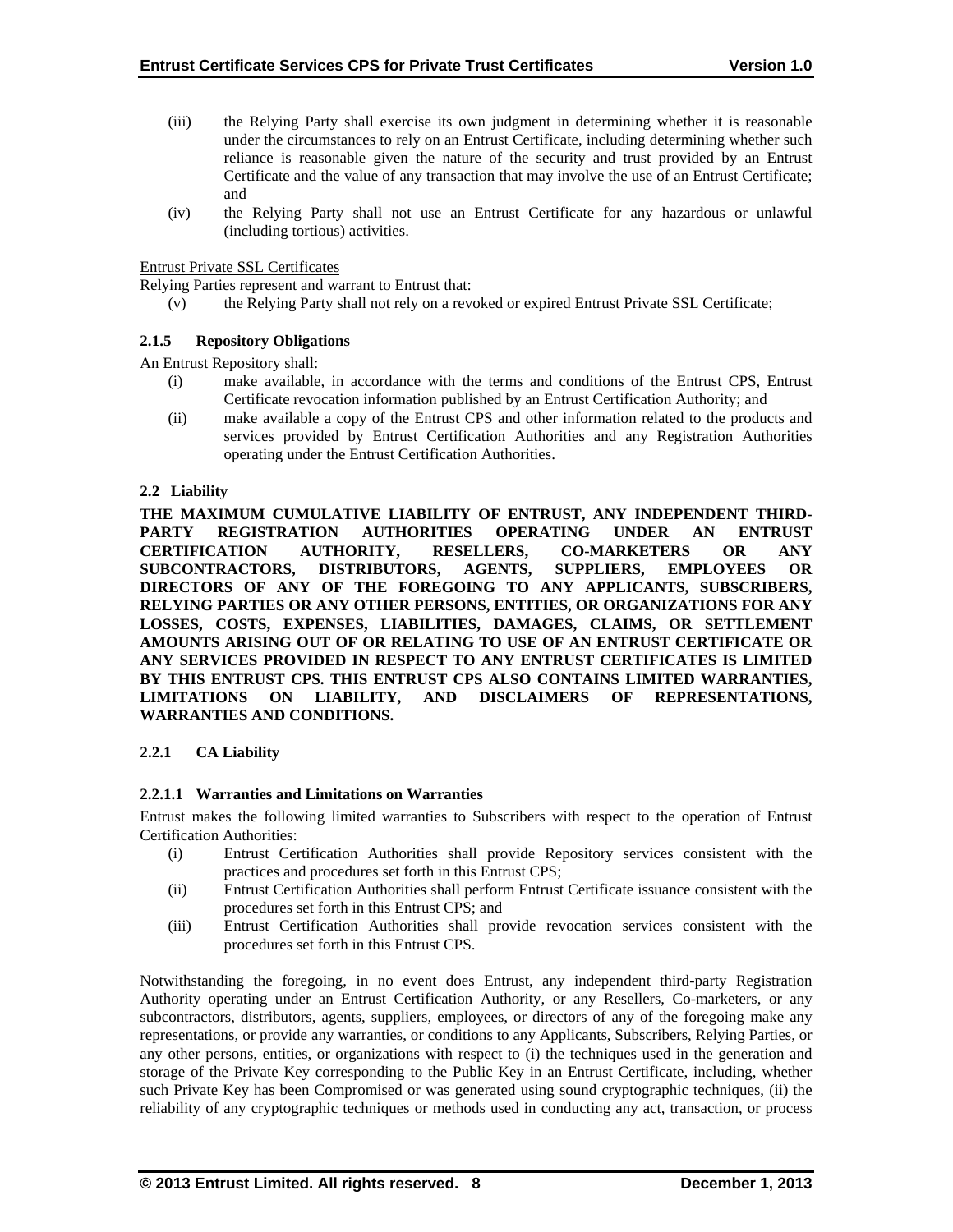involving or utilizing an Entrust Certificate, (iii) any software whatsoever, or (iv) non-repudiation of any Entrust Certificate or any transaction facilitated through the use of an Entrust Certificate, since such determination is a matter of applicable law.

Applicants, Subscribers, and Relying Parties acknowledge and agree that operations in relation to Entrust Certificates and Entrust Certificate Applications are dependent on the transmission of information over communication infrastructures such as, without limitation, the Internet, telephone and telecommunications lines and networks, servers, firewalls, proxies, routers, switches, and bridges ("Telecommunication Equipment") and that this Telecommunication Equipment is not under the control of Entrust or any independent third-party Registration Authority operating under an Entrust Certification Authority, or any Resellers, Co-marketers, or any subcontractors, distributors, agents, suppliers, employees, or directors of any of the foregoing. Neither Entrust nor any independent third-party Registration Authority operating under an Entrust Certification Authority, or any Resellers, Co-marketers, or any subcontractors, distributors, agents, suppliers, employees, or directors of any of the foregoing shall be liable for any error, failure, delay, interruption, defect, or corruption in relation to an Entrust Certificate, an Entrust Certificate CRL, Entrust OCSP message, or an Entrust Certificate Application to the extent that such error, failure, delay, interruption, defect, or corruption is caused by such Telecommunication Equipment.

# **2.2.1.2 Disclaimers**

**EXCEPT AS SPECIFICALLY PROVIDED IN SECTION 2.2.1.1, NEITHER ENTRUST NOR ANY INDEPENDENT THIRD-PARTY REGISTRATION AUTHORITY OPERATING UNDER AN ENTRUST CERTIFICATION AUTHORITY, NOR ANY RESELLERS, CO-MARKETERS, OR ANY SUBCONTRACTORS, DISTRIBUTORS, AGENTS, SUPPLIERS, EMPLOYEES, OR DIRECTORS OF ANY OF THE FOREGOING MAKE ANY REPRESENTATIONS OR GIVE ANY WARRANTIES OR CONDITIONS, WHETHER EXPRESS, IMPLIED, STATUTORY, BY USAGE OF TRADE, OR OTHERWISE, AND ENTRUST AND ALL INDEPENDENT THIRD-PARTY REGISTRATION AUTHORITIES OPERATING UNDER AN ENTRUST CERTIFICATION AUTHORITY, AND ALL RESELLERS, CO-MARKETERS, AND ALL SUBCONTRACTORS, DISTRIBUTORS, AGENTS, SUPPLIERS, EMPLOYEES, AND DIRECTORS OF ANY OF THE FOREGOING SPECIFICALLY DISCLAIM ANY AND ALL REPRESENTATIONS, WARRANTIES, AND CONDITIONS OF MERCHANTABILITY, NON-INFRINGEMENT, TITLE, SATISFACTORY QUALITY, AND/OR FITNESS FOR A PARTICULAR PURPOSE.** 

## **2.2.1.3 Loss Limitations**

**IN NO EVENT SHALL THE TOTAL CUMULATIVE LIABILITY OF ENTRUST, ANY INDEPENDENT THIRD-PARTY REGISTRATION AUTHORITY OPERATING UNDER AN ENTRUST CERTIFICATION AUTHORITY, ANY RESELLERS, OR CO-MARKETERS, OR ANY SUBCONTRACTORS, DISTRIBUTORS, AGENTS, SUPPLIERS, EMPLOYEES, OR DIRECTORS OF ANY OF THE FOREGOING TO ANY APPLICANT, SUBSCRIBER, RELYING PARTY OR ANY OTHER PERSON, ENTITY, OR ORGANIZATION ARISING OUT OF OR RELATING TO ANY ENTRUST CERTIFICATE OR ANY SERVICES PROVIDED IN RESPECT TO ENTRUST CERTIFICATES, INCLUDING ANY USE OR RELIANCE ON ANY ENTRUST CERTIFICATE, EXCEED THE GREATER OF (1) TEN THOUSAND UNITED STATES DOLLARS (\$10,000.00 U.S.); AND (2) TEN TIMES THE FEES PAID BY THE APPLICABLE SUBSCRIBER TO ENTRUST DURING THE TWELVE MONTHS PRIOR TO THE INITIATION OF THE CLAIM TO A MAXIMUM OF ONE MILLION DOLLARS (\$1,000,000) (SUCH GREATER NUMBER REFERRED TO AS THE "CUMULATIVE DAMAGE CAP"). THIS LIMITATION SHALL APPLY ON A PER ENTRUST CERTIFICATE BASIS REGARDLESS OF THE NUMBER OF TRANSACTIONS OR CAUSES OF ACTION ARISING OUT OF OR RELATED TO SUCH ENTRUST CERTIFICATE OR ANY SERVICES PROVIDED IN RESPECT TO SUCH ENTRUST CERTIFICATE. THE FOREGOING LIMITATIONS SHALL APPLY TO ANY LIABILITY WHETHER BASED IN CONTRACT (INCLUDING FUNDAMENTAL BREACH), TORT (INCLUDING NEGLIGENCE), LEGISLATION OR ANY OTHER THEORY**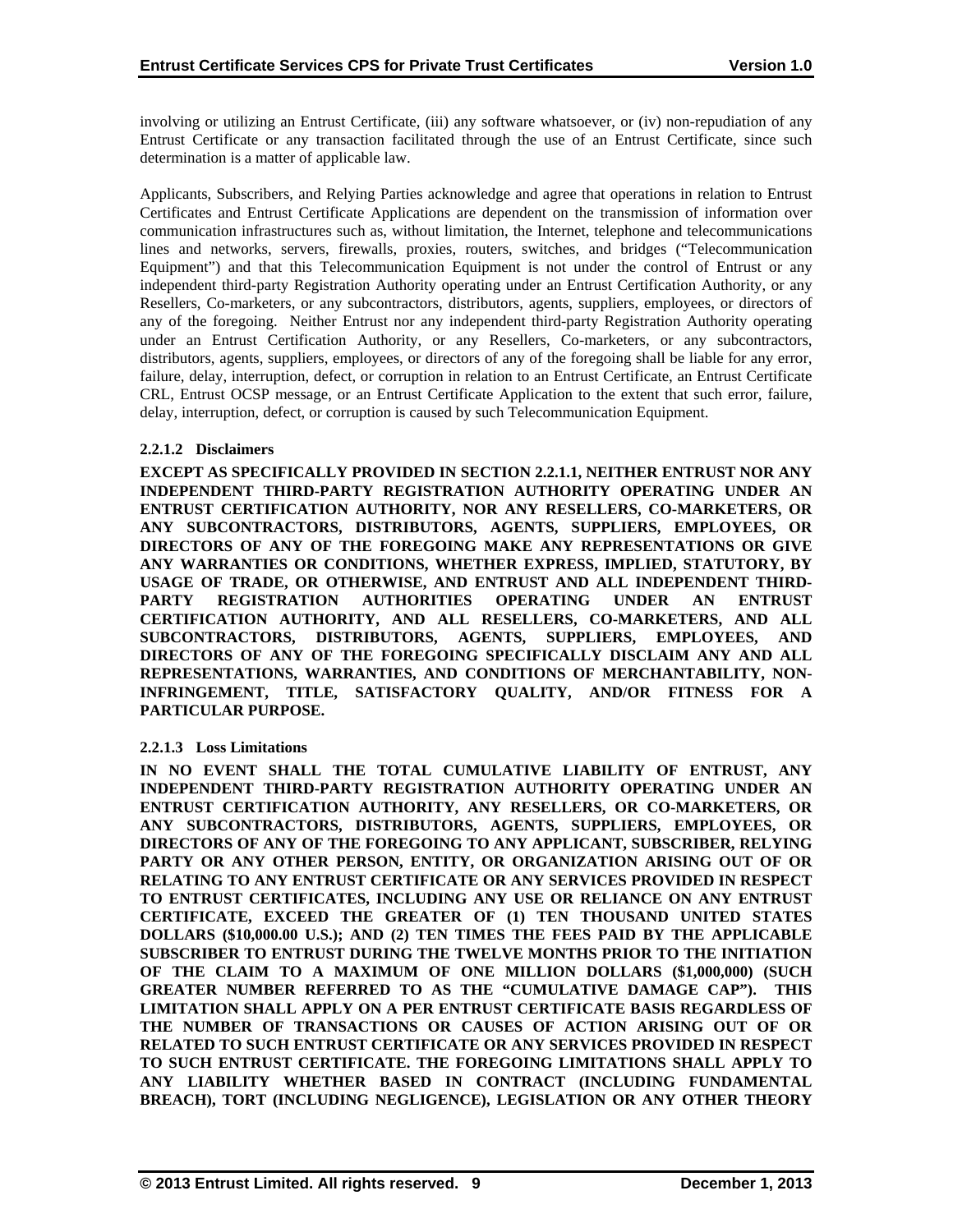**OF LIABILITY, INCLUDING ANY DIRECT, INDIRECT, SPECIAL, STATUTORY, PUNITIVE, EXEMPLARY, CONSEQUENTIAL, RELIANCE, OR INCIDENTAL DAMAGES.** 

**IN THE EVENT THAT LIABILITY ARISING OUT OF OR RELATING TO AN ENTRUST CERTIFICATE OR ANY SERVICES PROVIDED IN RESPECT TO AN ENTRUST CERTIFICATE EXCEEDS THE CUMULATIVE DAMAGE CAP SET FORTH IN THIS SECTION ABOVE, THE AMOUNTS AVAILABLE UNDER THE CUMULATIVE DAMAGE CAP SHALL BE APPORTIONED FIRST TO THE EARLIEST CLAIMS TO ACHIEVE FINAL DISPUTE RESOLUTION UNLESS OTHERWISE ORDERED BY A COURT OF COMPETENT JURISDICTION. IN NO EVENT SHALL ENTRUST OR ANY INDEPENDENT THIRD-PARTY REGISTRATION AUTHORITY OPERATING UNDER AN ENTRUST CERTIFICATION AUTHORITY, OR ANY RESELLERS, CO-MARKETERS, OR ANY SUBCONTRACTORS, DISTRIBUTORS, AGENTS, SUPPLIERS, EMPLOYEES, OR DIRECTORS OF ANY OF THE FOREGOING BE OBLIGATED TO PAY MORE THAN THE CUMULATIVE DAMAGE CAP FOR ANY ENTRUST CERTIFICATE OR ANY SERVICES PROVIDED IN RESPECT TO AN ENTRUST CERTIFICATE REGARDLESS OF APPORTIONMENT AMONG CLAIMANTS.** 

**IN NO EVENT SHALL ENTRUST OR ANY INDEPENDENT THIRD-PARTY REGISTRATION AUTHORITY OPERATING UNDER AN ENTRUST CERTIFICATION AUTHORITY, OR ANY RESELLERS, CO-MARKETERS, OR ANY SUBCONTRACTORS, DISTRIBUTORS, AGENTS, SUPPLIERS, EMPLOYEES, OR DIRECTORS OF ANY OF THE FOREGOING BE LIABLE FOR ANY INCIDENTAL, SPECIAL, STATUTORY, PUNITIVE, EXEMPLARY, INDIRECT, RELIANCE, OR CONSEQUENTIAL DAMAGES (INCLUDING, WITHOUT LIMITATION, DAMAGES FOR LOSS OF BUSINESS, LOSS OF BUSINESS OPPORTUNITIES, LOSS OF GOODWILL, LOSS OF PROFITS, BUSINESS INTERRUPTION, LOSS OF DATA, LOST SAVINGS OR OTHER SIMILAR PECUNIARY LOSS) WHETHER ARISING FROM CONTRACT (INCLUDING FUNDAMENTAL BREACH), TORT (INCLUDING NEGLIGENCE), LEGISLATION OR ANY OTHER THEORY OF LIABILITY.** 

**THE FOREGOING LIMITATIONS SHALL APPLY NOTWITHSTANDING THE FAILURE OF ESSENTIAL PURPOSE OF ANY LIMITED REMEDY STATED HEREIN AND EVEN IF ENTRUST OR ANY INDEPENDENT THIRD-PARTY REGISTRATION AUTHORITY OPERATING UNDER AN ENTRUST CERTIFICATION AUTHORITY, OR ANY RESELLERS, CO-MARKETERS, OR ANY SUBCONTRACTORS, DISTRIBUTORS, AGENTS, SUPPLIERS, EMPLOYEES, OR DIRECTORS OF ANY OF THE FOREGOING HAVE BEEN ADVISED OF THE POSSIBILITY OF THOSE DAMAGES.** 

**SOME JURISDICTIONS DO NOT ALLOW THE EXCLUSION OR LIMITATION OF LIABILITY FOR CONSEQUENTIAL OR INCIDENTAL DAMAGES, SO THESE LIMITATIONS SET FORTH ABOVE MAY NOT APPLY TO CERTAIN APPLICANTS, SUBSCRIBERS, RELYING PARTIES, OR OTHER PERSONS, ENTITIES, OR ORGANIZATIONS. THE DISCLAIMERS OF REPRESENTATIONS, WARRANTIES, AND CONDITIONS AND THE LIMITATIONS OF LIABILITY IN THIS ENTRUST CPS CONSTITUTE AN ESSENTIAL PART OF THE ENTRUST CPS, ANY SUBSCRIPTION AGREEMENTS, AND ANY RELYING PARTY AGREEMENTS. ALL APPLICANTS, SUBSCRIBERS, RELYING PARTIES, AND OTHER PERSONS, ENTITIES, AND ORGANIZATIONS ACKNOWLEDGE THAT BUT FOR THESE DISCLAIMERS OF REPRESENTATIONS, WARRANTIES, AND CONDITIONS AND LIMITATIONS OF LIABILITY, ENTRUST WOULD NOT ISSUE ENTRUST CERTIFICATES TO SUBSCRIBERS AND NEITHER ENTRUST NOR ANY INDEPENDENT THIRD-PARTY REGISTRATION AUTHORITIES OPERATING UNDER AN ENTRUST CERTIFICATION AUTHORITY, NOR ANY RESELLERS, CO-MARKETERS, OR ANY SUBCONTRACTORS, DISTRIBUTORS, AGENTS, SUPPLIERS, EMPLOYEES, OR DIRECTORS OF ANY OF THE FOREGOING WOULD PROVIDE SERVICES IN RESPECT TO ENTRUST CERTIFICATES AND THAT THESE PROVISIONS PROVIDE FOR A REASONABLE ALLOCATION OF RISK.**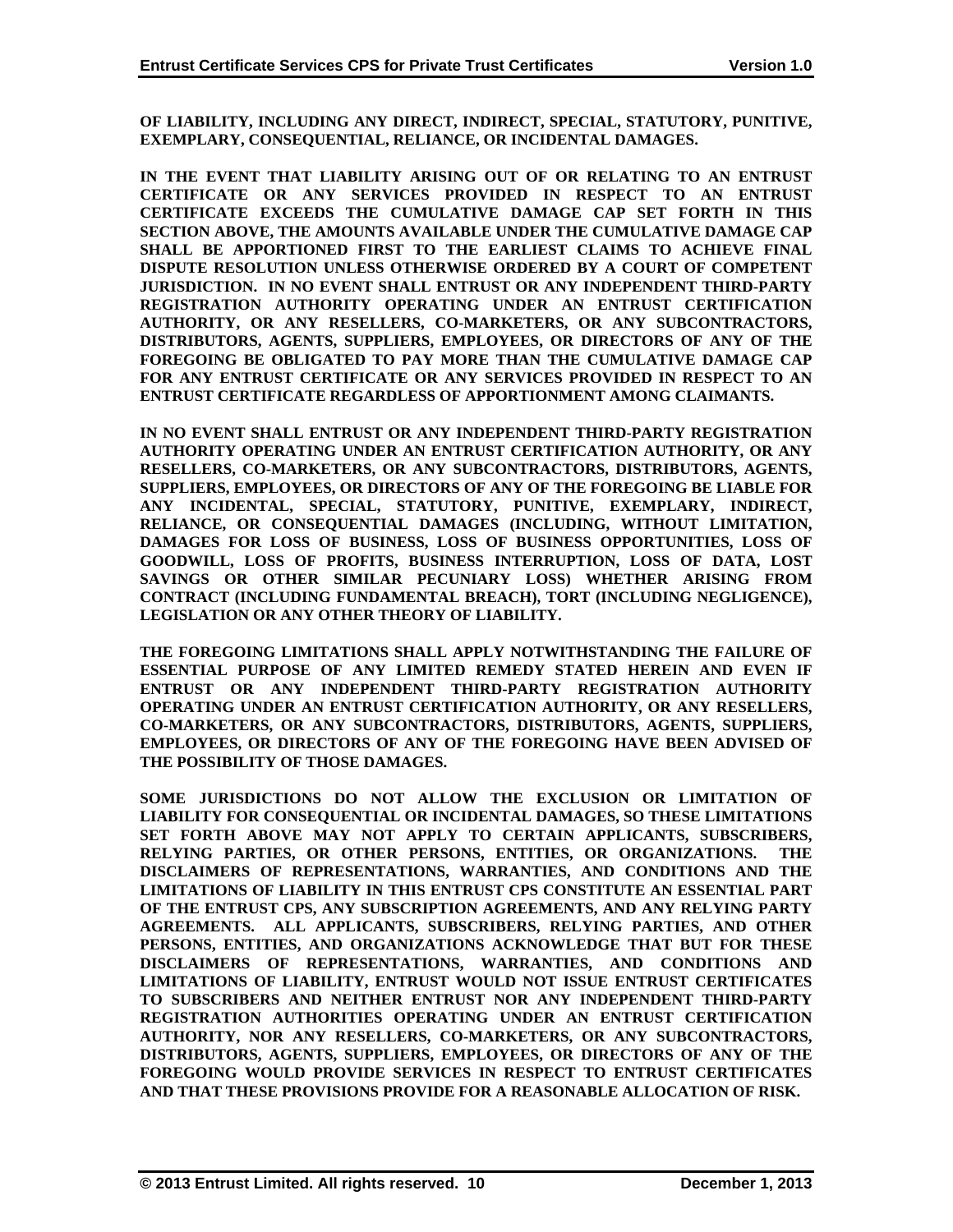# **2.2.1.4 Other Exclusions**

Without limitation, neither Entrust nor any independent third-party Registration Authorities operating under an Entrust Certification Authority, nor any Resellers or Co-marketers, or any subcontractors, distributors, agents, suppliers, employees, or directors of any of the foregoing shall be liable to any Applicants, Subscribers, Relying Parties or any other person, entity, or organization for any losses, costs, expenses, liabilities, damages, claims, or settlement amounts arising out of or relating to use of an Entrust Certificate or any services provided in respect to an Entrust Certificate if:

- (i) the Entrust Certificate was issued as a result of errors, misrepresentations, or other acts or omissions of a Subscriber or of any other person, entity, or organization;
- (ii) the Entrust Certificate has expired or has been revoked;
- (iii) the Entrust Certificate has been modified or otherwise altered;
- (iv) the Subscriber failed to stop using an Entrust Certificate after the information contain in such Entrust Certificate changed or after circumstances changed so that the information contained in such Entrust Certificate became misleading or inaccurate;
- (v) a Subscriber breached the Entrust CPS or the Subscriber's Subscription Agreement, or a Relying Party breached the Entrust CPS or the Relying Party's Relying Party Agreement;
- (vi) the Private Key associated with the Entrust Certificate has been Compromised; or
- (vii) the Entrust Certificate is used other than as permitted by the Entrust CPS or is used in contravention of applicable law.

In no event shall Entrust or any independent third-party Registration Authority operating under an Entrust Certification Authority, or any Resellers, Co-marketers, or any subcontractors, distributors, agents, suppliers, employees, or directors of any of the foregoing be liable to any Applicant, Subscriber, or any other person, entity, or organization for any losses, costs, liabilities, expenses, damages, claims, or settlement amounts arising out of or relating to the refusal by Entrust or any independent third-party Registration Authority operating under an Entrust Certification Authority, or any Resellers, Co-marketers, or any subcontractors, distributors, agents, suppliers, employees, or directors of any of the foregoing to issue or request the issuance of an Entrust Certificate. In no event shall Entrust or any independent thirdparty Registration Authority operating under an Entrust Certification Authority, or any Resellers, Comarketers, or any subcontractors, distributors, agents, suppliers, employees, or directors of any of the foregoing be liable to any Applicant, Subscriber, or any other person, entity, or organization for any losses, costs, liabilities, expenses, damages, claims, or settlement amounts arising out of or relating to any delay by Entrust or any independent third-party Registration Authority operating under an Entrust Certification Authority, or any Resellers, Co-marketers, or any subcontractors, distributors, agents, suppliers, employees, or directors of any of the foregoing, in issuing or in requesting the issuance of an Entrust Certificate.

In no event shall Entrust or any independent third-party Registration Authority operating under an Entrust Certification Authority, or any Resellers, Co-marketers, or any subcontractors, distributors, agents, suppliers, employees, or directors of any of the foregoing be liable to any Subscriber, Relying Party, or any other person, entity, or organization for any losses, costs, expenses, liabilities, damages, claims, or settlement amounts arising out of or relating to any proceeding or allegation that an Entrust Certificate or any information contained in an Entrust Certificate infringes, misappropriates, dilutes, unfairly competes with, or otherwise violates any patent, trademark, copyright, trade secret, or any other intellectual property right or other right of any person, entity, or organization in any jurisdiction.

# **2.2.1.5 Hazardous Activities**

Entrust Certificates and the services provided by Entrust in respect to Entrust Certificates are not designed, manufactured, or intended for use in or in conjunction with hazardous activities or uses requiring fail-safe performance, including the operation of nuclear facilities, aircraft navigation or communications systems, air traffic control, medical devices or direct life support machines. Entrust and any independent third-party Registration Authority operating under an Entrust Certification Authority, and any Resellers, Comarketers, and any subcontractors, distributors, agents, suppliers, employees, or directors of any of the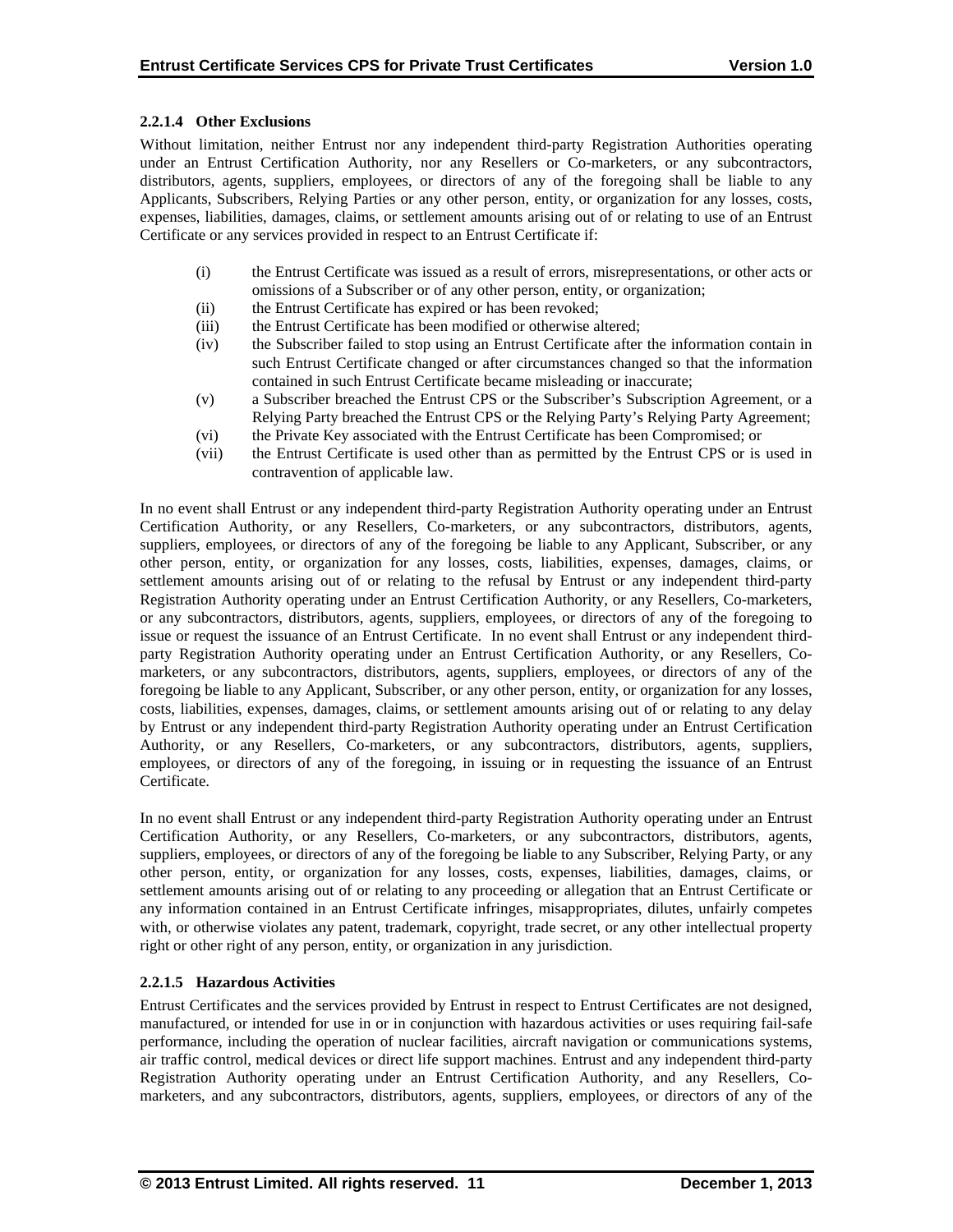foregoing specifically disclaim any and all representations, warranties, and conditions with respect to such uses, whether express, implied, statutory, by usage of trade, or otherwise.

# **2.2.2 RA Liability**

The same liability provisions that apply in §2.2.1 with respect to Entrust Certification Authorities shall apply with respect to Entrust-operated Registration Authorities and independent third-party Registration Authorities operating under Entrust Certification Authorities and all Resellers, Co-marketers and all subcontractors, distributors, agents, suppliers, employees, and directors of any of the foregoing.

## **2.3 Financial Responsibility**

Subscribers and Relying Parties shall be responsible for the financial consequences to such Subscribers, Relying Parties, and to any other persons, entities, or organizations for any transactions in which such Subscribers or Relying Parties participate and which use Entrust Certificates or any services provided in respect to Entrust Certificates. Entrust makes no representations and gives no warranties or conditions regarding the financial efficacy of any transaction completed utilizing an Entrust Certificate or any services provided in respect to Entrust Certificates and neither Entrust nor any independent third-party Registration Authority operating under an Entrust Certification Authority, nor any Resellers, Co-marketers, nor any subcontractors, distributors, agents, suppliers, employees, or directors of any of the foregoing shall have any liability except as explicitly set forth herein in respect to the use of or reliance on an Entrust Certificate or any services provided in respect to Entrust Certificates.

# **2.3.1 Indemnification by Relying Parties**

RELYING PARTIES SHALL INDEMNIFY AND HOLD ENTRUST AND ALL INDEPENDENT THIRD-PARTY REGISTRATION AUTHORITIES OPERATING UNDER AN ENTRUST CERTIFICATION AUTHORITY, AND ALL RESELLERS, CO-MARKETERS, AND ALL SUBCONTRACTORS, DISTRIBUTORS, AGENTS, SUPPLIERS, EMPLOYEES, AND DIRECTORS OF ANY OF THE FOREGOING (COLLECTIVELY, THE "INDEMNIFIED PARTIES") HARMLESS FROM AND AGAINST ANY AND ALL LIABILITIES, LOSSES, COSTS, EXPENSES, DAMAGES, CLAIMS, AND SETTLEMENT AMOUNTS (INCLUDING REASONABLE ATTORNEY'S FEES, COURT COSTS, AND EXPERT'S FEES) ARISING OUT OF OR RELATING TO ANY USE OR RELIANCE BY A RELYING PARTY ON ANY ENTRUST CERTIFICATE OR ANY SERVICE PROVIDED IN RESPECT TO ENTRUST CERTIFICATES, INCLUDING (I) LACK OF PROPER VALIDATION OF AN ENTRUST CERTIFICATE BY A RELYING PARTY, (II) RELIANCE BY THE RELYING PARTY ON AN EXPIRED OR REVOKED ENTRUST CERTIFICATE, (III) USE OF AN ENTRUST CERTIFICATE OTHER THAN AS PERMITTED BY THE ENTRUST CPS, THE SUBSCRIPTION AGREEMENT, ANY RELYING PARTY AGREEMENT, AND APPLICABLE LAW, (IV) FAILURE BY A RELYING PARTY TO EXERCISE REASONABLE JUDGMENT IN THE CIRCUMSTANCES IN RELYING ON AN ENTRUST CERTIFICATE, OR (V) ANY CLAIM OR ALLEGATION THAT THE RELIANCE BY A RELYING PARTY ON AN ENTRUST CERTIFICATE OR THE INFORMATION CONTAINED IN AN ENTRUST CERTIFICATE INFRINGES, MISAPPROPRIATES, DILUTES, UNFAIRLY COMPETES WITH, OR OTHERWISE VIOLATES THE RIGHTS INCLUDING INTELLECTUAL PROPERTY RIGHTS OR ANY OTHER RIGHTS OF ANYONE IN ANY JURISDICTION. NOTWITHSTANDING THE FOREGOING, RELYING PARTIES SHALL NOT BE OBLIGATED TO PROVIDE ANY INDEMNIFICATION TO AN INDEMNIFIED PARTY IN RESPECT TO ANY LIABILITIES, LOSSES, COSTS, EXPENSES, DAMAGES, CLAIMS, AND SETTLEMENT AMOUNTS (INCLUDING REASONABLE ATTORNEY'S FEES, COURT COSTS AND EXPERT'S FEES) TO THE EXTENT THAT SUCH LIABILITIES, LOSSES, COSTS, EXPENSES, DAMAGES, CLAIMS, AND SETTLEMENT AMOUNTS (INCLUDING REASONABLE ATTORNEY'S FEES, COURT COSTS, AND EXPERT'S FEES) ARISE OUT OF OR RELATE TO ANY WILLFUL MISCONDUCT BY SUCH INDEMNIFIED PARTY.

## **2.3.1.1 Indemnification by Subscribers**

SUBSCRIBERS SHALL INDEMNIFY AND HOLD ENTRUST AND ALL INDEPENDENT THIRD-PARTY REGISTRATION AUTHORITIES OPERATING UNDER AN ENTRUST CERTIFICATION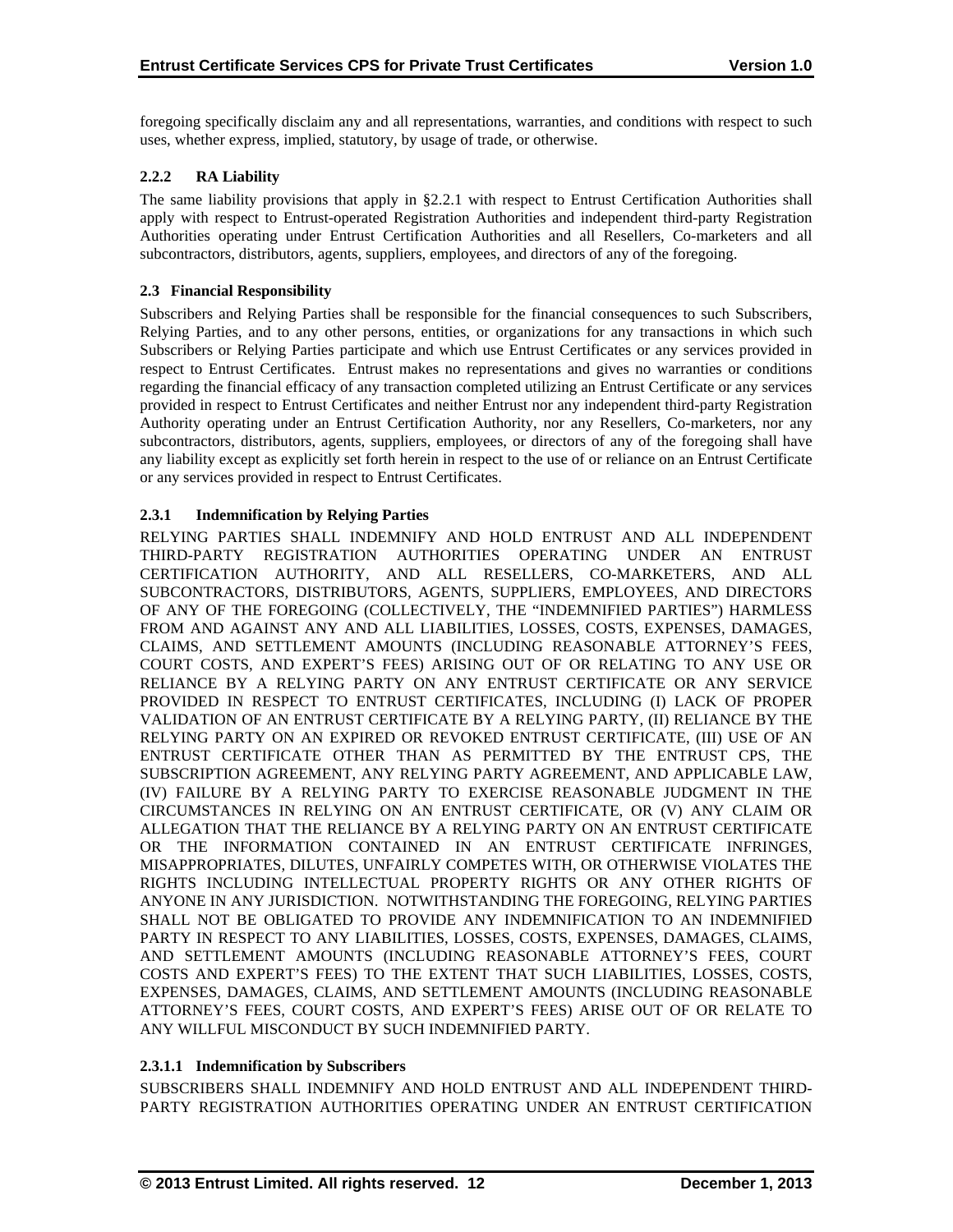AUTHORITY, AND ALL RESELLERS, CO-MARKETERS, AND ALL SUBCONTRACTORS, DISTRIBUTORS, AGENTS, SUPPLIERS, EMPLOYEES, OR DIRECTORS OF ANY OF THE FOREGOING (COLLECTIVELY, THE "INDEMNIFIED PARTIES") HARMLESS FROM AND AGAINST ANY AND ALL LIABILITIES, LOSSES, COSTS, EXPENSES, DAMAGES, CLAIMS, AND SETTLEMENT AMOUNTS (INCLUDING REASONABLE ATTORNEY'S FEES, COURT COSTS, AND EXPERT'S FEES) ARISING OUT OF OR RELATING TO ANY RELIANCE BY A RELYING PARTY ON ANY ENTRUST CERTIFICATE OR ANY SERVICE PROVIDED IN RESPECT TO ENTRUST CERTIFICATES, INCLUDING ANY (I) ERROR, MISREPRESENTATION OR OMISSION MADE BY A SUBSCRIBER IN USING OR APPLYING FOR AN ENTRUST CERTIFICATE, (II) MODIFICATION MADE BY A SUBSCRIBER TO THE INFORMATION CONTAINED IN AN ENTRUST CERTIFICATE, (III) USE OF AN ENTRUST CERTIFICATE OTHER THAN AS PERMITTED BY THE ENTRUST CPS, THE SUBSCRIPTION AGREEMENT, ANY RELYING PARTY AGREEMENT, AND APPLICABLE LAW, (IV) FAILURE BY A SUBSCRIBER TO TAKE THE NECESSARY PRECAUTIONS TO PREVENT LOSS, DISCLOSURE, COMPROMISE OR UNAUTHORIZED USE OF THE PRIVATE KEY CORRESPONDING TO THE PUBLIC KEY IN SUCH SUBSCRIBER'S ENTRUST CERTIFICATE, OR (V) ALLEGATION THAT THE USE OF A SUBSCRIBER'S ENTRUST CERTIFICATE OR THE INFORMATION CONTAINED IN A SUBSCRIBER'S ENTRUST CERTIFICATE INFRINGES, MISAPPROPRIATES, DILUTES, UNFAIRLY COMPETES WITH, OR OTHERWISE VIOLATES THE RIGHTS INCLUDING INTELLECTUAL PROPERTY RIGHTS OR ANY OTHER RIGHTS OF ANYONE IN ANY JURISDICTION. NOTWITHSTANDING THE FOREGOING, A SUBSCRIBER SHALL NOT BE OBLIGATED TO PROVIDE ANY INDEMNIFICATION TO AN INDEMNIFIED PARTY IN RESPECT TO ANY LIABILITIES, LOSSES, COSTS, EXPENSES, DAMAGES, CLAIMS, AND SETTLEMENT AMOUNTS (INCLUDING REASONABLE ATTORNEY'S FEES, COURT COSTS AND EXPERTS FEES) TO THE EXTENT THAT SUCH LIABILITIES, LOSSES, COSTS, EXPENSES, DAMAGES, CLAIMS, AND SETTLEMENT AMOUNTS (INCLUDING REASONABLE ATTORNEY'S FEES, COURT COSTS, AND EXPERT'S FEES) ARISE OUT OF OR RELATE TO ANY WILLFUL MISCONDUCT BY SUCH INDEMNIFIED PARTY.

# **2.3.2 Fiduciary Relationships**

Nothing contained in this Entrust CPS, or in any Subscription Agreement, or any Relying Party Agreement shall be deemed to constitute either Entrust or any independent third-party Registration Authority operating under an Entrust Certification Authority, or any Resellers, Co-marketers, or any subcontractors, distributors, agents, suppliers, employees, or directors of any of the foregoing, the fiduciary, partner, agent, trustee, or legal representative of any Applicant, Subscriber, Relying Party or any other person, entity, or organization or to create any fiduciary relationship between either Entrust or any independent third-party Registration Authority operating under an Entrust Certification Authority, or any Resellers, Co-marketers, or any subcontractors, distributors, agents, suppliers, employees, or directors of any of the foregoing and any Subscriber, Applicant, Relying Party or any other person, entity, or organization, for any purpose whatsoever. Nothing in the Entrust CPS, or in any Subscription Agreement or any Relying Party Agreement shall confer on any Subscriber, Applicant, Relying Party, or any other third party, any authority to act for, bind, or create or assume any obligation or responsibility, or make any representation on behalf of Entrust or any independent third-party Registration Authority operating under an Entrust Certification Authority, or any Resellers, Co-marketers, or any subcontractors, distributors, agents, suppliers, employees, or directors of any of the foregoing.

# **2.3.3 Administrative Processes**

No Stipulation.

# **2.4 Interpretation and Enforcement**

# **2.4.1 Governing Law**

The laws of the Province of Ontario, Canada, excluding its conflict of laws rules, shall govern the construction, validity, interpretation, enforceability and performance of the Entrust CPS, all Subscription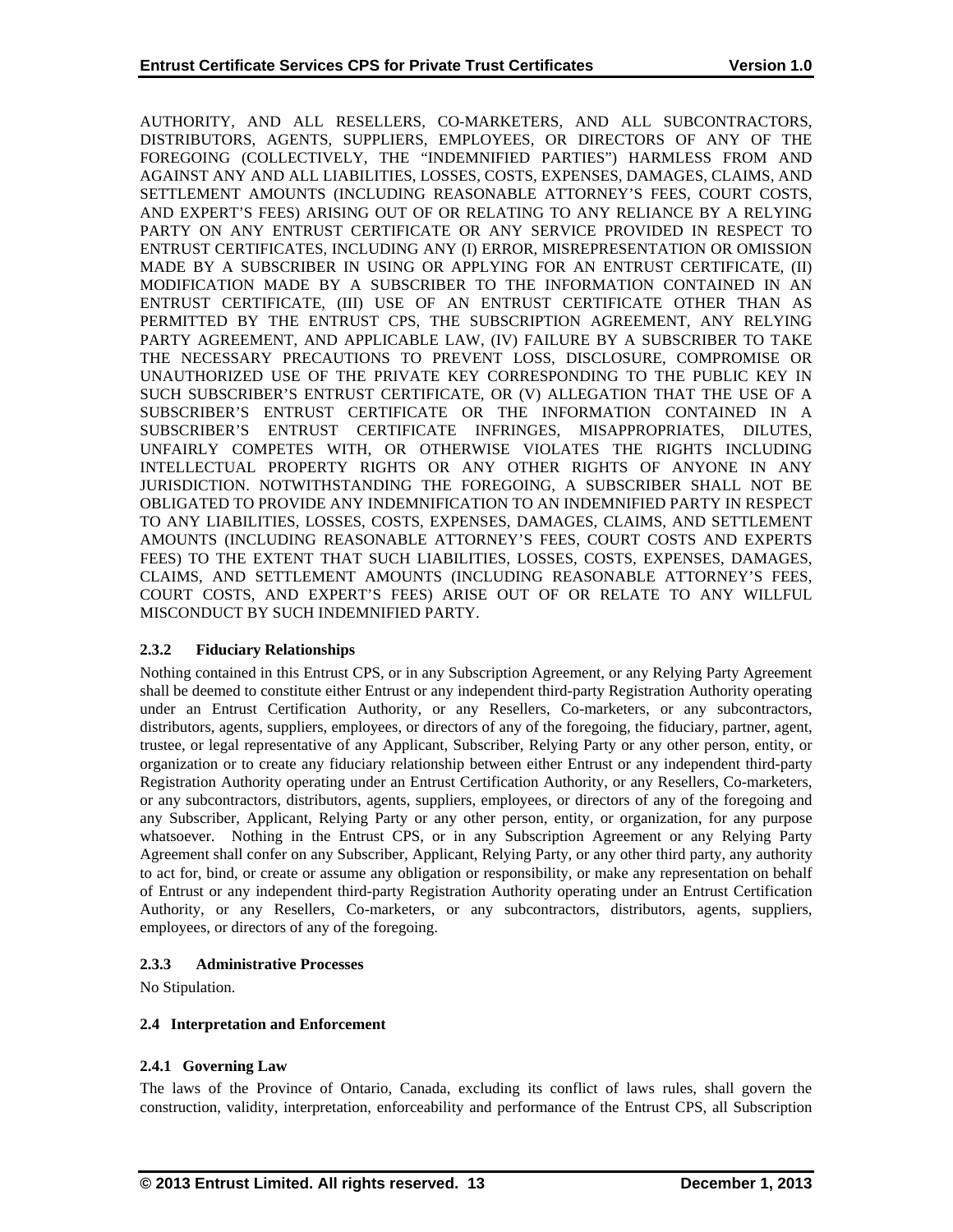Agreements and all Relying Party Agreements. The application of the United Nations Convention on Contracts for the International Sale of Goods to the Entrust CPS, any Subscription Agreements, and any Relying Party Agreements is expressly excluded. Any dispute arising out of or in respect to the Entrust CPS, any Subscription Agreement, any Relying Party Agreement, or in respect to any Entrust Certificates or any services provided in respect to any Entrust Certificates that is not resolved by alternative dispute resolution, shall be brought in the provincial or federal courts sitting in Ottawa, Ontario, and each person, entity, or organization hereby agrees that such courts shall have personal and exclusive jurisdiction over such disputes. In the event that any matter is brought in a provincial or federal court, Applicants, Subscribers, and Relying Parties waive any right that such Applicants, Subscribers, and Relying Parties may have to a jury trial.

# **2.4.1.1 Force Majeure**

Neither Entrust nor any independent third-party Registration Authority operating under an Entrust Certification Authority, nor any Resellers, Co-marketers, nor any subcontractors, distributors, agents, suppliers, employees, or directors of any of the foregoing shall be in default hereunder or liable for any losses, costs, expenses, liabilities, damages, claims, or settlement amounts arising out of or related to delays in performance or from failure to perform or comply with the terms of the Entrust CPS, any Subscription Agreement, or any Relying Party Agreement due to any causes beyond its reasonable control, which causes include acts of God or the public enemy, riots and insurrections, war, accidents, fire, strikes and other labor difficulties (whether or not Entrust is in a position to concede to such demands), embargoes, judicial action, failure or default of any superior certification authority, lack of or inability to obtain export permits or approvals, necessary labor, materials, energy, utilities, components or machinery, acts of civil or military authorities.

# **2.4.1.2 Interpretation**

All references in this Entrust CPS to "Sections" refer to the sections of this Entrust CPS. As used in this Entrust CPS, neutral pronouns and any variations thereof shall be deemed to include the feminine and masculine and all terms used in the singular shall be deemed to include the plural, and vice versa, as the context may require. The words "hereof", "herein", and "hereunder" and other words of similar import refer to this Entrust CPS as a whole, as the same may from time to time be amended or supplemented, and not to any subdivision contained in this Entrust CPS. The word "including" when used herein is not intended to be exclusive and means "including, without limitation."

## **2.4.2 Severability, Survival, Merger, Notice**

# **2.4.2.1 Severability**

Whenever possible, each provision of the Entrust CPS, any Subscription Agreements, and any Relying Party Agreements shall be interpreted in such a manner as to be effective and valid under applicable law. If the application of any provision of the Entrust CPS, any Subscription Agreements, or any Relying Party Agreements or any portion thereof to any particular facts or circumstances shall be held to be invalid or unenforceable by an arbitrator or court of competent jurisdiction, then (i) the validity and enforceability of such provision as applied to any other particular facts or circumstances and the validity of other provisions of the Entrust CPS, any Subscription Agreements, or any Relying Party Agreements shall not in any way be affected or impaired thereby, and (ii) such provision shall be enforced to the maximum extent possible so as to effect its intent and it shall be reformed without further action to the extent necessary to make such provision valid and enforceable.

**FOR GREATER CERTAINTY, IT IS EXPRESSLY UNDERSTOOD AND AGREED THAT EVERY PROVISION OF THE ENTRUST CPS, ANY SUBSCRIPTION AGREEMENTS, OR ANY RELYING PARTY AGREEMENTS THAT DEAL WITH (I) LIMITATION OF LIABILITY OR DAMAGES, (II) DISCLAIMERS OF REPRESENTATIONS, WARRANTIES, CONDITIONS, OR LIABILITIES, OR (III) INDEMNIFICATION, IS EXPRESSLY INTENDED TO BE SEVERABLE FROM ANY OTHER PROVISIONS OF THE ENTRUST CPS, ANY SUBSCRIPTION**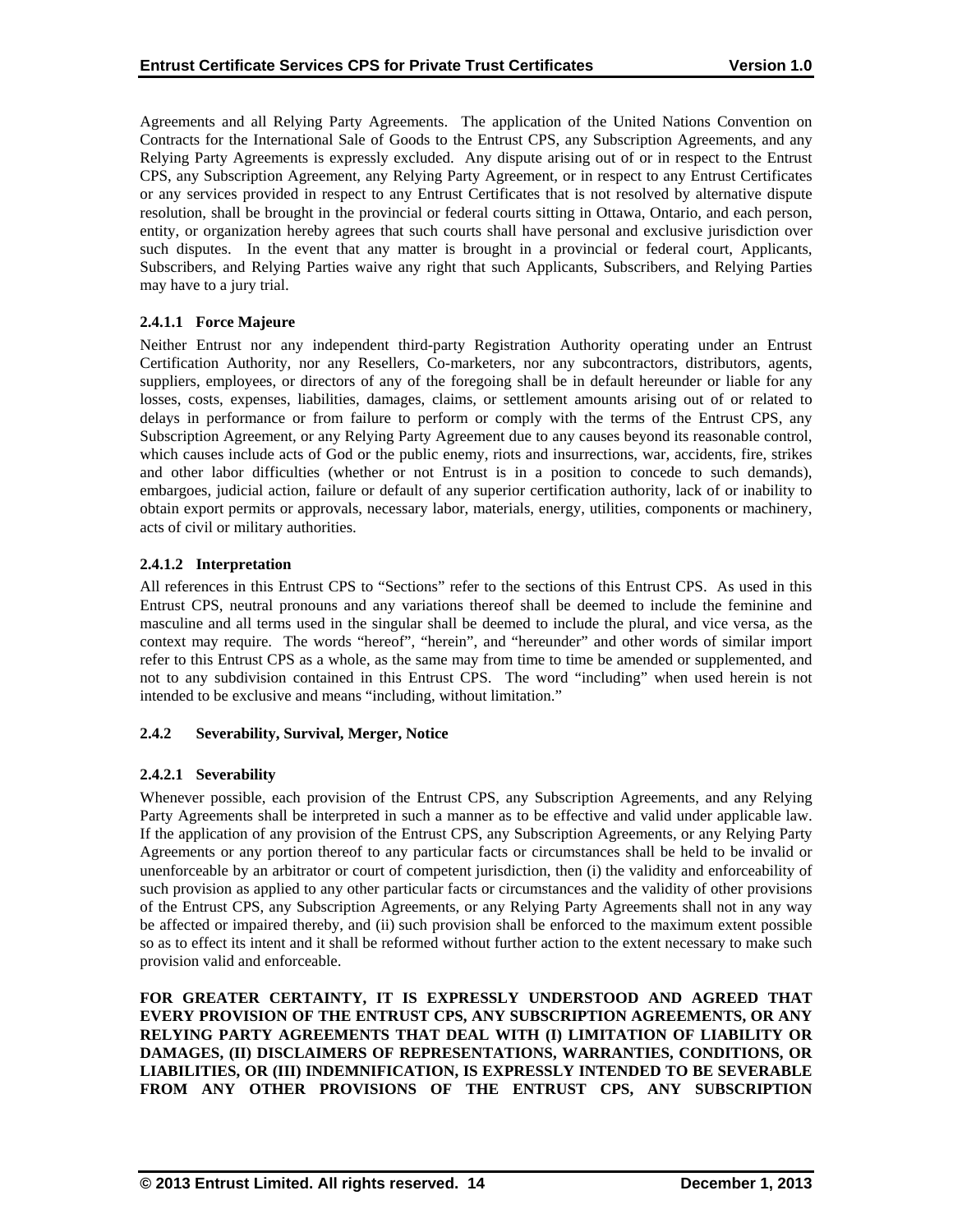# **AGREEMENTS, OR ANY RELYING PARTY AGREEMENTS AND SHALL BE SO INTERPRETED AND ENFORCED.**

## **2.4.2.2 Survival**

The provisions of the section entitled "Definitions" and sections 2.1.3.1, 2.1.4.1, 2.2, 2.3, 2.4, 2.8, 2.9, 3.1.5, 3.1.6, 4.6 and 8.1 shall survive termination or expiration of the Entrust CPS, any Subscription Agreements, and any Relying Party Agreements. All references to sections that survive termination of the Entrust CPS, any Subscription Agreements, and any Relying Party Agreements, shall include all subsections of such sections. All payment obligations shall survive any termination or expiration of the Entrust CPS, any Subscription Agreements, and any Relying Party Agreements.

# **2.4.2.3 Merger**

The Entrust CPS, the Subscription Agreements, and the Relying Party Agreements state all of the rights and obligations of Entrust, any independent third-party Registration Authorities operating under an Entrust Certification Authority, any Resellers, Co-marketers, and any subcontractors, distributors, agents, suppliers, employees, or directors of any of the foregoing, and any Applicant, Subscriber, or Relying Party and any other persons, entities, or organizations in respect to the subject matter hereof and thereof and such rights and obligations shall not be augmented or derogated by any prior agreements, communications, or understandings of any nature whatsoever whether oral or written. The rights and obligations of Entrust, any independent third-party Registration Authorities operating under an Entrust Certification Authority, any Resellers, Co-marketers, and any subcontractors, distributors, agents, suppliers, employees, and directors of any of the foregoing may not be modified or waived orally and may be modified only in a writing signed or authenticated by a duly authorized representative of Entrust.

# **2.4.2.4 Conflict of Provisions**

In the event of a conflict between the provisions of the Entrust CPS and any express written agreement between Entrust or an independent third-party Registration Authority operating under an Entrust Certification Authority and a Subscriber or Relying Party, with respect to Entrust Certificates or any services provided in respect to Entrust Certificates, such other express written agreement shall take precedence. In the event of any inconsistency between the provisions of this Entrust CPS and the provisions of any Subscription Agreement or any Relying Party Agreement, the terms and conditions of this Entrust CPS shall govern.

# **2.4.2.5 Waiver**

The failure of Entrust to enforce, at any time, any of the provisions of this Entrust CPS, a Subscription Agreement with Entrust, or a Relying Party Agreement with Entrust or the failure of Entrust to require, at any time, performance by any Applicant, Subscriber, Relying Party or any other person, entity, or organization of any of the provisions of this Entrust CPS, a Subscription Agreement with Entrust, or a Relying Party Agreement with Entrust, shall in no way be construed to be a present or future waiver of such provisions, nor in any way affect the ability of Entrust to enforce each and every such provision thereafter. The express waiver by Entrust of any provision, condition, or requirement of this Entrust CPS, a Subscription Agreement with Entrust, or a Relying Party Agreement with Entrust shall not constitute a waiver of any future obligation to comply with such provision, condition, or requirement. The failure of an independent third-party Registration Authority or Reseller operating under an Entrust Certification Authority ("Registration Authority") to enforce, at any time, any of the provisions of a this Entrust CPS, any Subscription Agreement with such Registration Authority, or any Relying Party Agreement with such Registration Authority or the failure to require by such Registration Authority, at any time, performance by any Applicant, Subscriber, Relying Party or any other person, entity, or organization of this Entrust CPS, any Subscription Agreement with such Registration Authority, or any Relying Party Agreement with such Registration Authority shall in no way be construed to be a present or future waiver of such provisions, nor in any way affect the ability of such Registration Authority to enforce each and every such provision thereafter. The express waiver by a Registration Authority of any provision, condition, or requirement of a Subscription Agreement with such Registration Authority or a Relying Party Agreement with such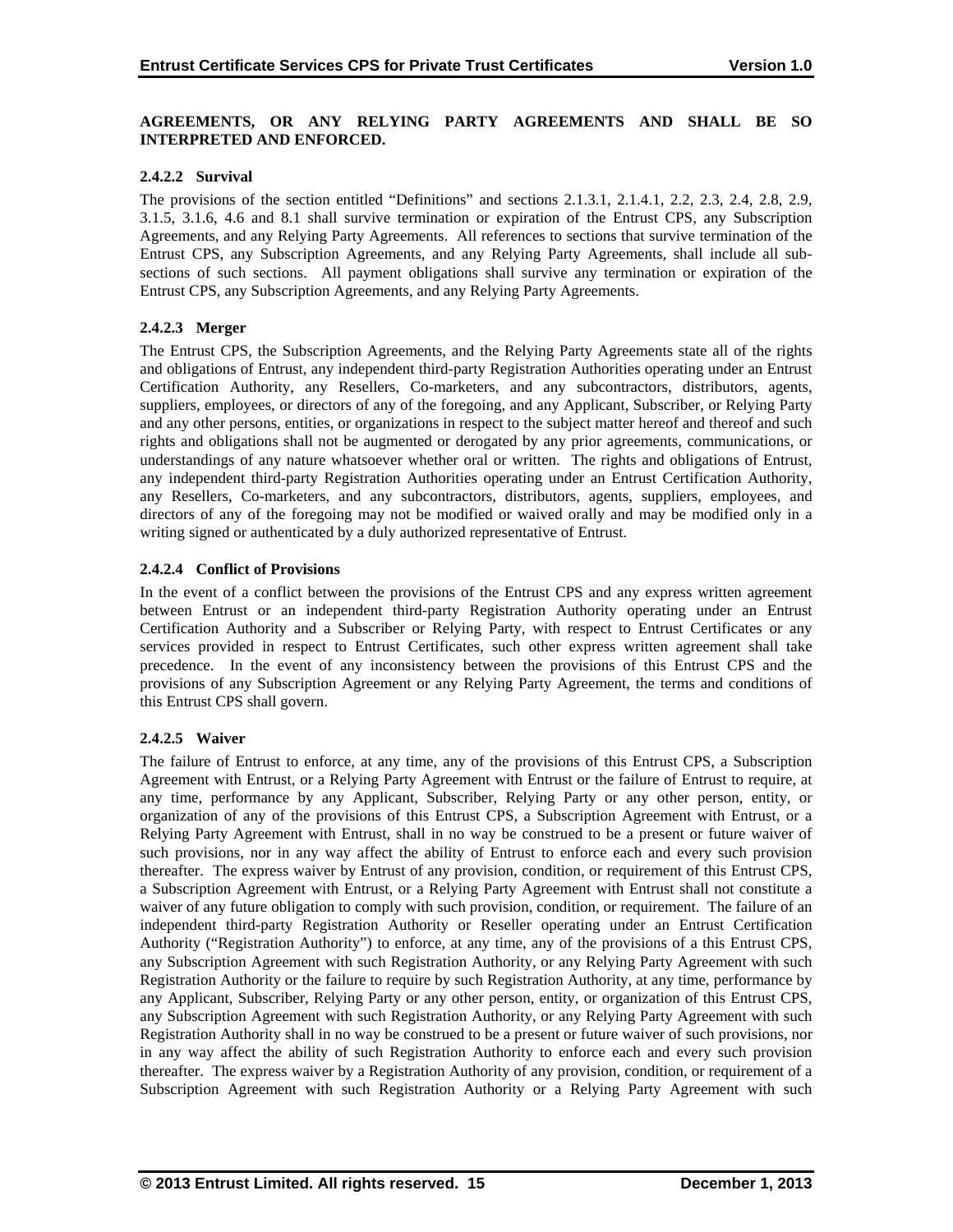Registration Authority shall not constitute a waiver of any future obligation to comply with such provision, condition, or requirement.

# **2.4.2.6 Notice**

Any notice to be given by a Subscriber, Applicant, or Relying Party to Entrust under this Entrust CPS, a Subscription Agreement, or a Relying Party Agreement shall be given in writing to the address specified in §1.4 by prepaid receipted mail, facsimile, or overnight courier, and shall be effective as follows (i) in the case of facsimile or courier, on the next Business Day, and (ii) in the case of receipted mail, five (5) Business Days following the date of deposit in the mail. Any notice to be given by Entrust under the Entrust CPS, any Subscription Agreement, or any Relying Party Agreement shall be given by email or by facsimile or courier to the last address, email address or facsimile number for the Subscriber on file with Entrust. In the event of notice by email, the notice shall become effective on the next Business Day. In the event of notice by prepaid receipted mail, facsimile, or overnight courier, notice shall become effective as specified in (i) or (ii), depending on the means of notice utilized.

# **2.4.2.7 Assignment**

Entrust Certificates and the rights granted under the Entrust CPS, any Subscription Agreement, or any Relying Party Agreement are personal to the Applicant, Subscriber, or Relying Party that entered into the Subscription Agreement or Relying Party Agreement and cannot be assigned, sold, transferred, or otherwise disposed of, whether voluntarily, involuntarily, by operation of law, or otherwise, without the prior written consent of Entrust or the Registration Authority under an Entrust Certification Authority with which such Applicant, Subscriber, or Relying Party has contracted. Any attempted assignment or transfer without such consent shall be void and shall automatically terminate such Applicant's, Subscriber's or Relying Party's rights under the Entrust CPS, any Subscription Agreement, or any Relying Party Agreement. Entrust may assign, sell, transfer, or otherwise dispose of the Entrust CPS, any Subscription Agreements, or any Relying Party Agreements together with all of its rights and obligations under the Entrust CPS, any Subscription Agreements, and any Relying Party Agreements (i) to an Affiliate, or (ii) as part of a sale, merger, or other transfer of all or substantially all the assets or stock of the business of Entrust to which the Entrust CPS, the Subscription Agreements, and Relying Party Agreements relate. Subject to the foregoing limits, this Agreement shall be binding upon and shall inure to the benefit of permitted successors and assigns of Entrust, any third-party Registration Authorities operating under the Entrust Certification Authorities, Applicants, Subscribers, and Relying Parties, as the case may be.

## **2.4.3 Dispute Resolution Procedures**

Any disputes between a Subscriber or an Applicant and Entrust or any third-party Registration Authorities operating under the Entrust Certification Authorities, or a Relying Party and Entrust or any third-party Registration Authorities operating under the Entrust Certification Authorities, shall be submitted to mediation in accordance with the Commercial Mediation Rules of the American Arbitration Association which shall take place in English in Ottawa, Ontario. In the event that a resolution to such dispute cannot be achieved through mediation within thirty (30) days, the dispute shall be submitted to binding arbitration. The arbitrator shall have the right to decide all questions of arbitrability. The dispute shall be finally settled by arbitration in accordance with the rules of the American Arbitration Association, as modified by this provision. Such arbitration shall take place in English in Ottawa, Ontario, before a sole arbitrator appointed by the American Arbitration Association (AAA) who shall be appointed by the AAA from its Technology Panel and shall be reasonably knowledgeable in electronic commerce disputes. The arbitrator shall apply the laws of the Province of Ontario, without regard to its conflict of laws provisions, and shall render a written decision within thirty (30) days from the date of close of the arbitration hearing, but no more than one (1) year from the date that the matter was submitted for arbitration. The decision of the arbitrator shall be binding and conclusive and may be entered in any court of competent jurisdiction. In each arbitration, the prevailing party shall be entitled to an award of all or a portion of its costs in such arbitration, including reasonable attorney's fees actually incurred. Nothing in the Entrust CPS, or in any Subscription Agreement, or any Relying Party Agreement shall preclude Entrust or any third-party Registration Authorities operating under the Entrust Certification Authorities from applying to any court of competent jurisdiction for temporary or permanent injunctive relief, without breach of this §2.4.3 and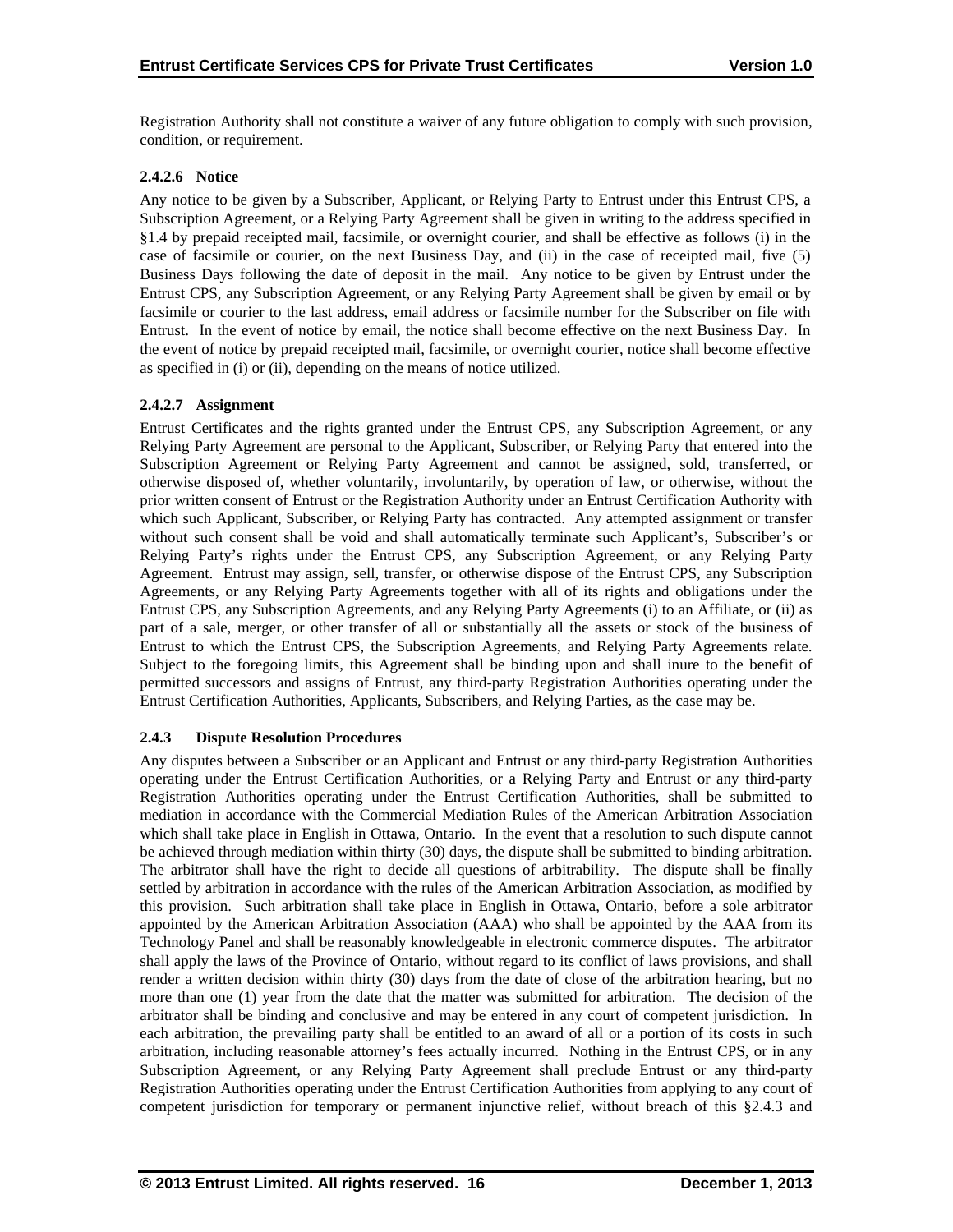without any abridgment of the powers of the arbitrator, with respect to any (i) alleged Compromise that affects the integrity of an Entrust Certificate, or (ii) alleged breach of the terms and conditions of the Entrust CPS, any Subscription Agreement, or any Relying Party Agreement. The institution of any arbitration or any action shall not relieve an Applicant, Subscriber or Relying Party of its obligations under the Entrust CPS, any Subscription Agreement, or any Relying Party Agreement.

# **2.4.3.1 Limitation Period on Arbitrations and Actions**

Any and all arbitrations or legal actions in respect to a dispute that is related to an Entrust Certificate or any services provided in respect to an Entrust Certificate shall be commenced prior to the end of one (1) year after (i) the expiration or revocation of the Entrust Certificate in dispute, or (ii) the date of provision of the disputed service or services in respect to the Entrust Certificate in dispute, whichever is sooner. If any arbitration or action in respect to a dispute that is related to an Entrust Certificate or any service or services provided in respect to an Entrust Certificate is not commenced prior to such time, any party seeking to institute such an arbitration or action shall be barred from commencing or proceeding with such arbitration or action.

# **2.5 Fees**

The fees for services provided by Entrust in respect to Entrust Certificates are set forth in the Entrust Repository. These fees are subject to change, and any such changes shall become effective immediately after posting in the Entrust Repository. The fees for services provided by independent third-party Registration Authorities, Resellers and Co-marketers in respect to Entrust Certificates are set forth on the web sites operated by such Registration Authorities, Resellers and Co-marketers. These fees are subject to change, and any such changes shall become effective immediately after posting in such web sites.

# **2.5.1 Certificate Issuance or Renewal Fees**

See the Entrust Repository for the fees charged by Entrust. See the web sites operated by Registration Authorities operating under the Entrust Certification Authorities, Resellers, and Co-marketers for the fees charged by such Registration Authorities, Resellers, and Co-marketers.

## **2.5.2 Certificate Access Fees**

See the Entrust Repository for the fees charged by Entrust. See the web sites operated by Registration Authorities operating under the Entrust Certification Authorities, Resellers, and Co-marketers for the fees charged by such Registration Authorities, Resellers, and Co-marketers.

## **2.5.3 Revocation or Status Information Access Fees**

See the Entrust Repository for the fees charged by Entrust. See the web sites operated by Registration Authorities operating under the Entrust Certification Authorities, Resellers, and Co-marketers for the fees charged by such Registration Authorities, Resellers, and Co-marketers.

## **2.5.4 Fees for Other Services such as Policy Information**

See the Entrust Repository for the fees charged by Entrust. See the web sites operated by Registration Authorities operating under the Entrust Certification Authorities, Resellers, and Co-marketers for the fees charged by such Registration Authorities, Resellers, and Co-marketers.

# **2.5.5 Refund Policy**

Neither Entrust nor any Registration Authorities operating under the Entrust Certification Authorities nor any Resellers or Co-Marketers provide any refunds for Entrust Certificates or services provided in respect to Entrust Certificates.

# **2.6 Publication and Repositories**

Entrust maintains the Entrust Repository to store various information related to Entrust Certificates and the operation of Entrust Certification Authorities, Entrust Registration Authorities, and third-party Registration Authorities operating under the Entrust Certification Authorities. The Entrust CPS and various other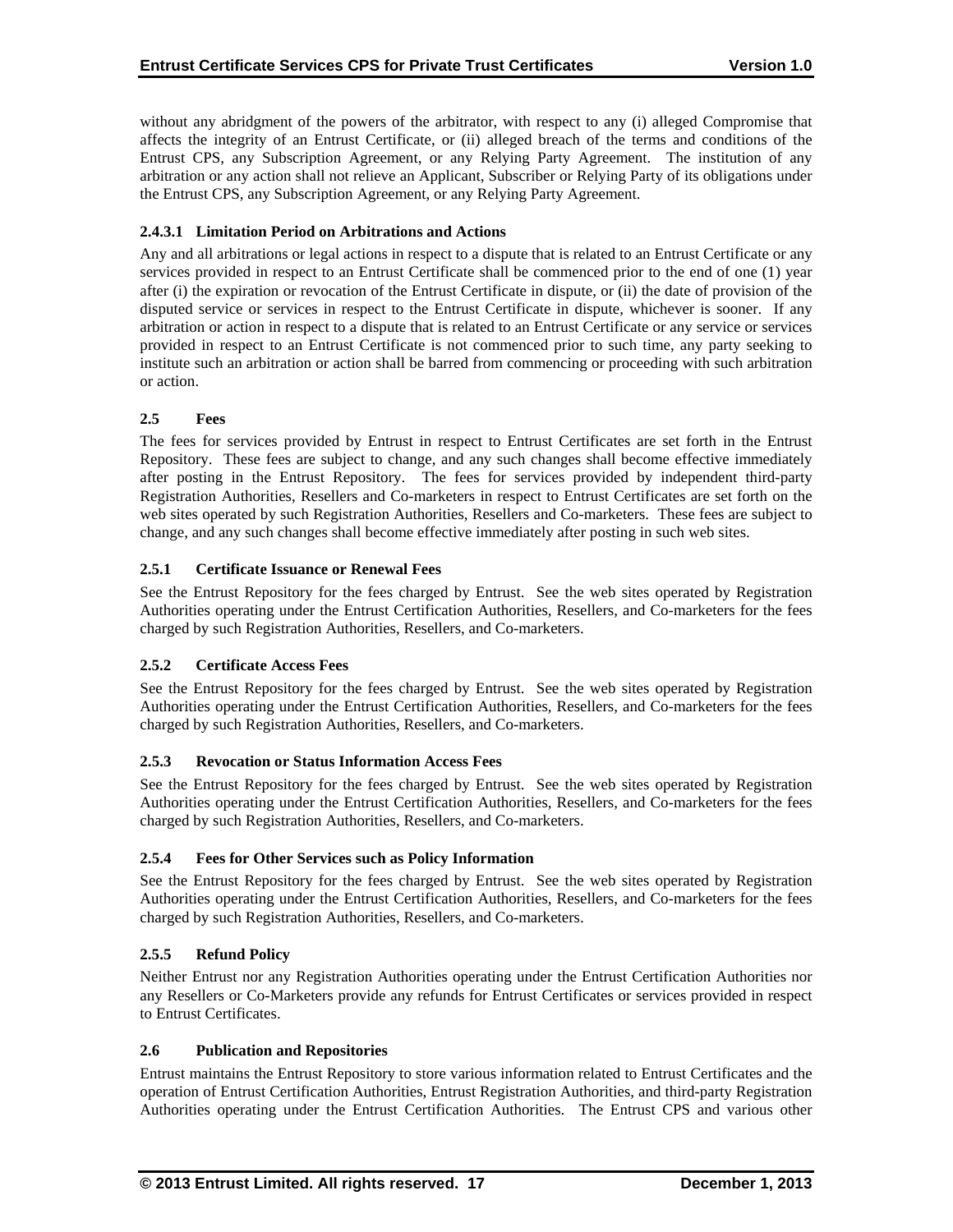related information is published in the Entrust Repository. The Entrust CPS is also available from Entrust in hard copy upon request.

## **2.6.1 Publication of CA Information**

The following Entrust Certificate information is published in the Entrust Repository:

- (i) the Entrust CPS;
- (ii) information and agreements regarding the subscription for and reliance on Entrust Certificates; and
- (iii) revocations of Entrust Certificates performed by an Entrust Certification Authority, published in a Certificate Revocation List (CRL).

The data formats used for Entrust Certificates and for Certificate Revocation Lists in the Entrust Repository are in accordance with the associated definitions in §7.

## **2.6.2 Frequency of Publication**

The Entrust CPS may be re-issued and published in accordance with the policy set forth in §8.

# **2.6.3 Access Controls**

The Entrust CPS is published in the Entrust Repository. The Entrust CPS will be available to all Applicants, Subscribers and Relying Parties, but may only be modified by the Entrust Policy Authority.

# **2.6.4 Repositories**

The Entrust Certification Authorities maintain the Entrust Repositories to allow access to Entrust Certificate-related and CRL information. The information in the Entrust Repositories is accessible through a web interface and is periodically updated as set forth in this Entrust CPS. The Entrust Repositories are the only approved source for CRL and other information about Entrust Certificates.

## **2.7 Compliance Audit**

## **2.7.1 Frequency of Entity Compliance Audit**

Entrust Certification Authorities, Entrust-operated Registration Authorities, and independent third-party Registration Authorities operating under the Entrust Certification Authorities shall be audited once per calendar year for compliance with the practices and procedures set forth in the Entrust CPS. If the results of an audit report recommend remedial action, Entrust or the applicable independent third-party Registration Authority shall initiate corrective action within thirty (30) days of receipt of such audit report.

## **2.7.2 Identity/Qualifications of Auditor**

The compliance audit of Entrust Certification Authorities shall be performed by a certified public accounting firm with a demonstrated competency in the evaluation of Certification Authorities and Registration Authorities.

## **2.7.3 Auditor's Relationship to Audited Party**

The certified public accounting firm selected to perform the compliance audit for the Entrust Certification Authorities, Entrust-operated Registration Authorities, or independent third-party operated Registration Authorities under the Entrust Certification Authorities shall be independent from the entity being audited.

## **2.7.4 Topics Covered by Audit**

The compliance audit shall test compliance of Entrust Certification Authorities, Entrust-operated Registration Authorities, or independent third-party operated Registration Authorities under the Entrust Certification Authorities against the policies and procedures set forth in:

i. the Entrust CPS; and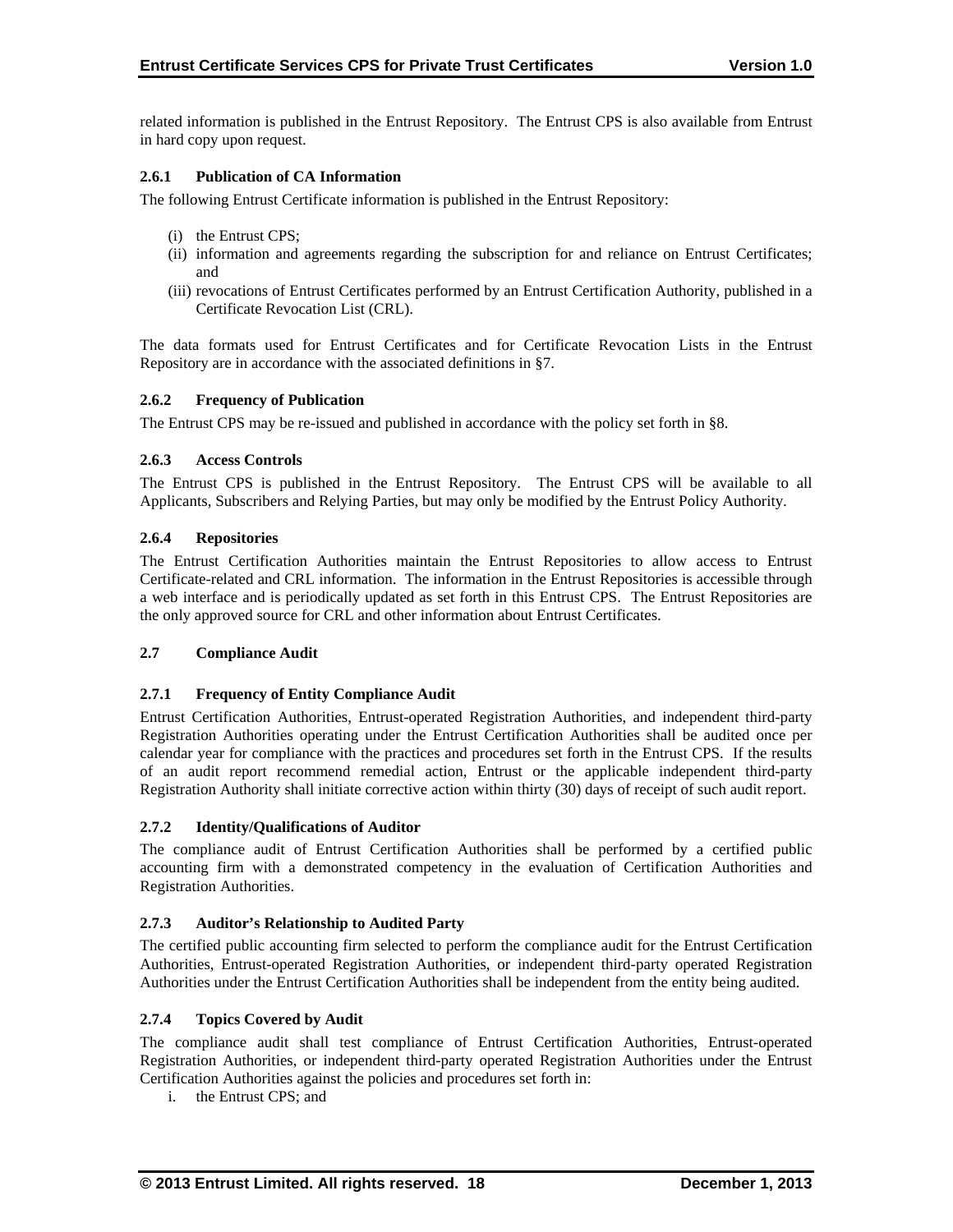ii. the WebTrust Program for Certification Authorities.

# **2.7.5 Actions Taken as a Result of Deficiency**

Upon receipt of a compliance audit that identifies any deficiencies, the audited Entrust Certification Authority, Entrust-operated Registration Authority, or independent third-party operated Registration Authority under an Entrust Certification Authority shall use commercially reasonable efforts to correct any such deficiencies in an expeditious manner.

## **2.7.6 Communication of Results**

The results of all compliance audits shall be communicated, in the case of Entrust Certification Authorities, to the Entrust Policy Authority, and, in the case of any Entrust-operated Registration Authorities under an Entrust Certification Authorities, to the Entrust Policy Authority, and in the case of third-party Registration Authorities operating under an Entrust Certification Authority, to the operational authority for such Registration Authority.

The results of the most recent compliance audit will be posted to the Repository.

# **2.8 Confidentiality**

Neither Entrust nor any independent third-party Registration Authorities operating under the Entrust Certification Authorities, nor any Resellers or Co-Marketers shall disclose or sell Applicant or Subscriber names (or other information submitted by an Applicant or Subscriber when applying for an Entrust Certificate), except in accordance with this Entrust CPS, a Subscription Agreement, or a Relying Party Agreement. Entrust and all independent third-party Registration Authorities operating under the Entrust Certification Authorities, and all Resellers and Co-Marketers shall use a commercially reasonable degree of care to prevent such information from being used or disclosed for purposes other than those set forth in the Entrust CPS, a Subscription Agreement, or a Relying Party Agreement. Notwithstanding the foregoing, Applicants and Subscribers acknowledge that some of the information supplied with an Entrust Certificate Application is incorporated into Entrust Certificates and that Entrust and all independent third-party Registration Authorities operating under the Entrust Certification Authorities, and all Resellers and Co-Marketers shall be entitled to make such information publicly available.

## **2.8.1 Types of Information to be Kept Confidential**

Information that is supplied by Applicants, Subscribers, or Relying Parties for the subscription for, use of, or reliance upon an Entrust Certificate, and which is not included in the information described in §2.8.2 below, shall be considered to be confidential. Entrust and independent third-party Registration Authorities under the Entrust Certification Authorities shall be entitled to disclose such information to any subcontractors or agents that are assisting Entrust in the verification of information supplied in Entrust Certificate Applications or that are assisting Entrust in the operation of the Entrust Certification Authorities or Entrust-operated Registration Authorities. Information considered to be confidential shall not be disclosed unless compelled pursuant to legal, judicial, or administrative proceedings, or otherwise required by law. Entrust and independent third-party Registration Authorities under the Entrust Certification Authorities shall be entitled to disclose information that is considered to be confidential to legal and financial advisors assisting in connection with any such legal, judicial, administrative, or other proceedings required by law, and to potential acquirors, legal counsel, accountants, banks and financing sources and their advisors in connection with mergers, acquisitions, or reorganizations.

# **2.8.2 Types of Information not Considered Confidential**

Information that is included in an Entrust Certificate or a Certificate Revocation List shall not be considered confidential. Information contained in the Entrust CPS shall not be considered confidential. Without limiting the foregoing, information that (i) was or becomes known through no fault of Entrust, an independent third-party Registration Authority under an Entrust Certification Authority, a Reseller, or a Co-marketer, (ii) was rightfully known or becomes rightfully known to Entrust, an independent third-party Registration Authority under the Entrust Certification Authority, a Reseller, or a Co-marketer without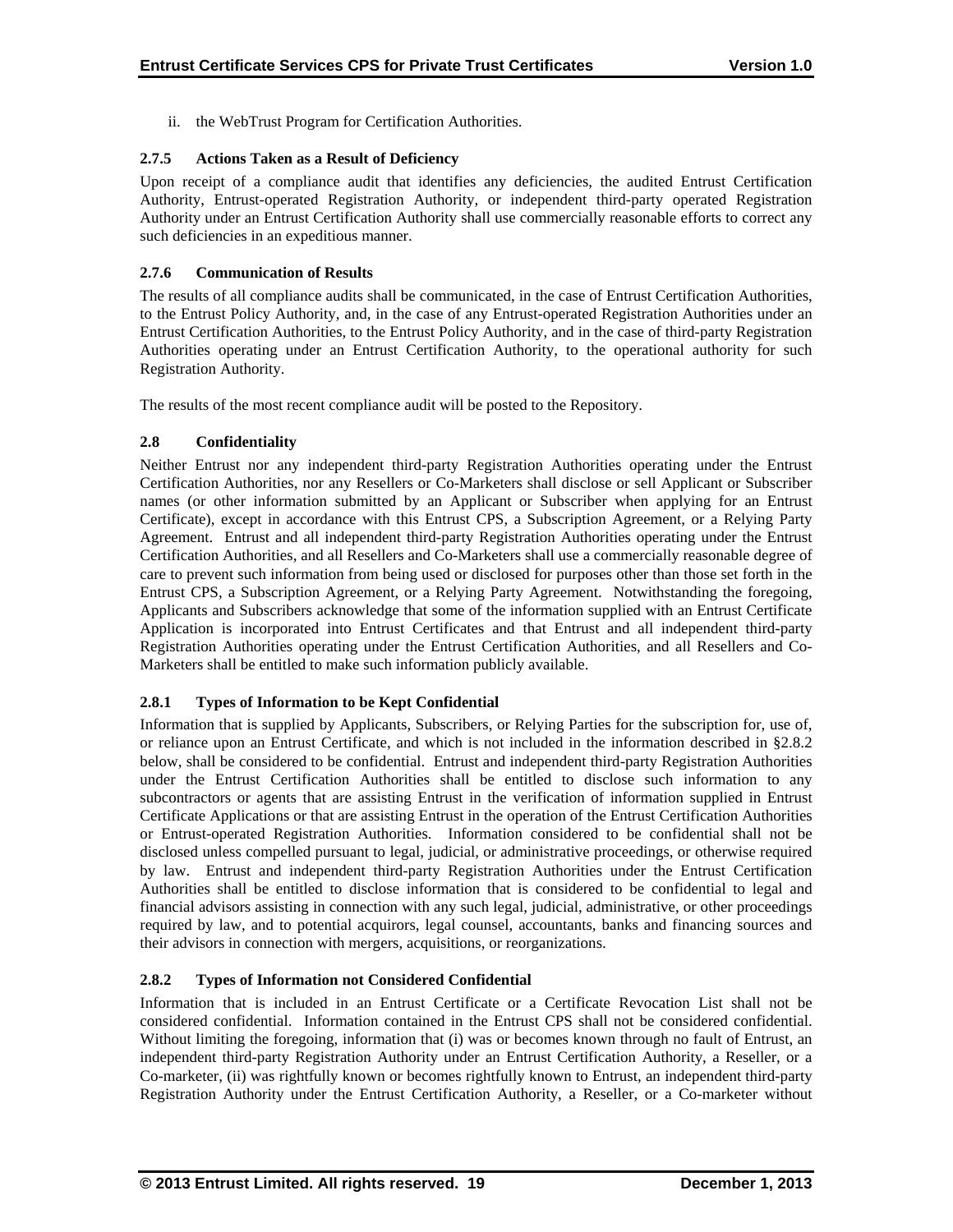confidential or proprietary restriction from a source other than the Subscriber, (iii) is independently developed by Entrust, an independent third-party Registration Authority under an Entrust Certification Authority, a Reseller, or a Co-marketer, or (iv) is approved by a Subscriber for disclosure, shall not be considered confidential.

## **2.8.3 Disclosure of Certificate Revocation/Suspension Information**

If an Entrust Certificate is revoked by an Entrust Certification Authority, a serial number will be included in the Certificate Revocation List entry for the revoked Entrust Certificate.

# **2.8.4 Release to Law Enforcement Officials**

Entrust, independent third-party Registration Authorities under an Entrust Certification Authority, Resellers, and Co-marketers shall have the right to release information that is considered to be confidential to law enforcement officials in compliance with applicable law.

# **2.8.5 Release as Part of Civil Discovery**

Entrust, independent third-party Registration Authorities under an Entrust Certification Authority, Resellers, and Co-marketers may disclose information that is considered confidential during the course of any arbitration, litigation, or any other legal, judicial, or administrative proceeding relating to such information. Any such disclosures shall be permissible provided that Entrust, the independent third-party Registration Authority, Reseller, or Co-marketer uses commercially reasonable efforts to obtain a courtentered protective order restricting the use and disclosure of any such information to the extent reasonably required for the purposes of such arbitration, litigation, or any other legal, judicial, or administrative proceeding.

# **2.8.6 Disclosure Upon Owner's Request**

Entrust, independent third-party Registration Authorities under an Entrust Certification Authority, Resellers, and Co-marketers may disclose information provided to Entrust, such Registration Authority, Reseller or Co-marketer, by an Applicant, a Subscriber, or a Relying Party upon request of such Applicant, Subscriber, or Relying Party.

## **2.8.7 Other Information Release Circumstances**

No stipulation.

# **2.9 Intellectual Property Rights**

Entrust retains all right, title, and interest (including all intellectual property rights), in, to and under all Entrust Certificates, except for any information that is supplied by an Applicant or a Subscriber and that is included in an Entrust Certificate, which information shall remain the property of the Applicant or Subscriber. All Applicants and Subscribers grant to Entrust and any Registration Authorities operating under the Entrust Certification Authorities a non-exclusive, worldwide, paid-up, royalty-free license to use, copy, modify, publicly display, and distribute such information, by any and all means and through any and all media whether now known or hereafter devised for the purposes contemplated under the Entrust CPS, the Subscriber's Subscription Agreement, and any Relying Party Agreements. Entrust and any Registration Authorities operating under the Entrust Certification Authorities shall be entitled to transfer, convey, or assign this license in conjunction with any transfer, conveyance, or assignment as contemplated in §2.4.2.7. Entrust grants to Subscribers and Relying Parties a non-exclusive, non-transferable license to use, copy, and distribute Entrust Certificates, subject to such Entrust Certificates being used as contemplated under the Entrust CPS, the Subscriber's Subscription Agreement, and any Relying Party Agreements, and further provided that such Entrust Certificates are reproduced fully and accurately and are not published in any publicly available database, repository, or directory without the express written permission of Entrust. Except as expressly set forth herein, no other right is or shall be deemed to be granted, whether by implication, estoppel, inference or otherwise. Subject to availability, Entrust may in its discretion make copies of one or more Cross Certificate(s) available to Subscribers for use solely with the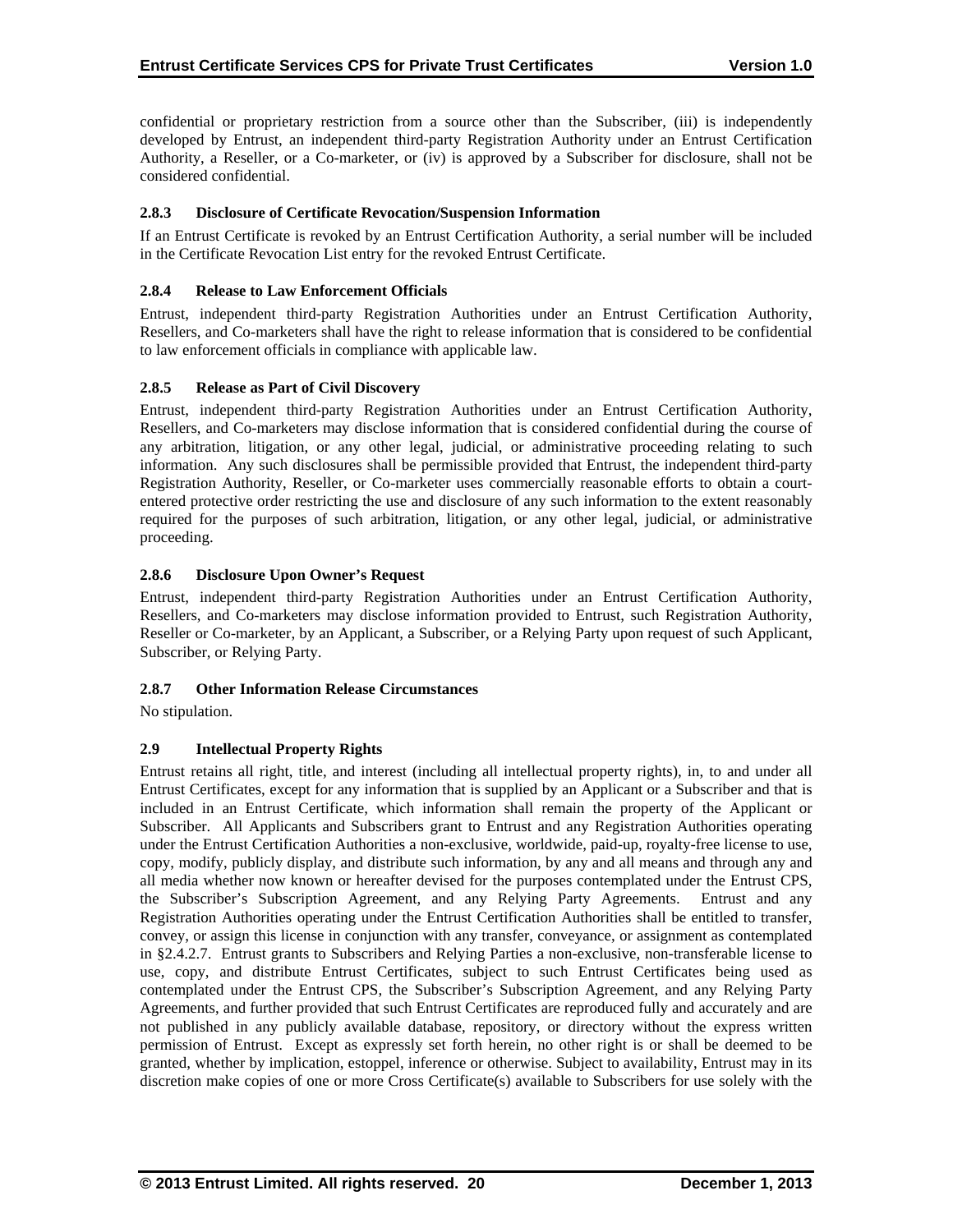Entrust Certificate issued to such Subscribers. Entrust retains all right, title, and interest (including all intellectual property rights), in, to and under the Cross Certificate(s).

Entrust grants permission to reproduce the Entrust CPS provided that (i) the copyright notice on the first page of this Entrust CPS is retained on any copies of the Entrust CPS, and (ii) the Entrust CPS is reproduced fully and accurately. Entrust retains all right, title, and interest (including all intellectual property rights), in, to and under the Entrust CPS.

In no event shall Entrust or any independent third-party Registration Authority operating under an Entrust Certification Authority, or any Resellers or Co-marketers, or any subcontractors, distributors, agents, suppliers, employees, or directors of any of the foregoing be liable to any Applicants, Subscribers, or Relying Parties or any other third parties for any losses, costs, liabilities, expenses, damages, claims, or settlement amounts arising from or relating to claims of infringement, misappropriation, dilution, unfair competition, or any other violation of any patent, trademark, copyright, trade secret, or any other intellectual property or any other right of person, entity, or organization in any jurisdiction arising from or relating to any Entrust Certificate or arising from or relating to any services provided in relation to any Entrust Certificate.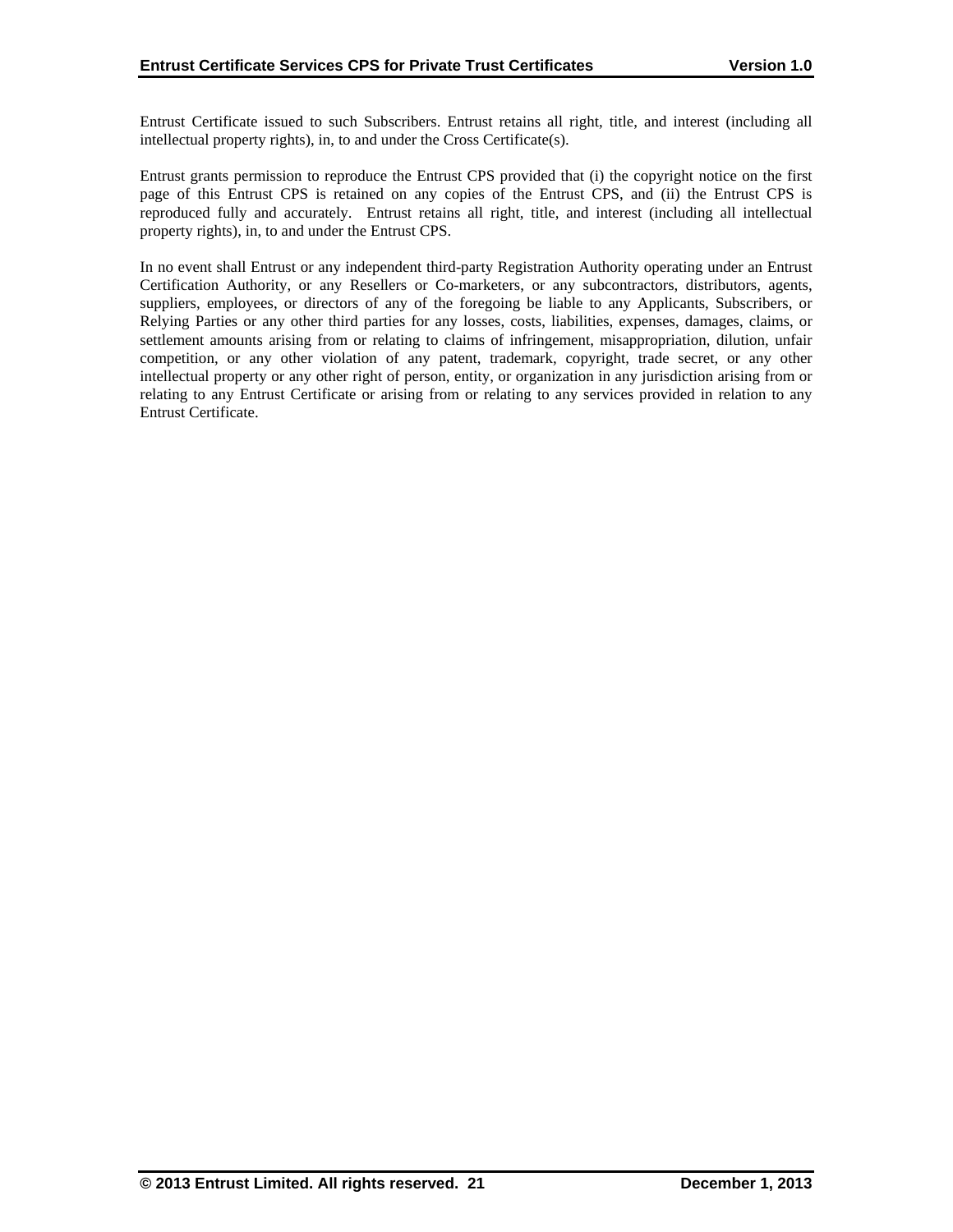# **3 Identification and Authentication**

## **3.1 Initial Registration**

Before issuing an Entrust Certificate, the Entrust Certification Authorities ensure that all Subject organization information in the Entrust Certificate conforms to the requirements of, and has been verified in accordance with the procedures prescribed in this CPS and matches the information confirmed and documented by the Registration Authority pursuant to its verification processes.

## **3.1.1 Types of Names**

## Entrust Private SSL Certificates

The Subject names in an Entrust Private SSL Certificate comply with the X.501 Distinguished Name (DN) form. Entrust Certification Authorities shall use a single naming convention as set forth below. Each Entrust Private SSL Certificate shall contain the following information:

- (i) "Country Name" (C) which is the two-letter ISO 3166 code for the country in which the Applicant is located and plans to host the secure server on which the Applicant is intending to install the Entrust Private SSL Certificate;
- (ii) "Organization Name" (O) which is the name of the organization in the case of a corporation, partnership, or other entity. In the case of a sole proprietorship, the organization name can be the name of the Applicant;
- (iii) "Organizational Unit Name" (OU) which is an optional field. The OU field may be used to distinguish between different organizational groups within an organization (for example, to distinguish between human resources, marketing, and development);
- (iv) "Common Name" (CN) which is the fully qualified hostname or path used in the DNS of the secure server on which the Applicant is intending to install the Entrust Private SSL Certificate;
- (v) "State" (ST), which is the state or province of the organization's place of business, if applicable; and
- (vi) "Subject Alternative Name" (SAN), which is the fully qualified hostname or path used in the DNS of the secure server on which the Applicant is intending to install the Entrust Private SSL Certificate. There may be multiple SANs in each Entrust Private SSL Certificate.

## **3.1.2 Need for Names to Be Meaningful**

The certificates issued pursuant to this CPS are meaningful only if the names that appear in the certificates can be understood and used by Relying Parties. Names used in the certificates must identify the person or object to which they are assigned in a meaningful way. CAs shall not issue certificates to the subscribers that contain domain names, IP addresses, DN, URL, and/or e-mail addresses that the subscribers do not legitimately own or control. Examples of fields and extensions where these names appear include subject DN and subject alternative names.

## Entrust Private SSL Certificates

The value of the Common Name to be used in an Entrust Private SSL Certificate shall be the Applicant's fully qualified hostname or path that is used in the DNS of the secure server on which the Applicant is intending to install the Entrust Private SSL Certificate.

## **3.1.3 Rules for Interpreting Various Name Forms**

Subject names for Entrust Certificates shall be interpreted as set forth in §3.1.1 and §3.1.2.

# **3.1.4 Uniqueness of Names**

Names shall be defined unambiguously for each Subject in an Entrust Repository. The Distinguished Name attribute will usually be unique to the Subject to which it is issued. Each Entrust Certificate shall be issued a unique serial number within the name space of the issuing Entrust Certification Authority.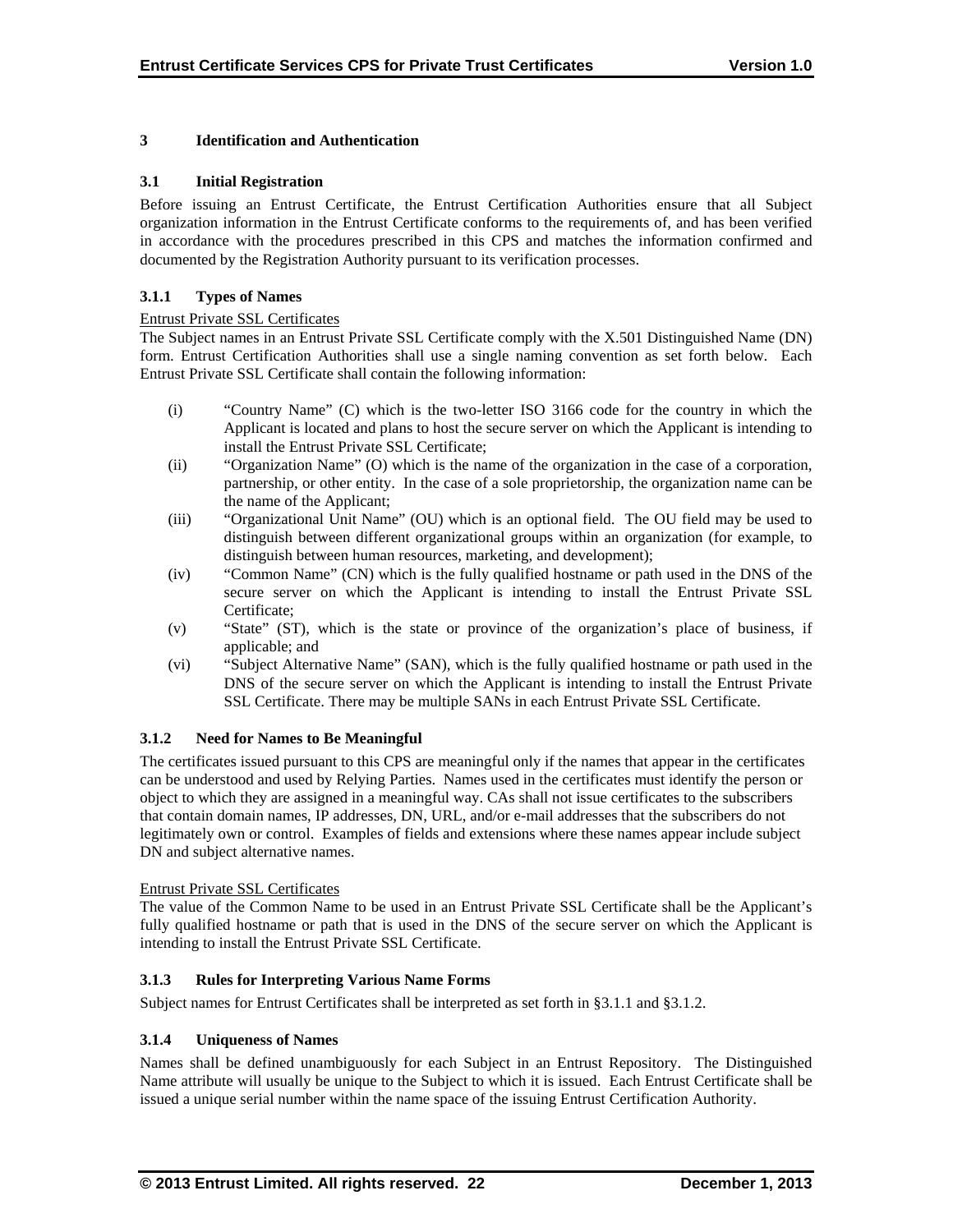## **3.1.5 Name Claim Dispute Resolution Procedure**

The Subject names in Entrust Certificates are issued on a "first come, first served" basis. By accepting a Subject name for incorporation into an Entrust Certificate, a Registration Authority operating under an Entrust Certification Authority does not determine whether the use of such information infringes upon, misappropriates, dilutes, unfairly competes with, or otherwise violates any intellectual property right or any other rights of any person, entity, or organization. The Entrust Certification Authorities and any Registration Authorities operating under the Entrust Certification Authorities neither act as an arbitrator nor provide any dispute resolution between Subscribers or between Subscribers and third-party complainants in respect to the use of any information in an Entrust Certificate. The Entrust CPS does not bestow any procedural or substantive rights on any Subscriber or third-party complainant in respect to any information in an Entrust Certificate. Neither the Entrust Certification Authorities nor any Registration Authorities operating under the Entrust Certification Authorities shall in any way be precluded from seeking legal or equitable relief (including injunctive relief) in respect to any dispute between Subscribers or between Subscribers and third-party complainants or in respect to any dispute between Subscribers and an Entrust Certification Authority or a Registration Authority operating under an Entrust Certification Authority or between a third-party complainant and an Entrust Certification Authority or a Registration Authority operating under an Entrust Certification Authority arising out of any information in an Entrust Certificate. Entrust Certification Authorities and Registration Authorities operating under Entrust Certification Authorities shall respectively have the right to revoke and the right to request revocation of Entrust Certificates upon receipt of a properly authenticated order from an arbitrator or court of competent jurisdiction requiring the revocation of an Entrust Certificate.

# **3.1.6 Recognition, Authentication and Role of Trademarks**

An Entrust Certification Authority or a Registration Authority operating under an Entrust Certification Authority may, in certain circumstances, take action in respect to an Entrust Certificate containing information that possibly violates the trademark rights of a third-party complainant. In the event that a third-party complainant provides an Entrust Certification Authority or a Registration Authority operating under an Entrust Certification Authority with (i) a certified copy that is not more than three (3) months old of a trademark registration from the principal trademark office in any one of the United States, Canada, Japan, Australia or any of the member countries of the European Union, and further provided that such registration is still in full force and effect, and (ii) a copy of a prior written notice to the Subscriber of the Entrust Certificate in dispute, stating that the complainant believes that information in the Subscriber's Entrust Certificate violates the trademark rights of the complainant, and (iii) a representation by the complainant indicating the means of notice and basis for believing that such notice was received by the Subscriber of the Entrust Certificate in dispute, an Entrust Certification Authority or a Registration Authority operating under an Entrust Certification Authority may initiate the following actions. The Entrust Certification Authority or the Registration Authority operating under an Entrust Certification Authority may determine whether the issue date of the Subscriber's Entrust Certificate predates the registration date on the trademark registration provided by the complainant. If the date of issuance of the Subscriber's Certificate predates the trademark registration date, the Entrust Certification Authority or the Registration Authority operating under the Entrust Certification Authority will take no further action unless presented with an authenticated order from an arbitrator or court of competent jurisdiction. If the date of issuance of the Entrust Certificate is after the registration date on the trademark registration provided by the complainant, the Entrust Certification Authority or the Registration Authority operating under the Entrust Certification Authority shall request that the Subscriber provide a proof of ownership for the Subscriber's own corresponding trademark registration from the principal trademark office in any one of the United States, Canada, Japan, Australia or any of the member countries of the European Union. If the Subscriber can provide a certified copy, as set forth above, that predates or was issued on the same date as the complainant's trademark registration, the Entrust Certification Authority or the Registration Authority operating under the Entrust Certification Authority will take no further action unless presented with an authenticated order from an arbitrator or court of competent jurisdiction. If the Subscriber does not respond within ten (10) Business Days, or if the date on the certified copy of the trademark registration provided by the Subscriber postdates the certified copy of the trademark registration provided by the complainant, the Entrust Certification Authority and the Registration Authorities operating under that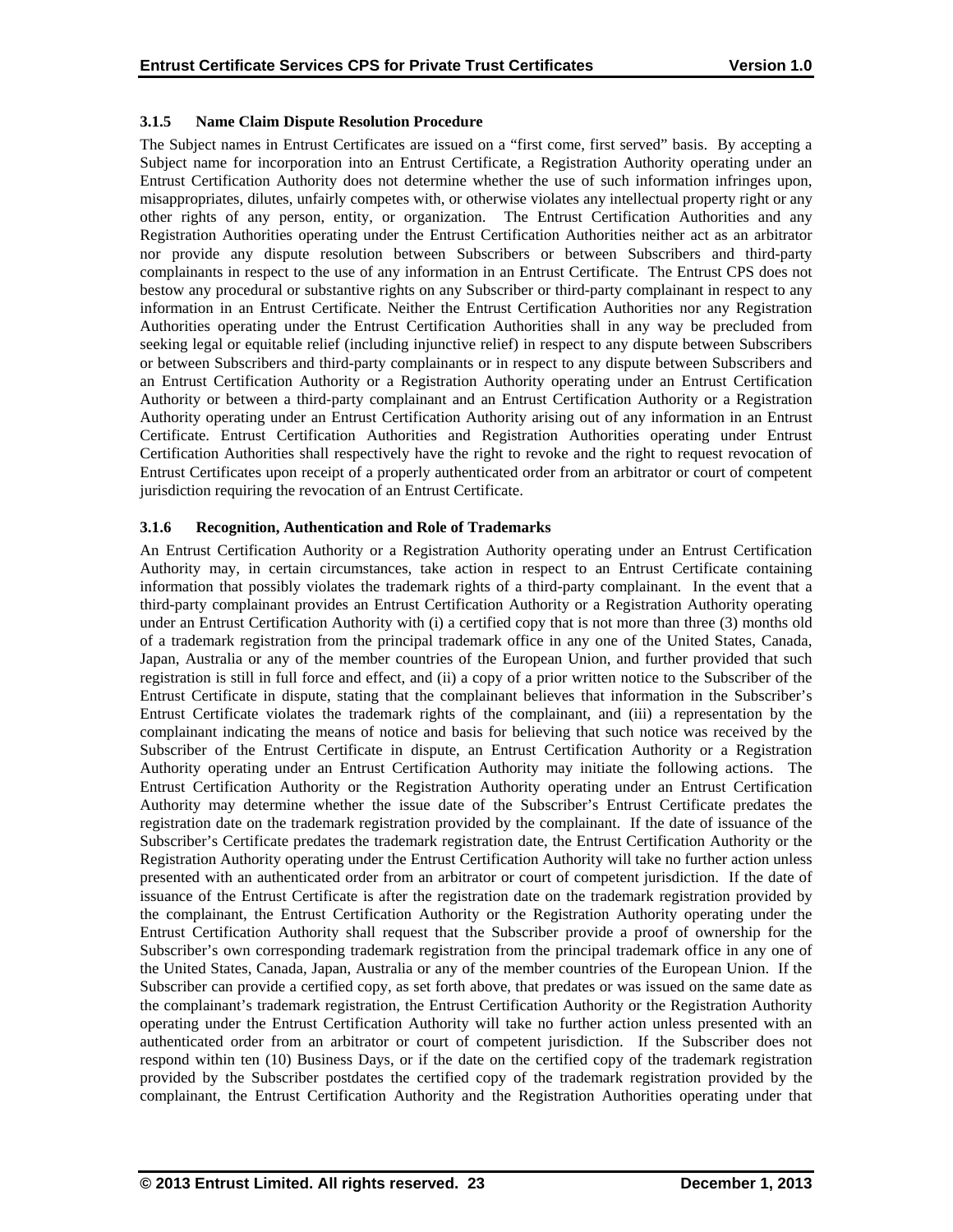Entrust Certification Authority respectively may revoke or may request revocation of the disputed Entrust Certificate.

If a Subscriber files litigation against a complainant, or if a complainant files litigation against a Subscriber, and such litigation is related to any information in an issued Entrust Certificate, and if the party instigating the litigation provides an Entrust Certification Authority or a Registration Authority operating under an Entrust Certification Authority with a copy of the file-stamped complaint or statement of claim, the Entrust Certification Authority will maintain the current status of the Entrust Certificate or the Registration Authority operating under the Entrust Certification Authority will request that the Entrust Certification Authority maintain the current status of the Entrust Certificate, subject to any requirements to change the status of such Entrust Certificate otherwise provided or required under this Entrust CPS, a Subscription Agreement, or any Relying Party Agreement. During any litigation, an Entrust Certification Authority will not revoke and a Registration Authority operating under an Entrust Certification Authority will not request revocation of an Entrust Certificate that is in dispute unless ordered by an arbitrator or a court of competent jurisdiction or as otherwise provided or required under this Entrust CPS, a Subscription Agreement, or any Relying Party Agreement. In the event of litigation as contemplated above, Entrust Certification Authorities and Registration Authorities operating under the Entrust Certification Authorities will comply with any directions by a court of competent jurisdiction in respect to an Entrust Certificate in dispute without the necessity of being named as a party to the litigation. If named as a party in any litigation in respect to an Entrust Certificate, Entrust and/or any third party operating a Registration Authority under an Entrust Certification Authority shall be entitled to take any action that it deems appropriate in responding to or defending such litigation. Any Subscriber or Relying Party that becomes involved in any litigation in respect to an Entrust Certificate shall remain subject to all of the terms and conditions of the Entrust CPS, the Subscriber's Subscription Agreement, and the Relying Party's Relying Party Agreement.

Registration Authorities operating under an Entrust Certification Authority shall notify the Entrust Certification Authority of any disputes of which such Registration Authority is aware and which relate to any information contained in an Entrust Certificate whose issuance was requested by such Registration Authority.

# **3.1.7 Method to Prove Possession of Private Key**

For Key Pairs generated by the Applicant, Entrust Certification Authorities perform proof of possession tests for CSRs created using reversible asymmetric algorithms (such as RSA) by validating the signature on the CSR submitted by the Applicant with the Entrust Certificate Application.

## **3.1.8 Authentication of Organizational Identity**

Registration Authorities operating under the Entrust Certification Authorities shall perform a limited verification of any organizational identities that are submitted by an Applicant or Subscriber. Registration Authorities operating under the Entrust Certification Authorities shall determine whether the organizational identity, address, and domain name provided with an Entrust Certificate Application are consistent with information contained in third-party databases and/or governmental sources. The information and sources used for the limited verification of Entrust Certificate Applications may vary depending on the jurisdiction of the Applicant or Subscriber.

In the case of organizational identities that are not registered with any governmental sources, Registration Authorities operating under the Entrust Certification Authorities shall use commercially reasonable efforts to confirm the existence of the organization. Such commercially reasonable efforts may include site visits or third-party attestation letter. Registration Authorities operating under the Entrust Certification Authorities shall comply with all verification practices mandated by the Entrust Policy Authority.

# **3.1.9 Authentication of Individual Identity**

Registration Authorities operating under the Entrust Certification Authorities shall use reasonable means to verify any individual identities that are submitted by an Applicant or Subscriber.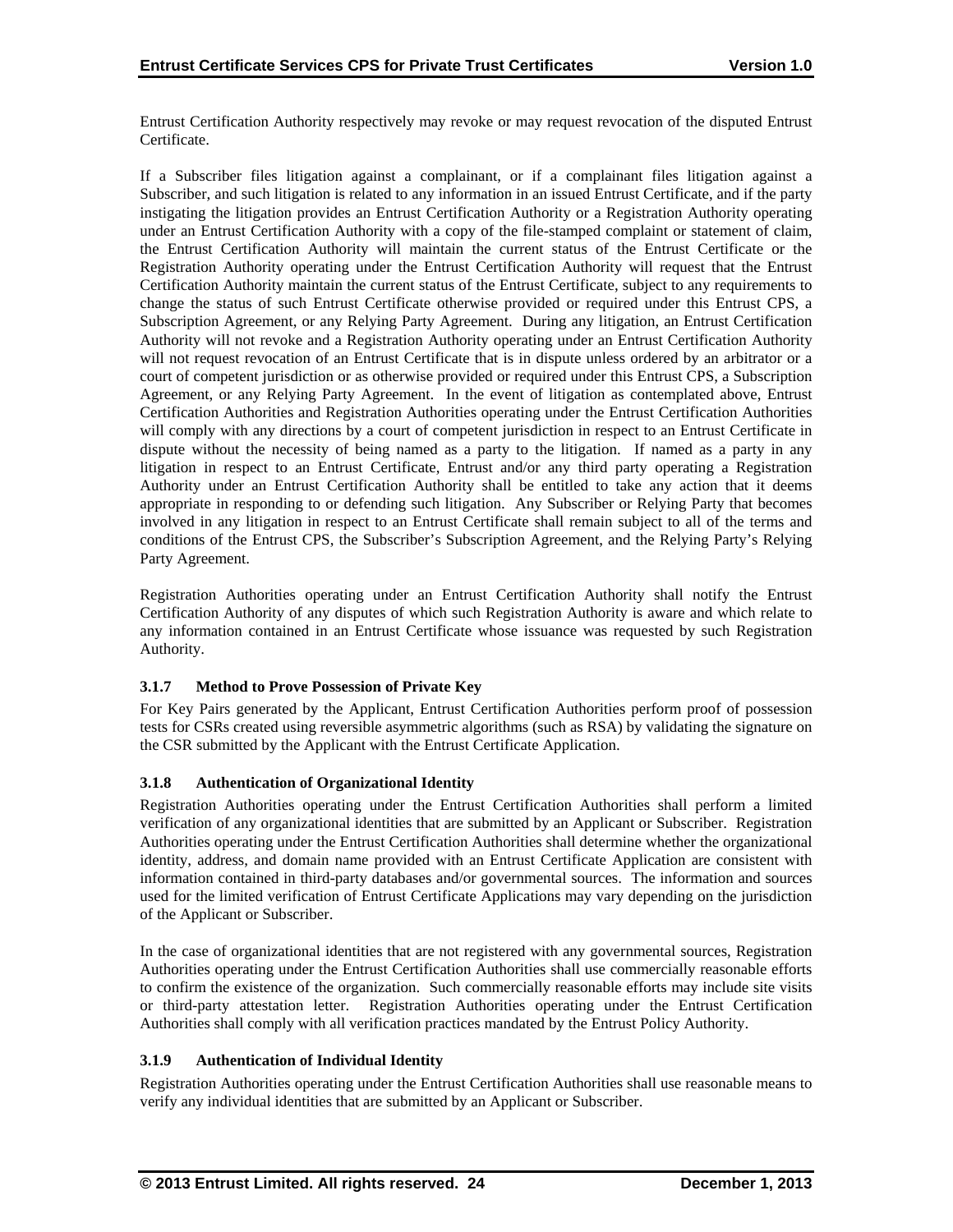## Private SSL Certificates

An individual identity shall be verified by using a legible copy, which discernibly shows the Applicant's face, of at least one currently valid government-issued photo ID (passport, driver's license, military ID, national ID, or equivalent document type). The copy shall be inspected for any indication of alteration or falsification.

The Applicant's address shall be verified using a trusted form of identification such as a government ID, utility bill, or bank or credit card statement. The same government-issued ID that was used to verify the Applicant's name may be relied upon.

The request shall be verified by contacting the Applicant using a phone number that was provided from a third-party.

# **3.1.10 Authentication of Domain Name**

Private Trust Certificates may use fully qualified or non-fully qualified domain names.

# **3.1.10.1 Fully Qualified Domain Names**

Registration Authorities operating under the Entrust Certification Authorities shall use reasonable means to confirm the Applicant or Subscriber has control of the domain names to be included in the Entrust Certificate. The Registration Authority shall check the WHOIS record to determine who the top level domain (TLD) is registered to. The authorization to use the domain is done by contacting an authorization contact at the entity that registered the domain name or by contacting a user identified in the WHOIS record.

If contacting a user identified in the WHOIS record by email, then only the following emails addresses may be used:

- (i) Supplied by the Domain Name Registrar;
- (ii) Taken from the Domain Name Registrant's "registrant", "technical", or "administrative" contact information, as it appears in the Domain's WHOIS record; or;
- (iii) By pre-pending a local part to a Domain Name as follows:
	- a. Local part One of the following: 'admin', 'administrator', 'webmaster', 'hostmaster', or 'postmaster'; and
	- b. Domain Name Formed by pruning zero or more components from the Registered Domain Name or the requested Fully-Qualified Domain Name.

## **3.1.10.2 Non-Fully Qualified Domain Names**

Registration Authorities operating under the Entrust Certification Authorities shall allow non-fully qualified domain names to be used. Non-fully qualified domain names can be multi-label name or reserved IP address.

Each non-fully qualified domain name shall be reserved for one Subscriber for each Entrust CA used to issue private trust certificates.

## **3.1.11 Accuracy of Information**

To ensure the accuracy of the information and to ensure that no misleading information is included in the certificate, each verification shall be validated by a verification manager before the information can be used to issue a certificate.

## **3.2 Routine Rekey**

Each Entrust Certificate shall contain a Certificate expiration date. The reason for having an expiration date for a Certificate is to minimize the exposure of the Key Pair associated with the Certificate. For this reason, when processing a new Entrust Certificate Application, Entrust recommends that a new Key Pair be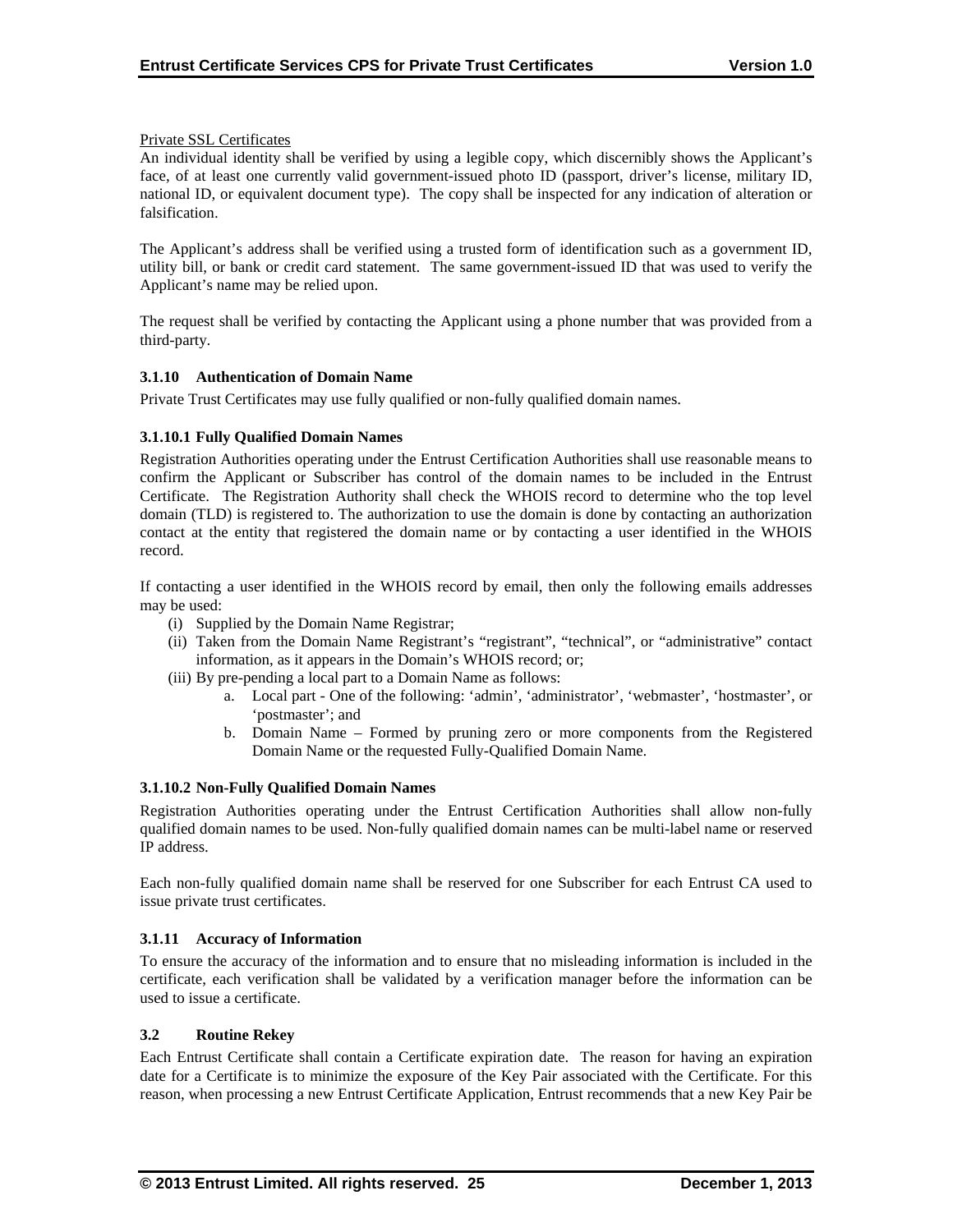generated and that the new Public Key of this Key Pair be submitted with the Applicant's Entrust Certificate Application. If a Subscriber wishes to continue to use an Entrust Certificate beyond the expiry date for the current Entrust Certificate, the Subscriber must obtain a new Entrust Certificate and replace the Entrust Certificate that is about to expire. Subscribers submitting a new Entrust Certificate Application will be required to complete the initial application process, as described in §4.1.

The Registration Authority that processed the Subscriber's Entrust Certificate Application shall make a commercially reasonable effort to notify Subscribers of the pending expiration of their Entrust Certificate by sending an email to the technical contact listed in the corresponding Entrust Certificate Application. Upon expiration of an Entrust Certificate, the Subscriber shall immediately cease using such Entrust Certificate and shall remove such Entrust Certificate from any devices and/or software in which it has been installed.

## Entrust Private SSL Certificates

For Entrust Private SSL Certificates, the Subscriber may request a replacement certificate using an existing key pair.

# **3.3 Rekey After Revocation**

Entrust Certification Authorities and Registration Authorities operating under Entrust Certification Authorities do not renew Entrust Certificates that have been revoked. If a Subscriber wishes to use an Entrust Certificate after revocation, the Subscriber must apply for a new Entrust Certificate and replace the Entrust Certificate that has been revoked. In order to obtain another Entrust Certificate, the Subscriber shall be required to complete the initial application process, as described in §4.1. Upon revocation of an Entrust Certificate, the Subscriber shall immediately cease using such Entrust Certificate and shall remove such Entrust Certificate from any devices and/or software in which it has been installed.

# **3.4 Revocation Request**

A Subscriber may request revocation of their Entrust Certificate at any time provided that the Subscriber can validate to the Registration Authority that processed the Subscriber's Entrust Certificate Application that the Subscriber is the person, organization, or entity to whom the Entrust Certificate was issued. The Registration Authority shall authenticate a request from a Subscriber for revocation of their Entrust Certificate by requiring the pass phrase submitted by the Subscriber with the Entrust Certificate Application and/or some subset of the information provided by the Subscriber with the Entrust Certificate Application. Upon receipt and confirmation of such information, the Registration Authority shall then process the revocation request as stipulated in §4.4.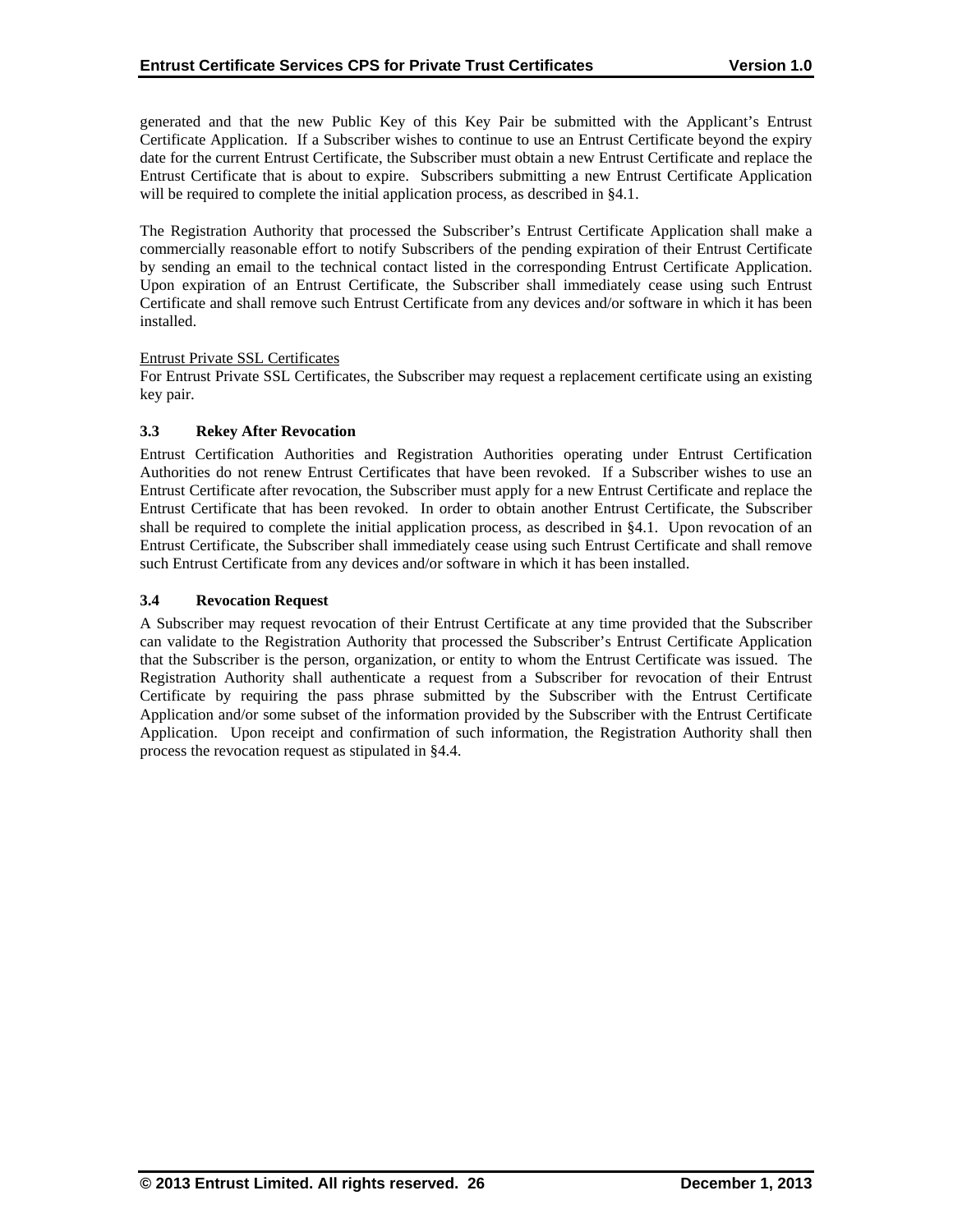# **4 Operational Requirements**

## **4.1 Certificate Application**

To obtain an Entrust Certificate, an Applicant must:

- (i) generate a secure and cryptographically sound Key Pair, if not generated by an Entrust Certification Authority
- (ii) agree to all of the terms and conditions of the Entrust CPS and the Subscription Agreement, and
- (iii) complete and submit an Entrust Certificate Application, providing all information requested by an Entrust-operated Registration Authority or by an independent third-party Registration Authority under an Entrust Certification Authority (a "Registration Authority") without any errors, misrepresentation, or omissions.

Upon an Applicant's completion of the Entrust Certificate Application and acceptance of the terms and conditions of this Entrust CPS and the Subscription Agreement, a Entrust-operated Registration Authority or an independent third-party Registration Authority operating under an Entrust Certification Authority shall follow the procedures described in §3.1.8 and §3.1.9 to perform limited verification of the information contained in the Entrust Certificate Application. If the verification performed by a Registration Authority is successful, the Registration Authority may, in its sole discretion, request the issuance to the Applicant of an Entrust Certificate from an Entrust Certification Authority. If a Registration Authority refuses to request the issuance of an Entrust Certificate, the Registration Authority shall (i) use commercially reasonable efforts to notify the Applicant by email of any reasons for refusal, and (ii) promptly refund any amounts that have been paid in connection with the Entrust Certificate Application.

In the event of successful verification of an Entrust Certificate Application, the Registration Authority shall submit a request to an Entrust Certification Authority for the issuance of an Entrust Certificate and shall notify the Applicant by email once an Entrust Certificate has been issued by the Entrust Certification Authority.

## **4.2 Certificate Issuance**

After performing limited verification of the information provided by an Applicant with an Entrust Certificate Application, a Registration Authority operating under an Entrust Certification Authority may request that an Entrust Certification Authority issue an Entrust Certificate. Upon receipt of a request from a Registration Authority operating under an Entrust Certification Authority, the Entrust Certification Authority may generate and digitally sign an Entrust Certificate in accordance with the Certificate profile described in §7.

Upon issuance of an Entrust Certificate, neither Entrust nor any independent third-party Registration Authority operating under an Entrust Certification Authority, nor any Resellers or Co-marketers, or any subcontractors, distributors, agents, suppliers, employees, or directors of any of the foregoing shall have any obligation to perform any ongoing monitoring, investigation, or verification of the information provided in an Entrust Certificate Application.

# **4.2.1 Circumstances for Certificate Renewal**

In accordance with the Subscription Agreement, Entrust Certification Authorities or Registration Authorities will provide a certificate lifecycle monitoring service which will support certificate renewal.

# **4.2.2 Who May Request Renewal**

Subscribers or Subscriber agents may request renewal of Entrust Certificates.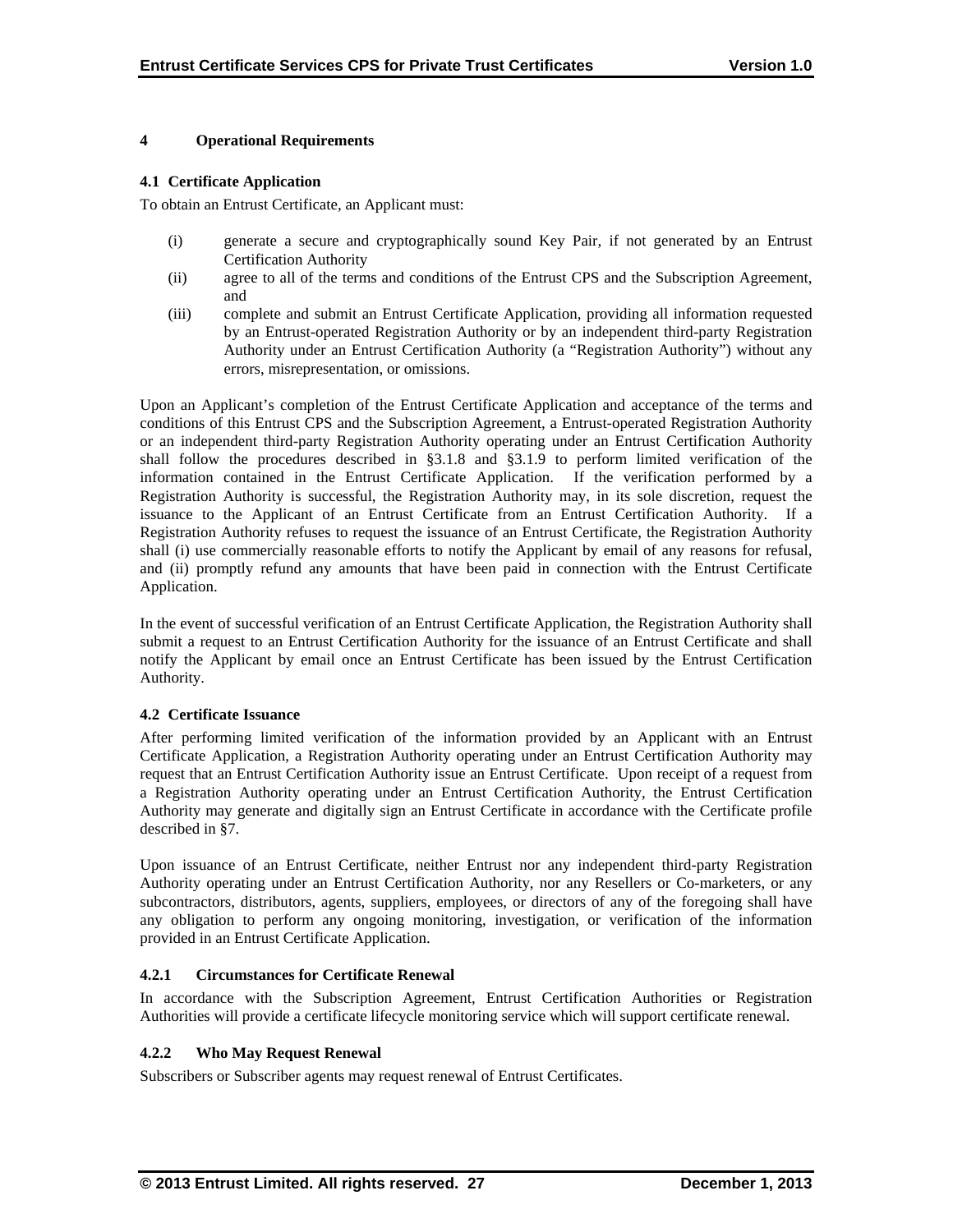# **4.2.3 Processing Certificate Renewal Requests**

Entrust Certification Authorities or Registration Authorities will process certificate renewal requests with validated verification data. Verification data which was validated within the last thirty-nine months may be used.

Entrust Certificates may be reissued using the previously accepted Public Key, if the Public Key meets the key size requirements of §6.1.5.

## **4.2.4 Notification of New Certificate Issuance to Subscriber**

Entrust Certification Authorities or Registration Authorities will provide Entrust Certificate renewal notification to the Subscriber or Subscriber agents through an Internet link or by email.

Subscribers or Subscriber agents may request that email renewal notices are not sent for their expiring Entrust Certificates.

# **4.2.5 Conduct Constituting Acceptance of a Renewal Certificate**

No stipulation.

# **4.2.6 Publication of the Renewal Certificate by the CA**

Entrust Certification Authorities or Registration Authorities will provide the Subscriber with an Entrust Certificate through an Internet link.

# **4.2.7 Notification of Certificate Issuance by the CA to Other Entities**

No stipulation.

# **4.3 Certificate Acceptance**

Once an Entrust Certificate has been generated and placed in an Entrust Repository, the Registration Authority that requested the issuance of the Entrust Certificate shall use commercially reasonable efforts to notify the Applicant by email that the Applicant's Entrust Certificate is available.

## **4.4 Certificate Suspension and Revocation**

An Entrust Certification Authority shall revoke an Entrust Certificate after receiving a valid revocation request from a Registration Authority operating under such Entrust Certification Authority. A Registration Authority operating under an Entrust Certification Authority shall be entitled to request and may request that an Entrust Certification Authority revoke an Entrust Certificate after such Registration Authority receives a valid revocation request from the Subscriber for such Entrust Certificate. A Registration Authority operating under an Entrust Certification Authority shall be entitled to request and shall request that an Entrust Certification Authority revoke an Entrust Certificate if such Registration Authority becomes aware of the occurrence of any event that would require a Subscriber to cease to use such Entrust Certificate.

Entrust Certification Authorities do not allow the suspension of Entrust Certificates.

## **4.4.1 Circumstances for Revocation**

An Entrust Certification Authority shall be entitled to revoke and may revoke, and a Registration Authority operating under an Entrust Certification Authority shall be entitled to request revocation of and shall request revocation of, a Subscriber's Entrust Certificate if such Entrust Certification Authority or Registration Authority has knowledge of or a reasonable basis for believing that of any of the following events have occurred:

(i) Compromise of such Entrust Certification Authority's Private Key or Compromise of a superior Certification Authority's Private Key;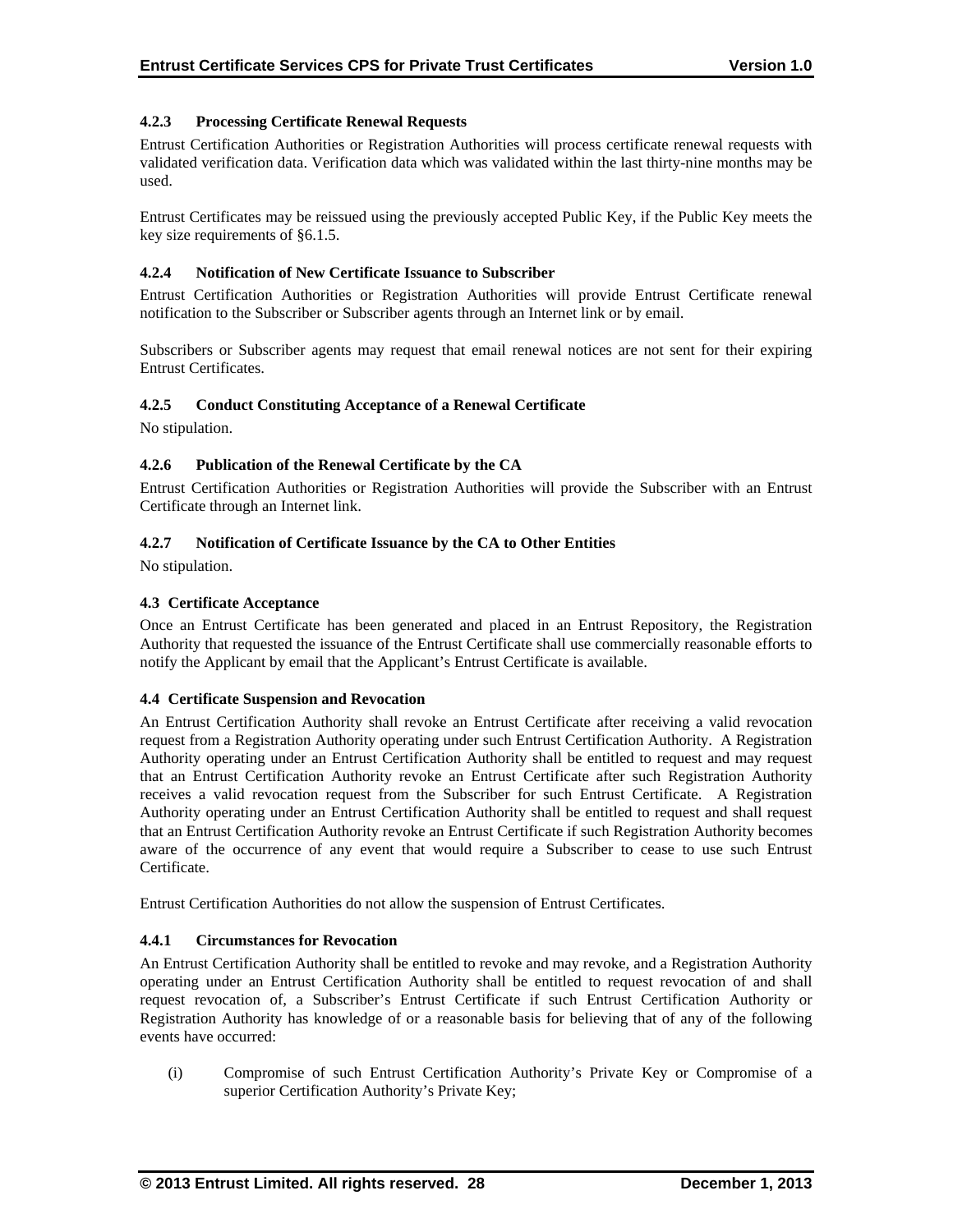- (ii) breach by the Subscriber of any of the terms of the Entrust CPS or the Subscriber's Subscription Agreement;
- (iii) any change in the information contained in an Entrust Certificate issued to a Subscriber;
- (iv) non-payment of any Entrust Certificate fees or service fees;
- (v) a determination that an Entrust Certificate was not issued in accordance with the requirements of the Entrust CPS or the Subscriber's Subscription Agreement;
- (vi) the Entrust Certification Authority receives notice or otherwise become aware that a court or arbitrator has revoked a Subscriber's right to use the domain name listed in a Private SSL Certificate, or that the Subscriber has failed to renew its domain name;
- (vii) the Entrust Certification Authority receives notice or otherwise become aware that a Subscriber has been added as a denied party or prohibited person to a blacklist, or is operating from a prohibited destination under the laws of the Entrust Certification Authority's jurisdiction of operation as described in §2.4;
- (viii) the Entrust Certification Authority ceases operations for any reason or the Entrust Certification Authority's right to issue Entrust Certificates expires or is revoked or terminated and the Entrust Certification Authority has not arranged for another Certification Authority to provide revocation support for the Entrust Certificates;
- (ix) any other reason that may be reasonably expected to affect the integrity, security, or trustworthiness of an Entrust Certificate or an Entrust Certification Authority.

A Subscriber shall request revocation of their Entrust Certificate if the Subscriber has a suspicion or knowledge of or a reasonable basis for believing that of any of the following events have occurred:

- (i) Compromise of the Subscriber's Private Key;
- (ii) knowledge that the original Entrust Certificate request was not authorized and such authorization will not be retroactively granted;
- (iii) change in the information contained in the Subscriber's Entrust Certificate;
- (iv) change in circumstances that cause the information contained in Subscriber's Entrust Certificate to become inaccurate, incomplete, or misleading.

Such revocation request shall be submitted by the Subscriber to the Registration Authority that processed the Subscriber's Entrust Certificate Application. If a Subscriber's Entrust Certificate is revoked for any reason, the Registration Authority that processed the Subscriber's Entrust Certificate Application shall make a commercially reasonable effort to notify such Subscriber by sending an email to the technical and security contacts listed in the Entrust Certificate Application. Revocation of an Entrust Certificate shall not affect any of the Subscriber's contractual obligations under this Entrust CPS, the Subscriber's Subscription Agreement, or any Relying Party Agreements.

# **4.4.2 Who Can Request Revocation**

A Subscriber may request revocation of their Entrust Certificate at any time for any reason. If a Subscriber requests revocation of their Entrust Certificate, the Subscriber must be able to validate themselves as set forth in §3.4 to the Registration Authority that processed the Subscriber's Entrust Certificate Application. The Entrust Certification Authorities shall not be required to revoke and the Registration Authorities operating under the Entrust Certification Authorities shall not be required to request revocation of an Entrust Certificate until a Subscriber can properly validate themselves as set forth in §3.4 and §4.4.3. An Entrust Certification Authority shall be entitled to revoke and shall revoke, and a Registration Authority operating under an Entrust Certification Authority shall be entitled to request revocation of and shall request revocation of, a Subscriber's Entrust Certificate at any time for any of the reasons set forth in §4.4.1.

# **4.4.3 Procedure for Revocation Request**

A Registration Authority operating under an Entrust Certification Authority shall authenticate a request by a Subscriber for revocation of their Entrust Certificate by requiring (i) some subset of the information provided by the Subscriber with the Subscriber's Entrust Certificate Application, or (ii) the pass phrase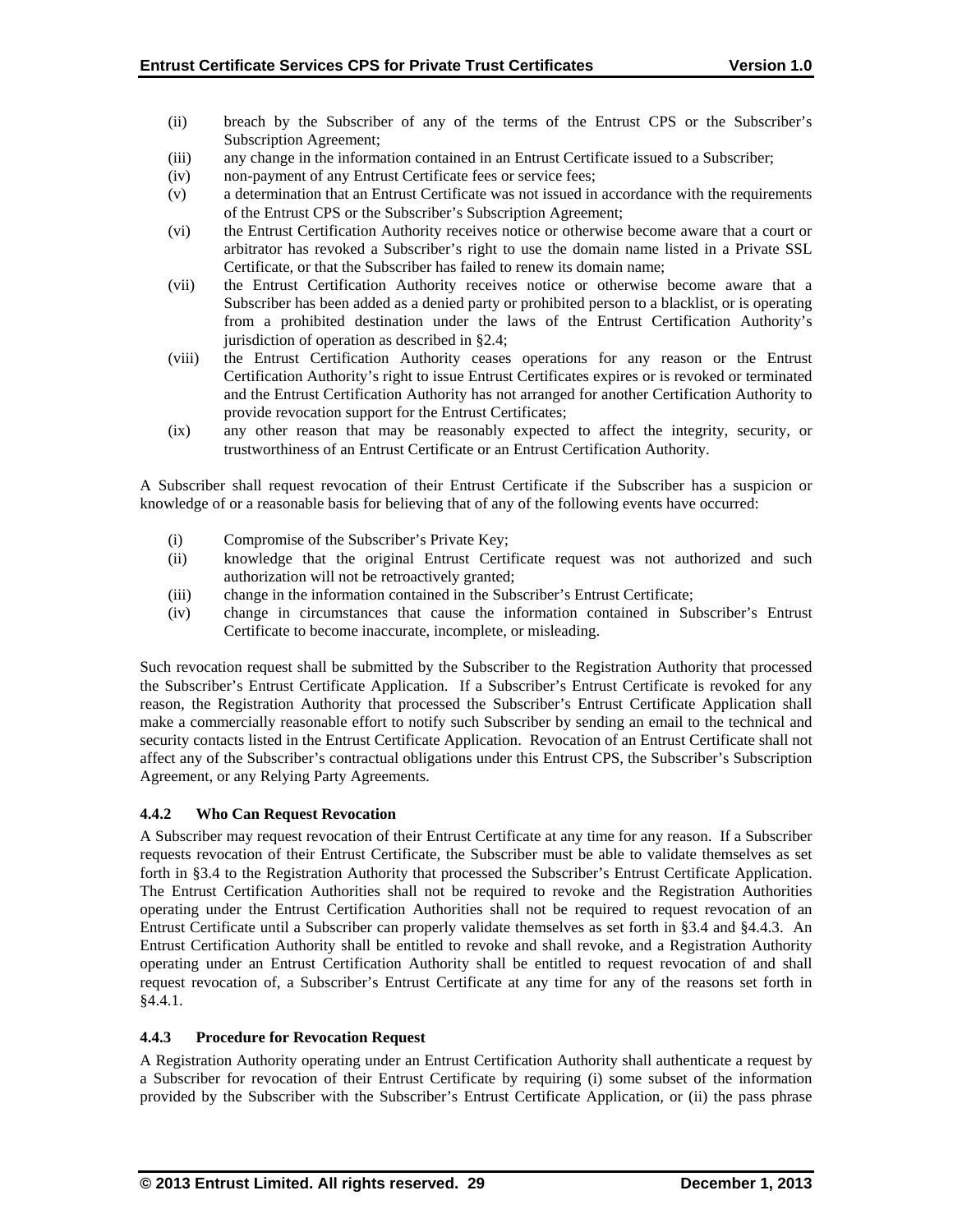submitted by the Subscriber with the Subscriber's Entrust Certificate Application or verification by a contact at the Subscriber. Upon receipt and confirmation of such information, the Registration Authority shall send a revocation request to the Entrust Certification Authority that issued such Entrust Certificate. The Entrust Certification Authority shall make all reasonable efforts to post the serial number of the revoked Entrust Certificate to a CRL in an Entrust Repository within one (1) business day of receiving such revocation request. For Certificate revocation that is not initiated by the Subscriber, the Registration Authority that requested revocation of the Subscriber's Entrust Certificate shall make a commercially reasonable effort to notify the Subscriber by sending an email to the technical and security contacts specified in the Subscriber's Entrust Certificate Application.

# **4.4.4 Revocation Request Grace Period**

In the case of Private Key Compromise, or suspected Private Key Compromise, a Subscriber shall request revocation of the corresponding Entrust Certificate immediately upon detection of the Compromise or suspected Compromise. Revocation requests for other required reasons shall be made as soon as reasonably practicable.

## **4.4.5 Circumstances for Suspension**

Entrust Certification Authorities do not suspend Entrust Certificates.

# **4.4.6 Who Can Request Suspension**

Entrust Certification Authorities do not suspend Entrust Certificates.

# **4.4.7 Procedure for Suspension Request**

Entrust Certification Authorities do not suspend Entrust Certificates.

# **4.4.8 Limits on Suspension Period**

Entrust Certification Authorities do not suspend Entrust Certificates.

## **4.4.9 CRL Issuance Frequency**

Entrust Certification Authorities shall issue CRLs as follows:

- (i) CRLs for Entrust Certificates issued to subordinate CAs shall be issued at least once every twelve months or with 24 hours after revoking a subordinate CA. The next CRL update shall not be more than twelve months from the last update.
- (ii) CRLs for Entrust Certificates issued to end entities shall be issued at least once every seven days.

## **4.4.10 CRL Checking Requirements**

A Relying Party shall check whether the Entrust Certificate that the Relying Party wishes to rely on has been revoked. A Relying Party shall check the Certificate Revocation Lists maintained in the appropriate Repository or perform an on-line revocation status check using OCSP to determine whether the Entrust Certificate that the Relying Party wishes to rely on has been revoked. In no event shall Entrust or any independent third-party Registration Authorities operating under an Entrust Certification Authority, or any Resellers or Co-marketers, or any subcontractors, distributors, agents, suppliers, employees, or directors of any of the foregoing be liable for any damages whatsoever due to (i) the failure of a Relying Party to check for revocation or expiration of an Entrust Certificate, or (ii) any reliance by a Relying Party on an Entrust Certificate that has been revoked or that has expired.

## **4.4.11 On-line Revocation/Status Checking Availability**

On-line revocation/status checking of certificates is available on a continuous basis by CRL or On-line Certificate Status Protocol (OCSP).

Entrust Certification Authorities shall sign and make available OCSP as follows: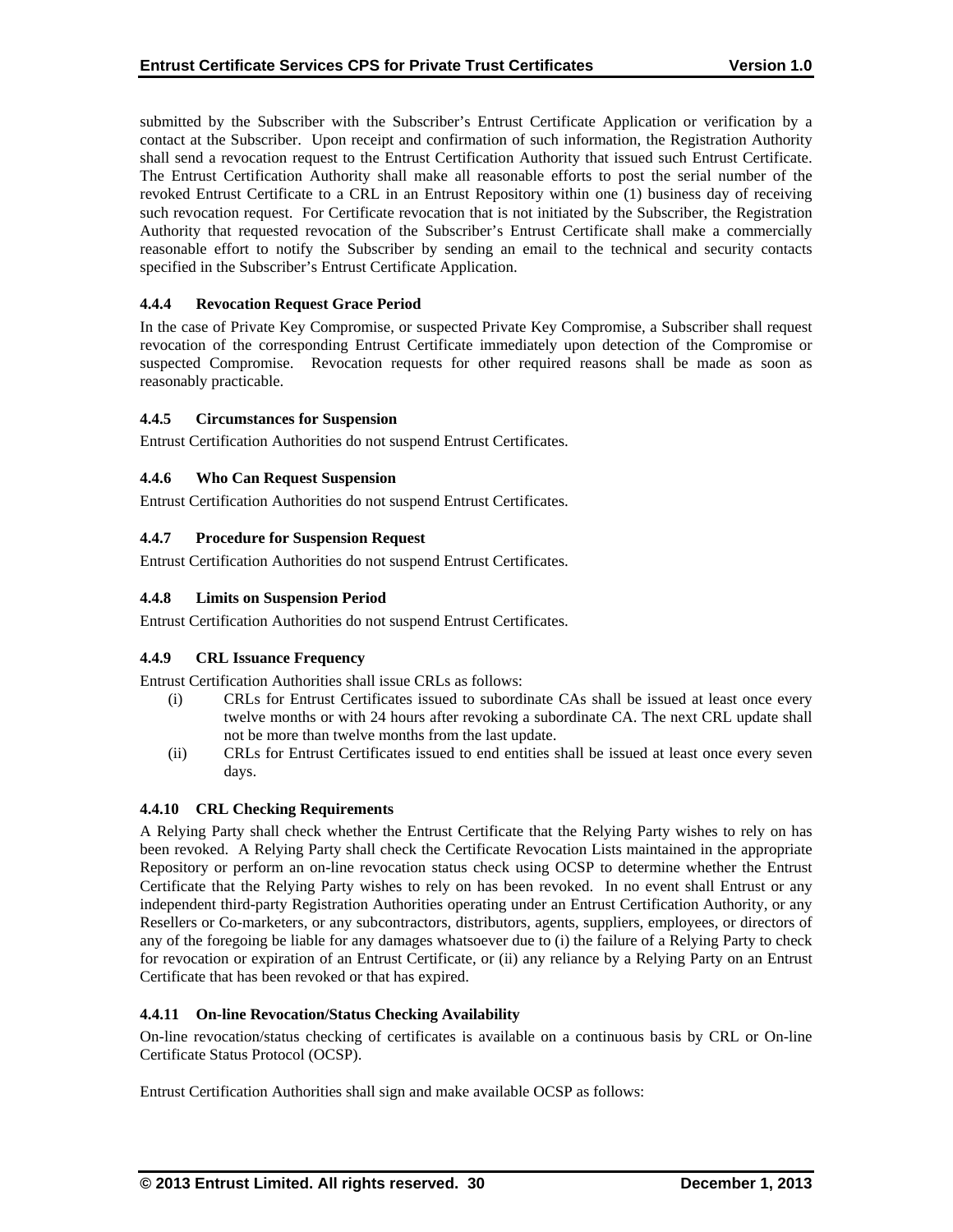- (i) OCSP responses for Entrust Certificates issued to subordinate CAs shall be issued at least once every twelve months or with 24 hours after revoking a subordinate CA.
- (ii) OCSP responses for Entrust Certificates issued to end entities shall be issued at least once every four days. OCSP responses will have a maximum expiration time of ten days.

The on-line locations of the CRL and the OCSP response are included in the Entrust Certificate to support software applications that perform automatic certificate status checking. A Relying Party can also be check certificate revocation status directly with the Repository at www.entrust.net.

## **4.4.12 On-line Revocation Checking Requirements**

Refer to §4.4.10.

# **4.4.13 Other Forms of Revocation Advertisements Available**

No stipulation.

# **4.4.14 Checking Requirements For Other Forms of Revocation Advertisements**

No stipulation.

## **4.4.15 Special Requirements Re Key Compromise**

If a Subscriber suspects or knows that the Private Key corresponding to the Public Key contained in the Subscriber's Entrust Certificate has been Compromised, the Subscriber shall immediately notify the Registration Authority that processed the Subscriber's Entrust Certificate Application, using the procedures set forth in §4.4.3, of such suspected or actual Compromise. The Subscriber shall immediately stop using such Entrust Certificate and shall remove such Entrust Certificate from any devices and/or software in which such Entrust Certificate has been installed. The Subscriber shall be responsible for investigating the circumstances of such Compromise or suspected Compromise and for notifying any Relying Parties that may have been affected by such Compromise or suspected Compromise.

## **4.5 Security Audit Procedures**

Significant security events in the Entrust Certification Authorities are automatically time-stamped and recorded as audit logs in audit trail files. The audit trail files are processed (reviewed for policy violations or other significant events) on a regular basis. Authentication codes are used in conjunction with the audit trail files to protect against modification of audit logs. Audit trail files are archived periodically. All files including the latest audit trail file are moved to backup media and stored in a secure archive facility.

The Entrust Certification Authorities and all Registration Authorities operating under an Entrust Certification Authority record in detail every action taken to process an Entrust Certificate Request and to issue an Entrust Certificate, including all information generated or received in connection with an Entrust Certificate Request, and every action taken to process the Request, including time, date, and personnel involved in the action.

The foregoing record requirements include, but are not limited to, an obligation to record the following events:

- (i) Entrust Certification Authority key lifecycle management events, including:
	- a. Key generation, backup, storage, recovery, archival, and destruction; and
		- b. Cryptographic device lifecycle management events.
- (ii) Entrust Certification Authority and Entrust Certificate lifecycle management events, including:
	- a. Certificate Requests, renewal and re-key requests, and revocation;
	- b. All verification activities required by this CPS;
	- c. Date, time, phone number used, persons spoken to, and end results of verification telephone calls;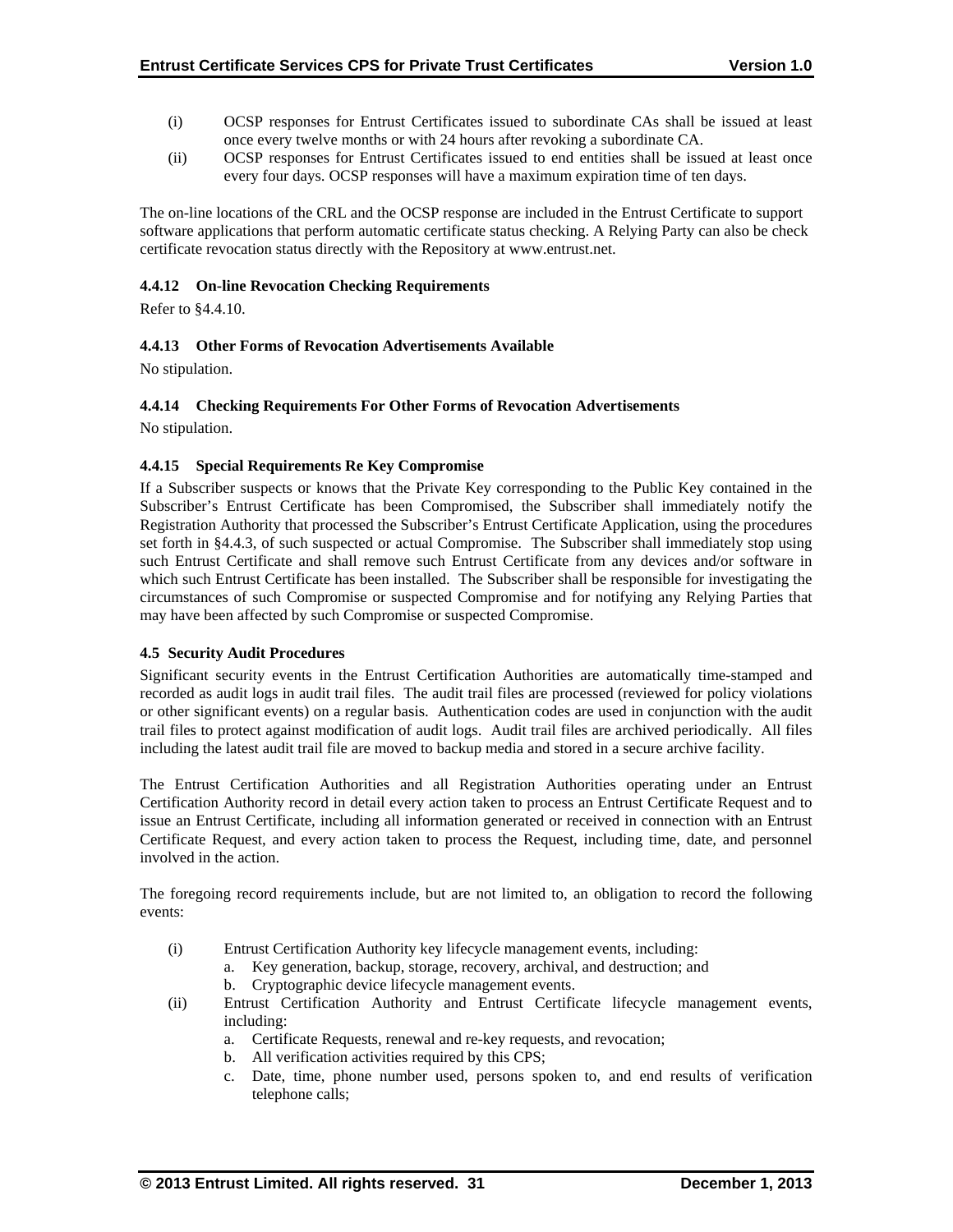- d. Acceptance and rejection of Certificate Requests;
- e. Issuance of Entrust Certificates; and
- f. Generation of Certificate Revocation Lists (CRLs) and OCSP messages.
- (iii) Security events, including:
	- a. Successful and unsuccessful PKI system access attempts;
	- b. PKI and security system actions performed;
	- c. Security profile changes;
	- d. System crashes, hardware failures, and other anomalies;
	- e. Firewall and router activities; and
	- f. Entries to and exits from the Entrust Certification Authority facility.
- (iv) Log entries include the following elements:
	- a. Date and time of entry;
		- b. Identity of the person making the journal entry; and
	- c. Description of entry.

The time for the Entrust Certification Authorities computer systems is synchronized with the service provided by the National Research Council Canada.

## **4.6 Records Archival**

The audit trail files, databases and revocation information for Entrust Certification Authorities are archived. The archive of an Entrust Certification Authorities' database and the archive of revocation information are retained for at least three (3) years. Archives of audit trail files are retained for at least seven (7) year(s) after any Entrust Certificate based on that documentation ceases to be valid. The databases for Entrust Certification Authorities are encrypted and protected by Entrust software master keys. The archive media is protected through storage in a restricted-access facility to which only Entrustauthorized personnel have access. Archive files are backed up as they are created. Originals are stored onsite and housed with an Entrust Certification Authority system. Backup files are stored at a secure and separate geographic location.

## **4.7 Key Changeover**

Entrust Certification Authorities' key pairs will be retired from service at the end of their respective lifetimes as defined in §6.3. New Certification Authority key pairs will be created as required to support the continuation of Entrust Certification Authority Services. Each Entrust Certification Authority will continue to publish CRLs signed with the original key pair until all certificates issued using that original key pair have expired. The Certification Authority key changeover process will be performed such that it causes minimal disruption to Subscribers and Relying Parties.

## **4.8 Compromise and Disaster Recovery**

Entrust Certification Authorities have a disaster recovery plan to provide for timely recovery of services in the event of a system outage. The disaster recovery plan addresses the following:

- (i) the conditions for activating the plans;
- (ii) resumption procedures;
- (iii) a maintenance schedule for the plan;
- (iv) awareness and education requirements;
- (v) the responsibilities of the individuals;
- (vi) recovery point objective (RPO) of fifteen minutes
- (vii) recovery time objective (RTO) of 24 hours for essential CA operations which include certificate issuance, certificate revocation, and issuance of certificate revocation status; and
- (viii) testing of recovery plans.

In order to mitigate the event of a disaster, Entrust has implemented the following:

(ix) secure on-site and off-site storage of backup HSMs containing copies of all CA Private Keys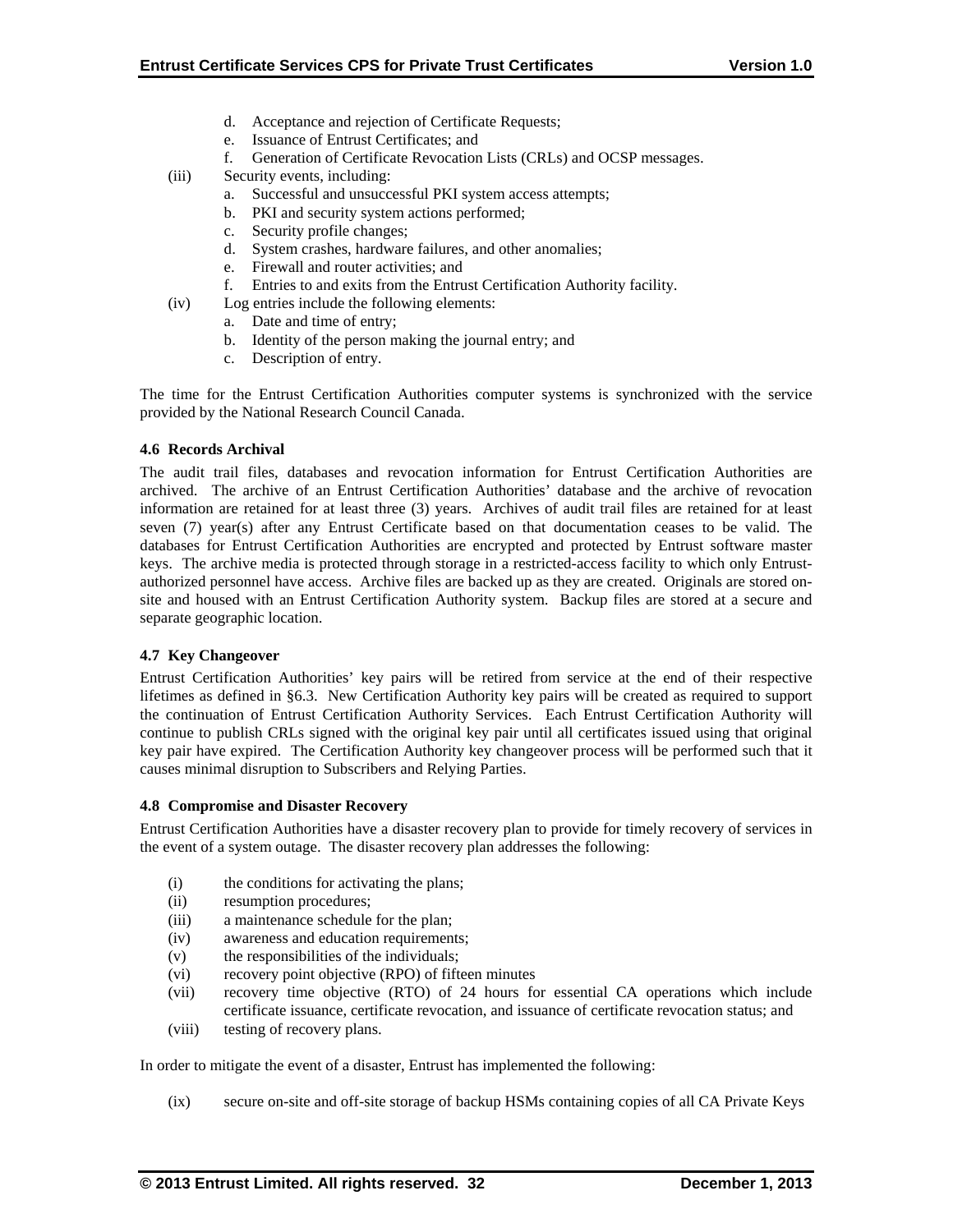- (x) secure on-site and off-site storage of all requisite activation materials
- (xi) regular synchronization of critical data to the disaster recovery site
- (xii) regular incremental and daily backups of critical data within the primary site
- (xiii) weekly backup of critical data to a secure off-site storage facility
- (xiv) secure off-site storage of disaster recovery plan and disaster recovery procedures
- (xv) environmental controls as described in §5.1
- (xvi) high availability architecture for critical systems

Entrust has implemented a secure disaster recovery facility that is greater than 250 km from the primary secure CA facilities.

Entrust requires rigorous security controls to maintain the integrity of Entrust Certification Authorities. The Compromise of the Private Key used by an Entrust Certification Authority is viewed by Entrust as being very unlikely; however, Entrust has policies and procedures that will be employed in the event of such a Compromise. At a minimum, all Subscribers shall be informed as soon as practicable of such a Compromise and information shall be posted in the Entrust Repository.

#### **4.9 CA Termination**

In the event that an Entrust Certification Authority ceases operation, all Entrust Certificates issued by such Entrust Certification Authority shall be revoked and the CRL life-time will be set to a period that meets any Entrust obligations.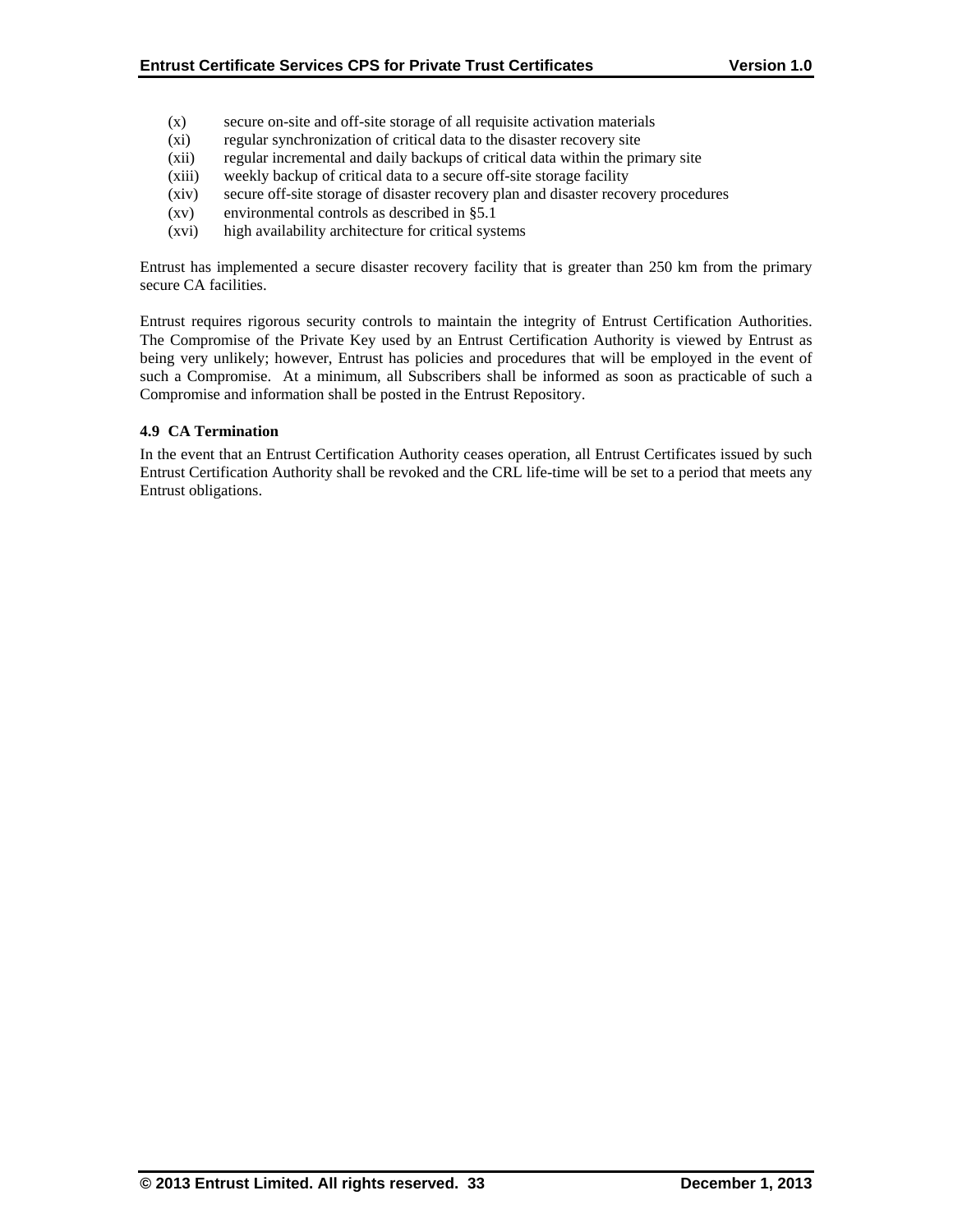# **5 Physical, Procedural, and Personnel Security Controls**

## **5.1 Physical Controls**

## **5.1.1 Site Location and Construction**

The hardware and software for an Entrust Certification Authority is located in a secure facility with physical security and access control procedures that meet or exceed industry standards. The CA equipment is located in a Security zone that is physically separated from Entrust's other systems so that only authorized CA personnel can access it.

# **5.1.2 Physical Access**

The room containing the Entrust Authority software is designated a two (2) person zone, and controls are used to prevent a person from being in the room alone. Alarm systems are used to notify security personnel of any violation of the rules for access to an Entrust Certificate Authority.

# **5.1.3 Power and Air Conditioning**

The Security zone is equipped with:

- Filtered, conditioned, power connected to an appropriately sized UPS and generator;
- Heating, ventilation, and air conditioning appropriate for a commercial data processing facility; and
- Emergency lighting.

The environmental controls conform to local standards and are appropriately secured to prevent unauthorized access and/or tampering with the equipment. Temperature control alarms and alerts are activated upon detection of threatening temperature conditions.

## **5.1.4 Water Exposures**

No liquid, gas, exhaust, etc. pipes traverse the controlled space other than those directly required for the area's HVAC system and for the pre-action fire suppression system. Water pipes for the pre-action fire suppression system are only filled on the activation of multiple fire alarms.

## **5.1.5 Fire Prevention and Protection**

The Entrust facility is fully wired for fire detection, alarm and suppression. Routine, frequent inspections of all systems are made to assure adequate operation.

## **5.1.6 Media Storage**

All media is stored away from sources of heat and from obvious sources of water or other obvious hazards. Electromagnetic media (e.g. tapes) are stored away from obvious sources of strong magnetic fields. Archived material is stored in a room separate from the CA equipment until it is transferred to the archive storage facility.

## **5.1.7 Waste Disposal**

Waste is removed or destroyed in accordance with industry best practice. Media used to store sensitive data is destroyed, such that the information is unrecoverable, prior to disposal.

## **5.1.8 Off-site Backup**

As stipulated in §4.6.

## **5.2 Procedural Controls**

An Entrust Certification Authority has a number of trusted roles for sensitive operations of the Entrust Certification Authority software. To gain access to the Entrust Authority software used in an Entrust Certification Authority, operational personnel must undergo background investigations. Entrust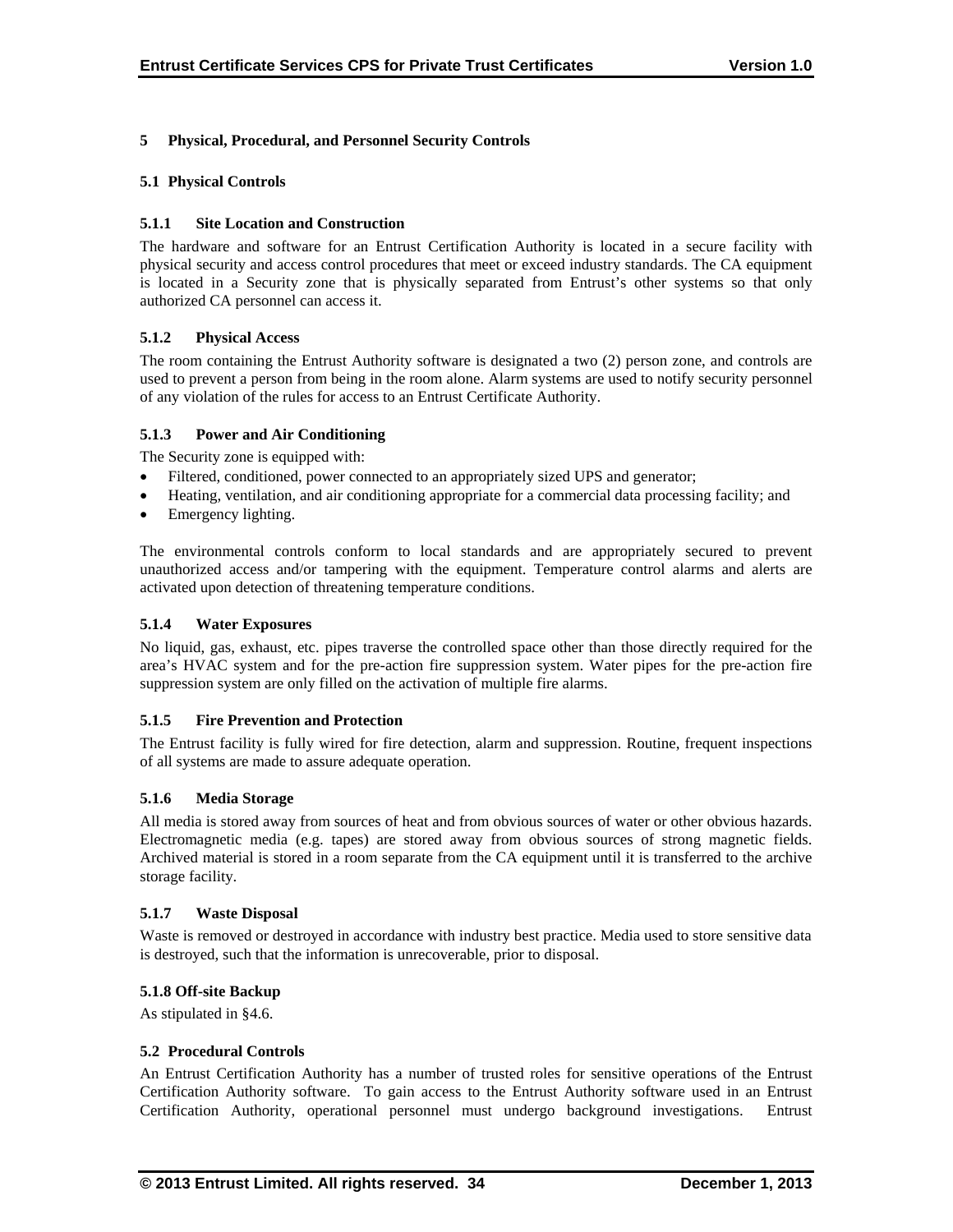Certification Authority operations related to adding administrative personnel or changing Certification Authority policy settings require more than one (1) person to perform the operation.

## **5.3 Personnel Controls**

Operational personnel for an Entrust Certification Authority will not be assigned other responsibilities that conflict with their operational responsibilities for the Entrust Certification Authority. The privileges assigned to operational personnel for an Entrust Certification Authority will be limited to the minimum required to carry out their assigned duties.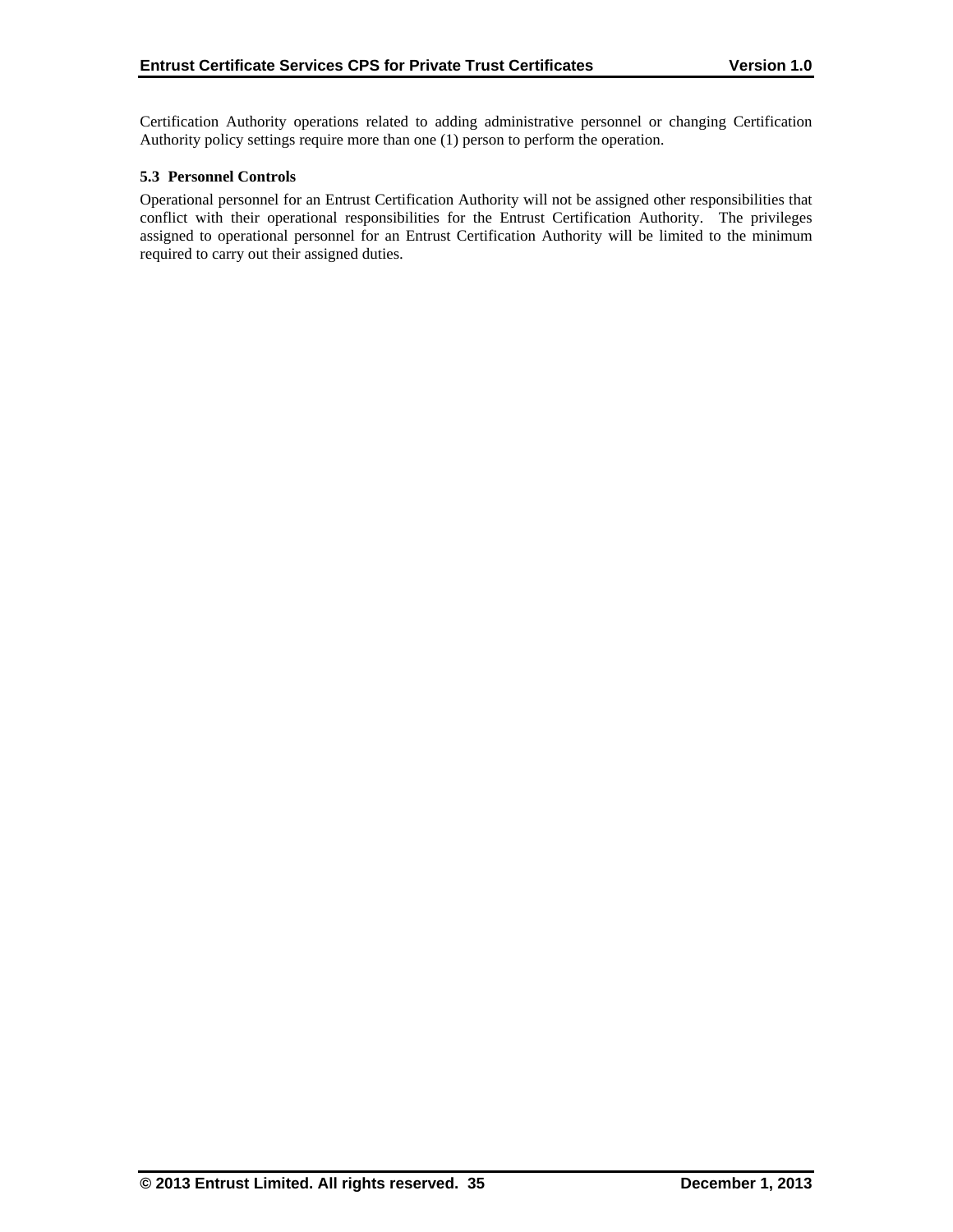# **6 Technical Security Controls**

## **6.1 Key Pair Generation and Installation**

## **6.1.1 Key Pair Generation**

The signing Key Pair for an Entrust Certification Authority is created during the initial startup of the Entrust Master Control application and is protected by the master key for such Entrust Certification Authority.

When not generated by Entrust, the Applicant or Subscriber is required to generate a new, secure, and cryptographically sound Key Pair to be used in association with the Subscriber's Entrust Certificate or Applicant's Entrust Certificate Application.

## Entrust Certification Authority Administrators

Keys Pairs for Entrust Certification Authority administrators must be generated and protected on a cryptographic module that is compliant to at least FIPS 140-1 Level 2 certification standards. The cryptographic modules are prepared using the software provided by the module vendor. The cryptographic modules are personalized for the administrator by giving the card an identity and a password known by the administrator. The Key Pair is generated by creating the administrator as a user in the Certification Authority and performing an enrollment process which is authenticated with the administrator's module password.

# **6.1.2 Private Key Delivery to Entity**

Entrust Certificate Authorities do not generate the Key Pair on behalf of the Subscriber.

## **6.1.3 Public Key Delivery to Certificate Issuer**

The Public Key to be included in an Entrust Certificate is delivered to Entrust Certification Authorities in a signed Certificate Signing Request (CSR) as part of the Entrust Certificate Application process. The signature on the CSR will be verified by the Entrust Certification Authority prior to issuing the Entrust Certificate.

## **6.1.4 CA Public Key Delivery to Users**

The Public-Key Certificate for Entrust Certification Authorities are made available to Subscribers and Relying parties through inclusion in third party software as distributed by the applicable software manufacturers. The Public Key Certificate for cross certified issuing Certification Authorities is provided to the Subscriber with the Subscriber certificate.

Public Key Certificates for Entrust Certification Authorities are also available for download from the Repository.

## **6.1.5 Key Sizes**

For Entrust Certification Authorities, the minimum key size shall be no less than 2048 bit RSA or shall be elliptic curve cryptography (ECC) NIST P-256 or P-384.

## **6.1.6 Public-Key Parameters Generation**

No stipulation.

# **6.1.7 Parameter Quality Checking**

No stipulation.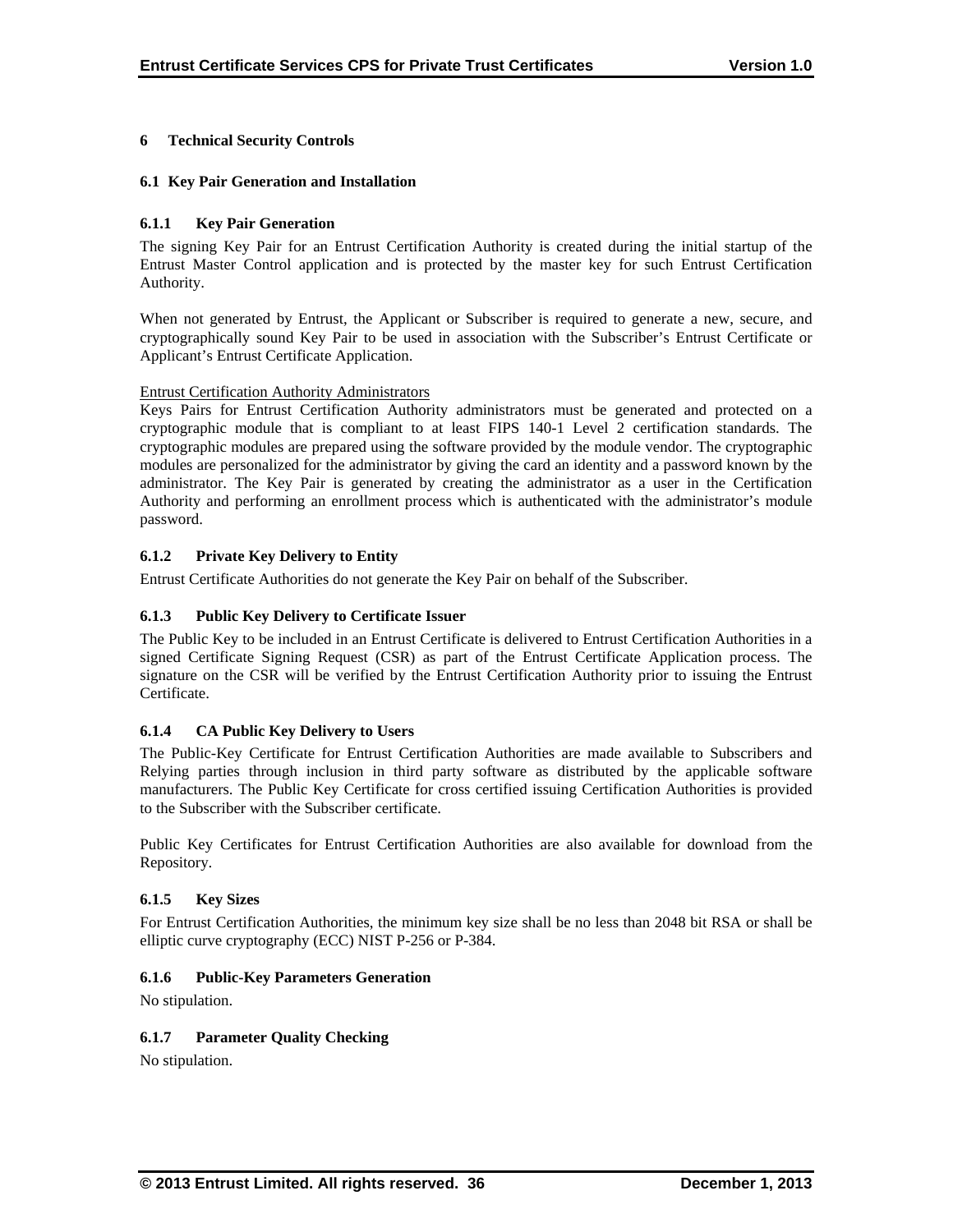# **6.1.8 Hardware/Software Key Generation**

Certification Authority Key Pairs must be generated on a cryptographic module that meets or exceeds the requirements as defined in §6.8.

## Root Certification Authority

Certificate issuance by the Root Certification Authority shall require an individual authorized by the CA (i.e. the CA system operator, system officer, or PKI administrator) to deliberately issue a direct command in order for the Root Certification Authority to perform a certificate signing operation.

Root Certification Authority Private Keys must not be used to sign Certificates except in the following cases:

- (i) Self-signed Certificates to represent the Root CA itself;
- (ii) Certificates for Subordinate CAs and Cross Certificates;
- (iii) Certificates for infrastructure purposes (e.g. administrative role certificates, internal CA operational device certificates, and OCSP Response verification Certificates); and
- (iv) Certificates issued solely for the purpose of testing products with Certificates issued by a Root CA.

## **6.1.9 Key Usage Purposes**

Entrust Certificates issued by an Entrust Certification Authority contain the keyUsage and the extendkeyUsage Certificate extensions restricting the purpose for which an Entrust Certificate can be used as listed in Appendix A. Subscribers and Relying Parties shall only use Entrust Certificates in compliance with this Entrust CPS and applicable laws.

#### **6.2 Private Key Protection**

## **6.2.1 Standards for Cryptographic Module**

Entrust Certification Authorities Private Keys must be stored and protected on cryptographic modules that meet or exceed the requirements as defined in §6.8. Private Keys on cryptographic modules are held in secure facilities under two-person control. RA Private Keys must be stored and protected on cryptographic modules that meet or exceed the requirements defined in §6.8.

## **6.2.2 Private Key Multi-Person Control**

A minimum of two person control shall be established on any Entrust CA Private Key for all purposes including activation and backup, and may be implemented as a combination of technical and procedural controls. Persons involved in management and use of the Entrust CA Private Keys shall be designated as authorized by the CA for this purpose. The names of the parties used for two-person control shall be maintained on a controlled list.

#### **6.2.3 Private Key Escrow**

Entrust does not escrow the Entrust Certification Authorities' Private Keys.

## **6.2.4 Private Key Backup**

Entrust CA Private Keys shall be backed up under the two-person control used to create the original version of the Private Keys. All copies of the Entrust CA Private Key shall be securely protected.

Subscribers are responsible for protecting the Private Key associated with the Public Key in the Subscriber's Entrust Certificate.

#### **6.2.5 Private Key Archival**

Upon retirement of an Entrust CA, the Private Keys will be archived securely using hardware cryptographic modules that meet the requirements §6.8. The Key Pairs shall not be used unless the CA has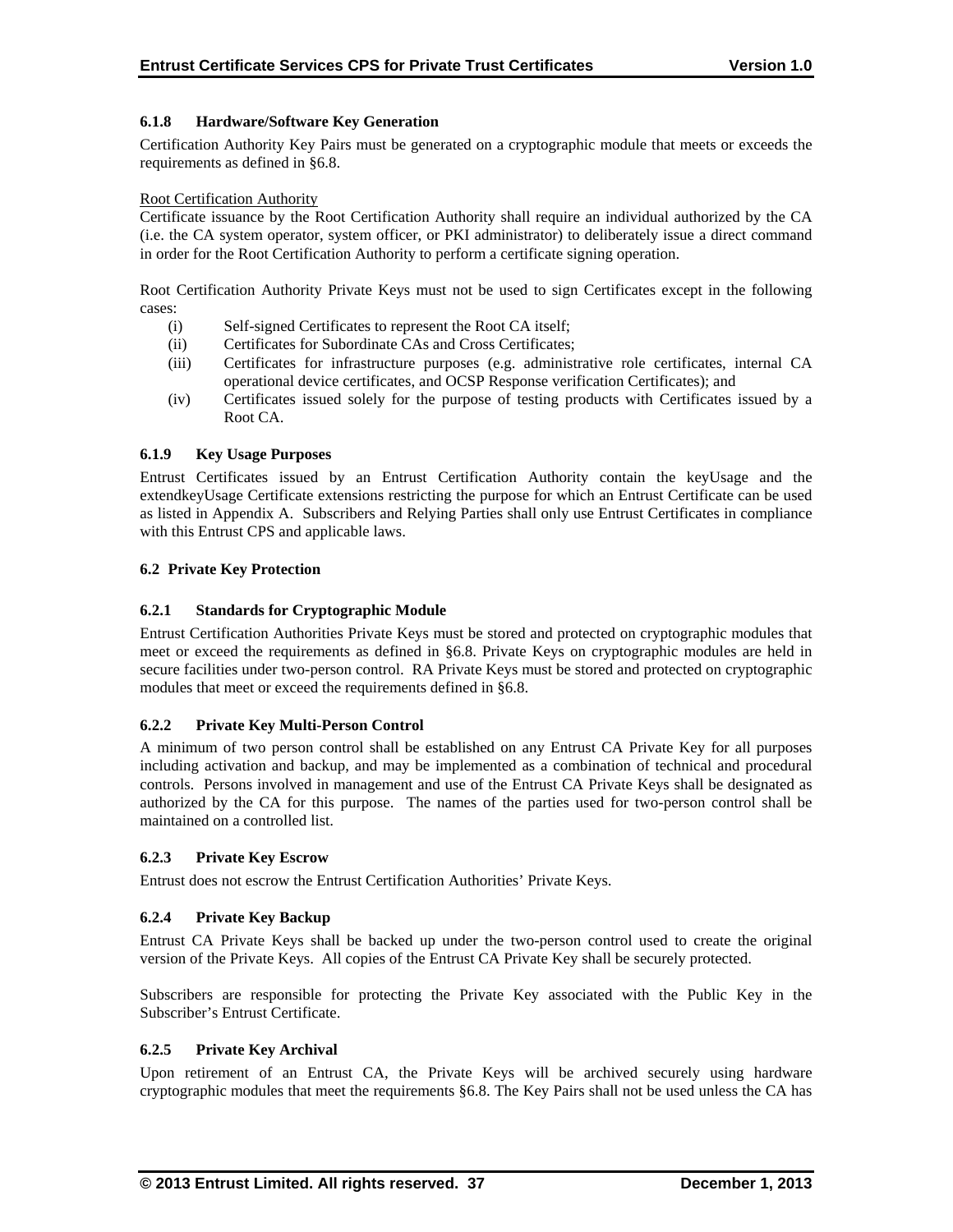been removed from retirement or the keys are required temporarily to validate historical data. Private Keys required for temporary purposes shall be removed from archive for a short period of time.

The archived Entrust CA Private Keys will be reviewed on an annual basis. After the minimum period of 5 years, the Entrust CA Private Keys may be destroyed according to the requirements in §6.2.10. The Entrust CA Private Keys must not be destroyed if they are still required for business or legal purposes.

## **6.2.6 Private Key Entry into Cryptographic Module**

Entrust CA Private Keys shall be generated by and secured in a cryptographic module. In the event that a Private Key is to be transported from one cryptographic module to another, the Private Key must be migrated using the secure methodology supported by the cryptographic module.

# **6.2.7 Private Key Storage on Cryptographic Module**

Private Keys are stored on a cryptographic module are secured in accordance with the requirements specified in FIPS 140.

# **6.2.8 Method of Activating Private Keys**

Entrust CA Private Keys shall be activated under two-person control using the methodology provided with the cryptographic module.

Subscriber Private Keys shall be activated by the Subscriber to meet the requirements of the security software used for their applications. Subscribers shall protect their Private Keys corresponding to the requirements in §2.1.3.

# **6.2.9 Private Key Deactivation Methods**

Entrust CA Private Keys shall be deactivated when the CA is not required for active use. Deactivation of the Private Keys shall be done in accordance with the methodology provided with the cryptographic module.

## Entrust Certification Authority Administrators

The administrator's identity is deactivated in the Entrust CA and the administrator's certificate is revoked.

## **6.2.10 Private Signature Key Destruction Method**

Entrust CA Private Keys destruction will be two-person controlled and may be accomplished by executing a "zeroize" command or by destruction of the cryptographic module. Destruction of Entrust CA Private Keys must be authorized by the Entrust Policy Authority.

If the Entrust CA is removing a cryptographic module from service, then all Private Keys must be removed from the module. If the Entrust CA cryptographic module is intended to provide tamper-evident characteristics is removed from service, then the device will be destroyed.

## Entrust Certification Authority Administrators

The administrator's private is destroyed by reinitializing the cryptographic module.

## **6.3 Other Aspects of Key Pair Management**

Entrust Certification Authority 2048-bit RSA Key Pairs may have a validity period expiring no later than 31 December 2030.

## **6.4 Activation Data**

No stipulation.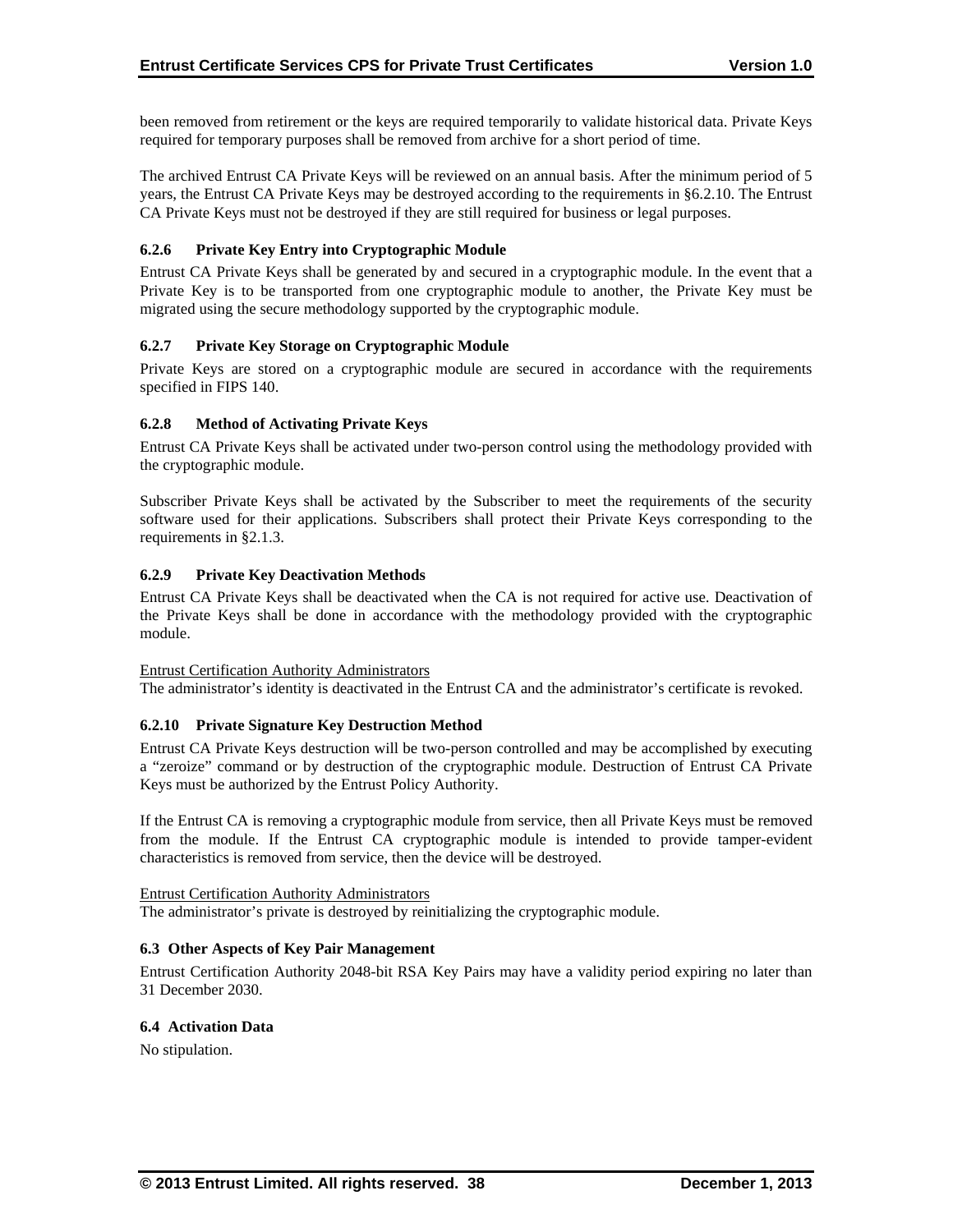## **6.5 Computer Security Controls**

The workstations on which the Entrust Certification Authorities operate are physically secured as described in §5.1. The operating systems on the workstations on which the Entrust Certification Authorities operate enforce identification and authentication of users. Access to Entrust Authority software databases and audit trails is restricted as described in this Entrust CPS. All operational personnel that are authorized to have access to the Entrust Certification Authorities are required to use hardware tokens in conjunction with a PIN to gain access to the physical room that contains the Entrust Authority software being used for such Entrust Certification Authorities.

# **6.6 Life Cycle Technical Controls**

## **6.6.1 System Development Controls**

The Entrust Certification Authority makes use of Commercial Off The Shelf (COTS) products for the hardware, software, and network components. Systems developed by the Entrust Certification Authority are deployed in accordance with Entrust software lifecycle development standards.

# **6.6.2 Security Management Controls**

The configuration of the Entrust Certification Authority system as well as any modifications and upgrades are documented and controlled. Methods of detecting unauthorized modifications to the CA equipment and configuration are in place to ensure the integrity of the security software, firmware, and hardware for correct operation. A formal configuration management methodology is used for installation and ongoing maintenance of the CA system.

When first loaded, the CA software is verified as being that supplied from the vendor, with no modifications, and be the version intended for use.

# **6.6.3 Life Cycle Security Ratings**

No stipulation.

## **6.7 Network Security Controls**

Remote access to Entrust Certification Authority application via the Administration software interface is secured.

## **6.8 Cryptographic Module Engineering Controls**

Certification Authority Key Pairs must be generated and protected on a cryptographic module that is compliant to at least FIPS 140-1 Level 3 certification standards.

## Entrust Certification Authority Administrators

Key Pairs for Entrust Certification Authority administrators must be generated and protected on a cryptographic module that is compliant to at least FIPS 140-1 Level 2 certification standards.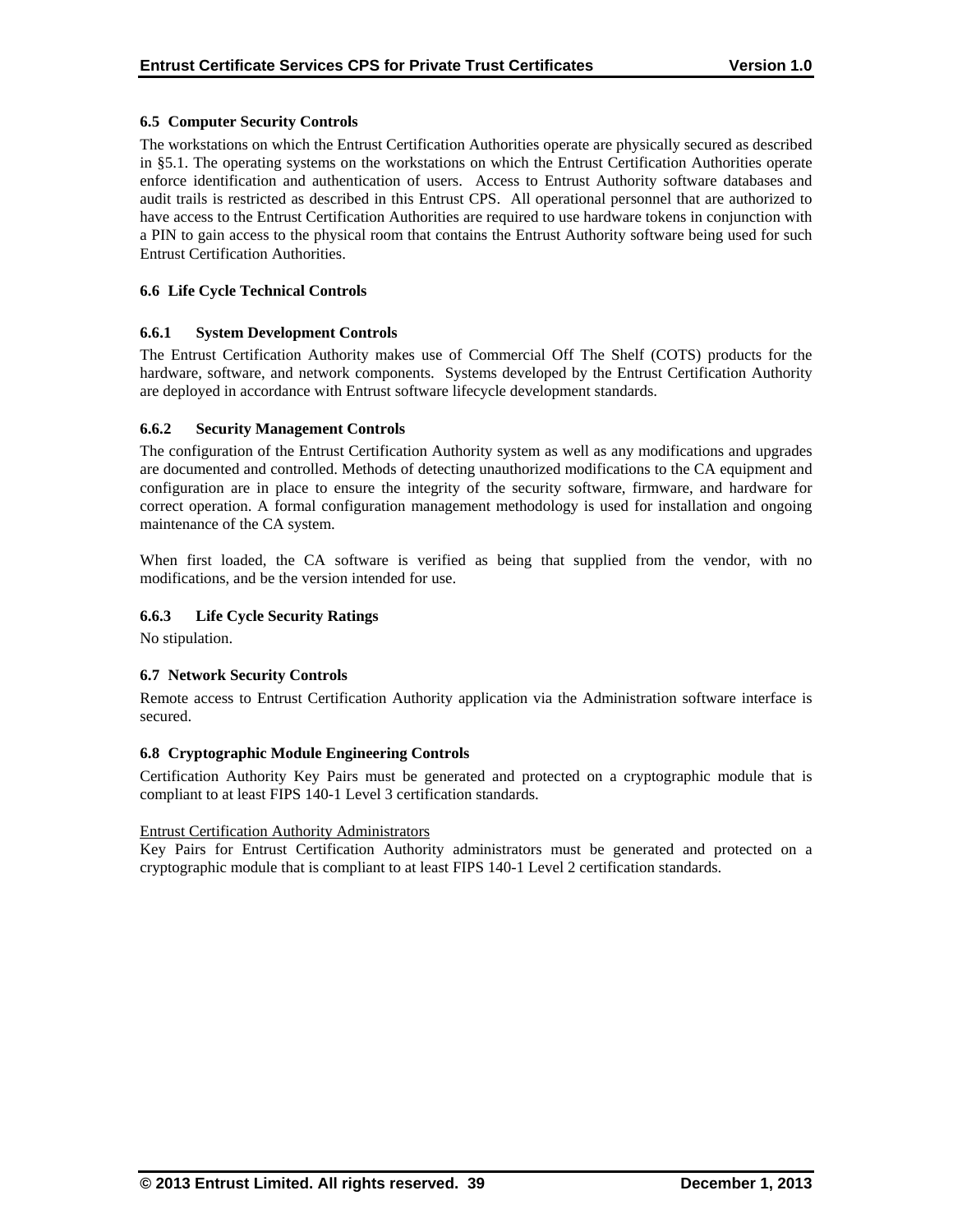# **7 Certificate and CRL Profiles**

The profile for the Entrust Certificates and Certificate Revocation List (CRL) issued by an Entrust Certification Authority conform to the specifications contained in the IETF RFC 5280 Internet X.509 PKI Certificate and Certificate Revocation List (CRL) Profile.

# **7.1 Certificate Profile**

Entrust Certification Authorities issue certificates in accordance with the X.509 version 3. Certificate profiles for Entrust Root CA certificate, Subordinate CA certificates, and end entity certificates are described in Appendix A and the sections below.

# **7.1.1 Version Number(s)**

All certificates issued by Entrust Certification Authorities are X.509 version 3 certificates.

# **7.1.2 Certificate Extensions**

Certificate extensions are as stipulated in IETF RFC 5280. See Appendix A.

# **7.1.3 Algorithm Object Identifiers**

Algorithm object identifiers are as specified in IETF RFC 3279 Algorithms and Identifiers for the Internet X.509 PKI Certificate and Certificate Revocation List (CRL) Profile. See Appendix A.

# **7.1.4 Name Forms**

Name forms are as stipulated in §3.1.1.

# **7.1.5 Name Constraints**

No stipulation.

# **7.1.6 Certificate Policy Object Identifier**

Certificate policy object identifiers (OIDs) are listed in §1.2 and in the Certificate Profile attached as Appendix A.

## **7.1.7 Usage of Policy Constraints Extension**

No stipulation.

## **7.1.8 Policy Qualifiers Syntax and Semantics**

Entrust includes policy qualifiers in all end entity certificates as stipulated in Appendix A.

## **7.1.9 Processing Semantics for the Critical Certificate Policies Extension**

Certificate policies extension is marked Not Critical

## **7.2 CRL Profile**

The following fields of the X.509 version 2 CRL format are used by the Entrust Certification Authorities:

- version: set to  $v2$
- signature: identifier of the algorithm used to sign the CRL
- issuer: the full Distinguished Name of the Certification Authority issuing the CRL
- this update: time of CRL issuance
- next update: time of next expected CRL update
- revoked certificates: list of revoked Certificate information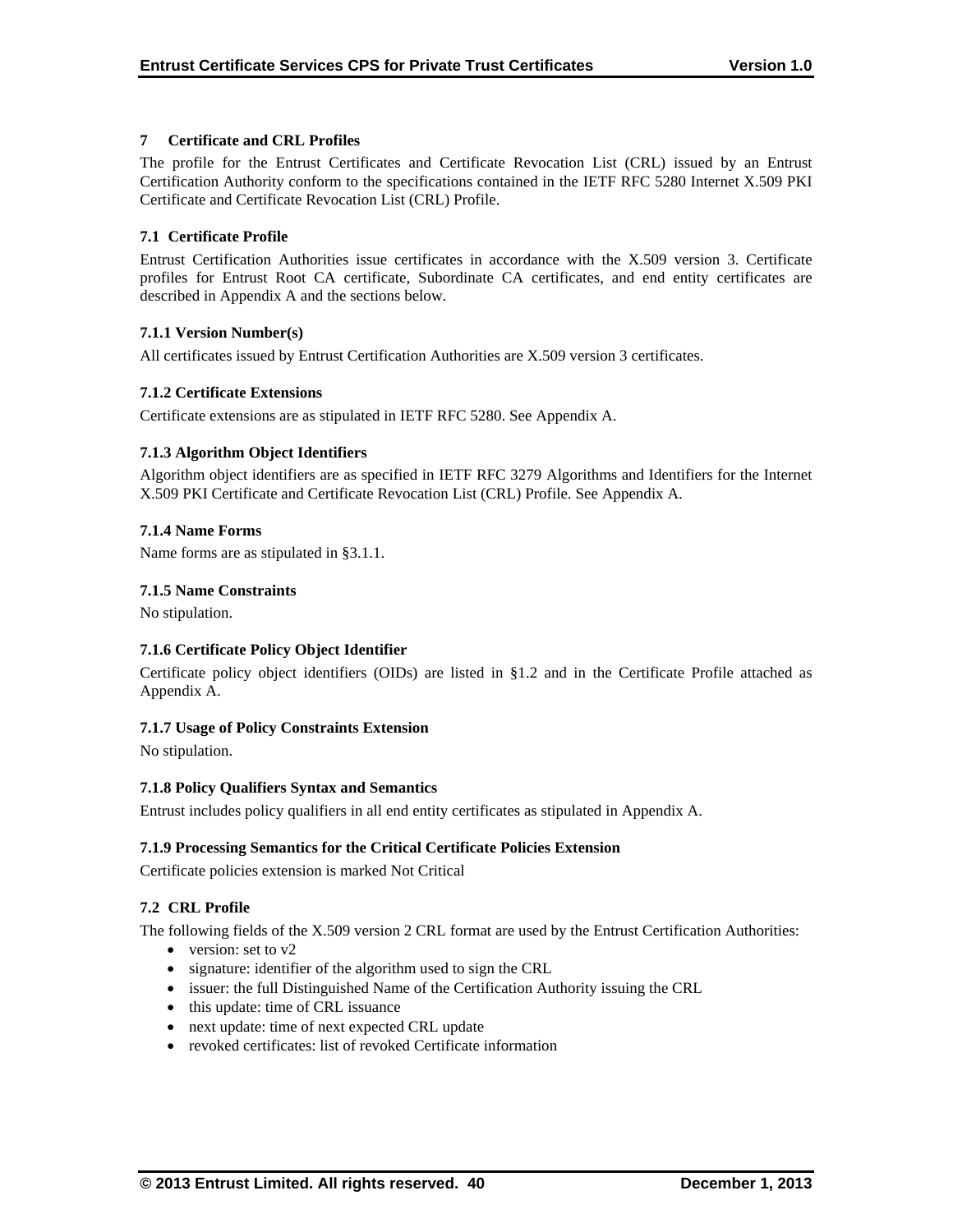# **7.3 OCSP Profile**

The profile for the Entrust Online Certificate Status Protocol (OCSP) messages issued by an Entrust Certification Authority conform to the specifications contained in the IETF RFC 2560 Internet X.509 PKI Online Certificate Status Protocol (OCSP) Profile.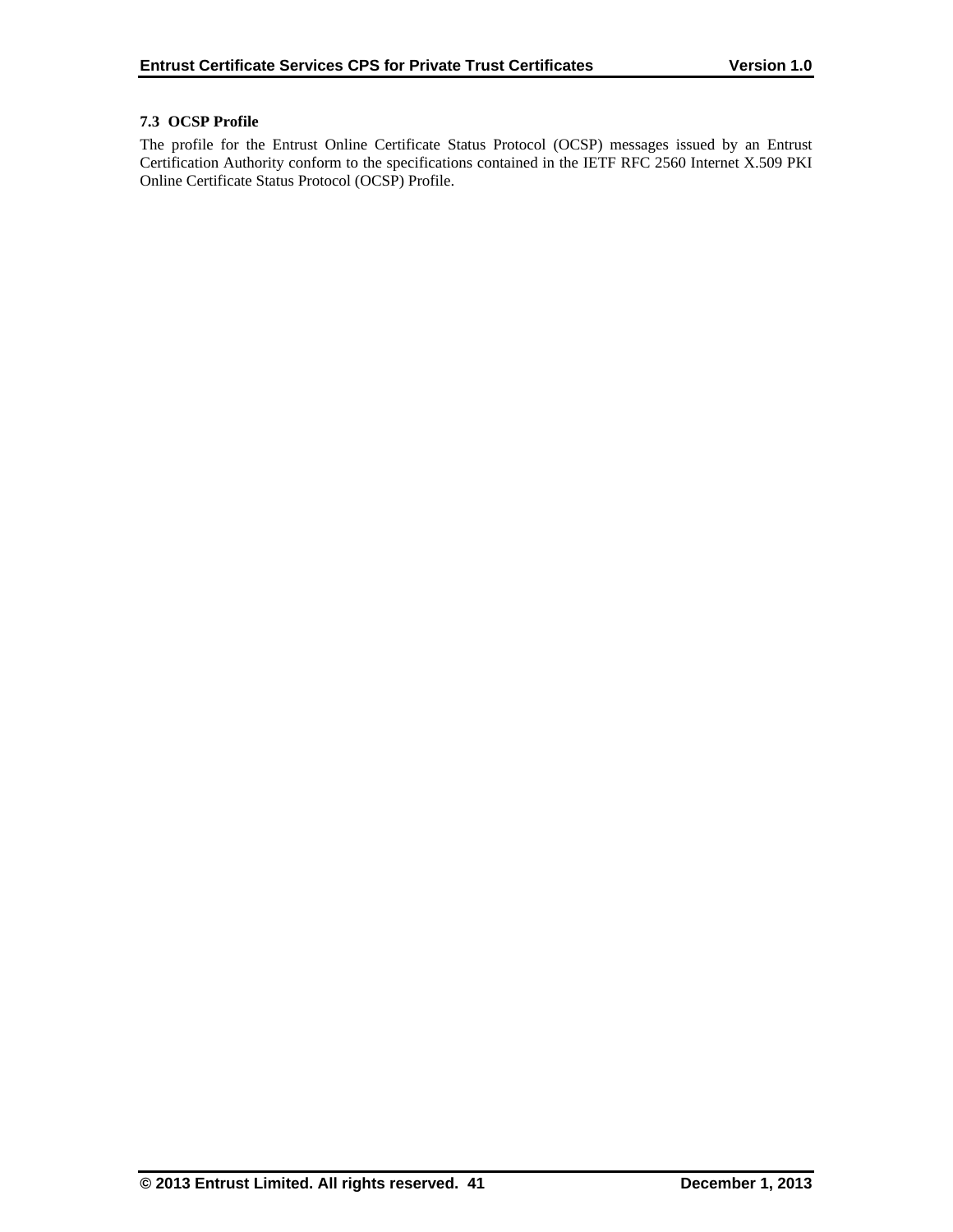## **8 Specification Administration**

## **8.1 Specification Change Procedures**

Entrust may, in its discretion, modify the Entrust CPS and the terms and conditions contained herein from time to time.

Modifications to the Entrust CPS that, in the judgment of Entrust, will have little or no impact on Applicants, Subscribers, and Relying Parties, may be made with no change to the Entrust CPS version number and no notification to Applicants, Subscribers, and Relying Parties. Such changes shall become effective immediately upon publication in the Entrust Repository.

Modifications to the Entrust CPS that, in the judgment of Entrust may have a significant impact on Applicants, Subscribers, and Relying Parties, shall be published in the Entrust Repository and shall become effective fifteen (15) days after publication in the Entrust Repository unless Entrust withdraws such modified Entrust CPS prior to such effective date. In the event that Entrust makes a significant modification to Entrust CPS, the version number of the Entrust CPS shall be updated accordingly. Unless a Subscriber ceases to use, removes, and requests revocation of such Subscriber's Entrust Certificate(s) prior to the date on which an updated version of the Entrust CPS becomes effective, such Subscriber shall be deemed to have consented to the terms and conditions of such updated version of the Entrust CPS and shall be bound by the terms and conditions of such updated version of the Entrust CPS.

# **8.2 Publication and Notification Policies**

Prior to major changes to this Entrust CPS, notification of the upcoming changes will be posted in the Entrust Repository.

# **8.3 CPS Approval Procedures**

This Entrust CPS and any subsequent changes shall be approved by the Entrust Policy Authority.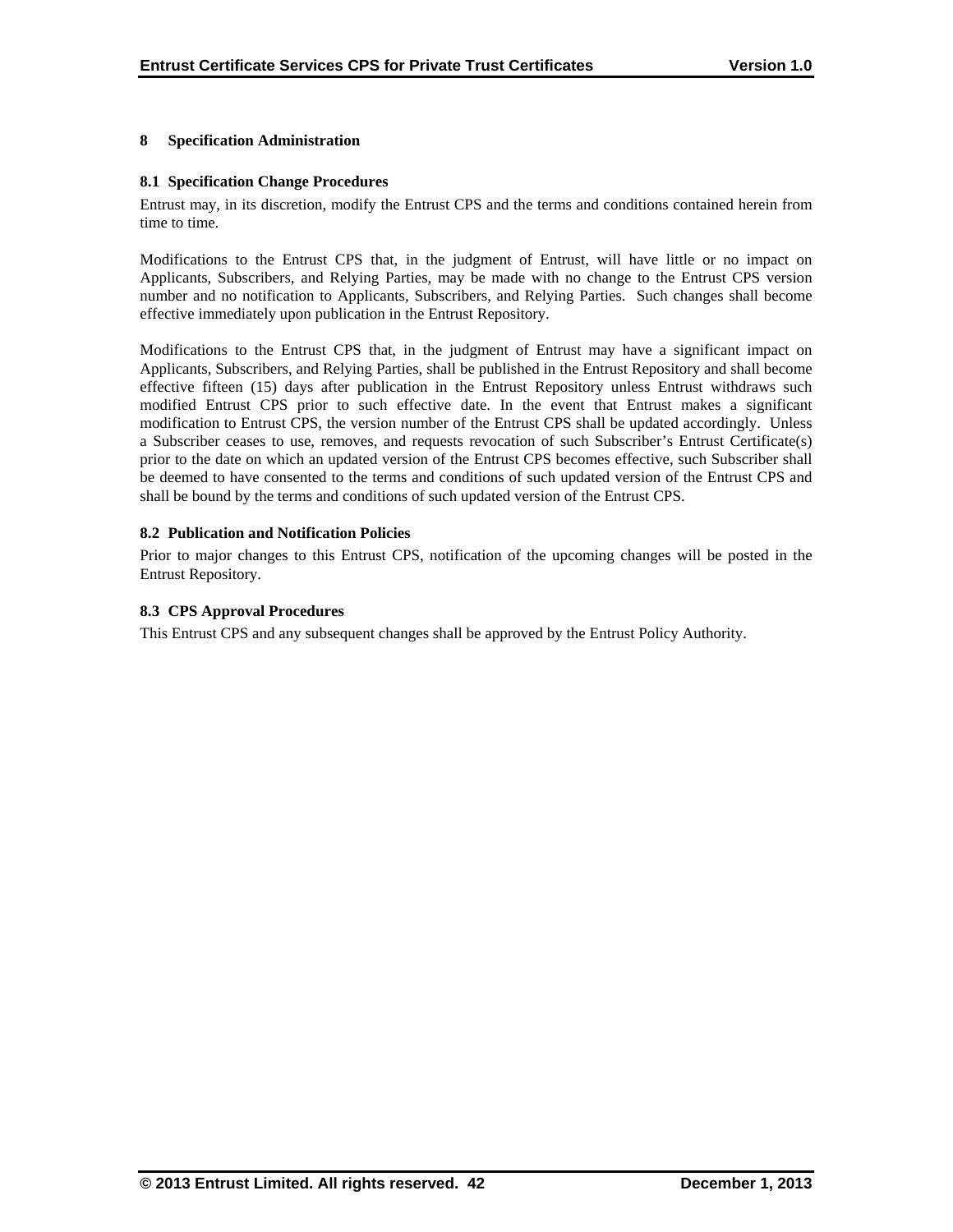# **9 Acronyms**

| <b>CA</b>    | <b>Certification Authority</b>                                                   |  |  |  |
|--------------|----------------------------------------------------------------------------------|--|--|--|
| <b>CPS</b>   | <b>Certification Practice Statement</b>                                          |  |  |  |
| <b>CRL</b>   | <b>Certificate Revocation List</b>                                               |  |  |  |
| <b>CSR</b>   | Certificate Signing Request                                                      |  |  |  |
| DN           | Distinguished Name                                                               |  |  |  |
| <b>DNS</b>   | Domain Name Server                                                               |  |  |  |
| <b>DSA</b>   | Digital Signature Algorithm                                                      |  |  |  |
| ECC          | <b>Elliptic Curve Cryptography</b>                                               |  |  |  |
| <b>HTTP</b>  | <b>Hypertext Transfer Protocol</b>                                               |  |  |  |
| <b>IETF</b>  | <b>Internet Engineering Task Force</b>                                           |  |  |  |
| <b>ITU-T</b> | International Telecommunication Union - Telecommunication Standardization Sector |  |  |  |
| <b>MAC</b>   | Message Authentication Code                                                      |  |  |  |
| OA.          | <b>Operational Authority</b>                                                     |  |  |  |
| <b>OCSP</b>  | <b>Online Certificate Status Protocol</b>                                        |  |  |  |
| <b>OID</b>   | Object Identifier                                                                |  |  |  |
| PA           | Policy Authority                                                                 |  |  |  |
| <b>PIN</b>   | Personal Identification Number                                                   |  |  |  |
| PKI          | Public-Key Infrastructure                                                        |  |  |  |
| <b>RA</b>    | <b>Registration Authority</b>                                                    |  |  |  |
| <b>RDN</b>   | Relative Distinguished Name                                                      |  |  |  |
| <b>RFC</b>   | <b>Request for Comment</b>                                                       |  |  |  |
| <b>SEP</b>   | Secure Exchange Protocol                                                         |  |  |  |
| <b>SSL</b>   | Secure Sockets Layer                                                             |  |  |  |
| <b>TSA</b>   | Time-Stamp Authority                                                             |  |  |  |
| <b>URL</b>   | Universal Resource Locator                                                       |  |  |  |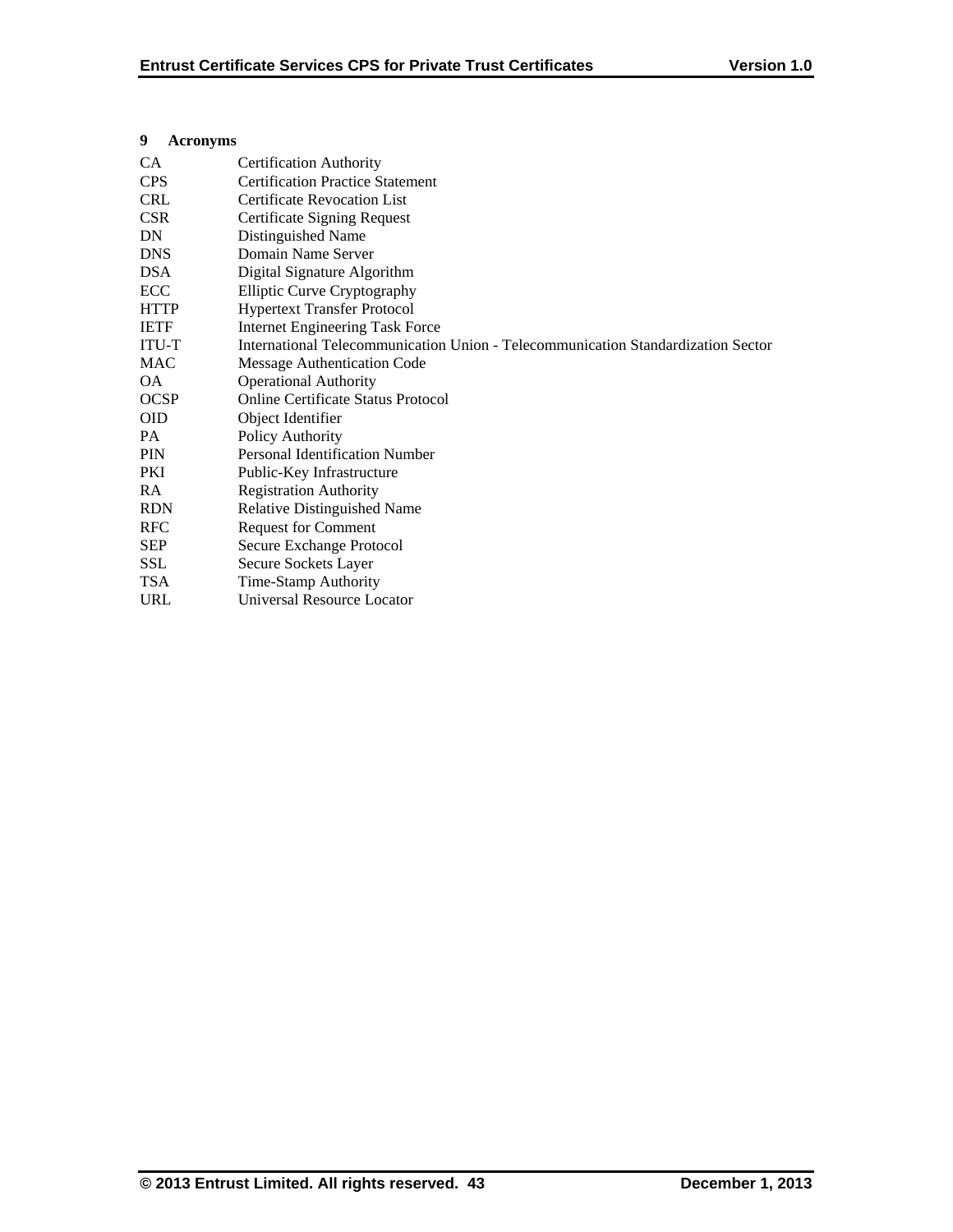#### **10 Definitions**

**Affiliate:** means Entrust, and any corporation or other entity that Entrust directly or indirectly controls. In this context, a party "controls" a corporation or another entity if it directly or indirectly owns or controls fifty percent (50%) or more of the voting rights for the board of directors or other mechanism of control.

**Applicant:** means a person, entity, or organization applying for an Entrust Certificate, but which has not yet been issued an Entrust Certificate, or a person, entity, or organization that currently has an Entrust Certificate or Entrust Certificates and that is applying for renewal of such Entrust Certificate or Entrust Certificates or for an additional Entrust Certificate or Entrust Certificates.

**Business Day:** means any day, other than a Saturday, Sunday, statutory or civic holiday in the City of Ottawa, Ontario.

**Certificate:** means a digital document that at a minimum: (a) identifies the Certification Authority issuing it, (b) names or otherwise identifies a Subject, (c) contains a Public Key of a Key Pair, (d) identifies its operational period, and (e) contains a serial number and is digitally signed by a Certification Authority.

**Certificate Approver:** means an employee or agent authorized to approve a request for an Entrust Certificate for an organization.

**Certificate Beneficiaries**: means, collectively, all Application Software Vendors with whom Entrust has entered into a contract to include its root certificate(s) in software distributed by such Application Software Vendors, and all Relying Parties that actually rely on such Certificate during the Operational Period of such Certificate.

**Certificate Requester:** means an employee or agent authorized to request an Entrust Certificate for an organization.

**Certificate Revocation List:** means a time-stamped list of the serial numbers of revoked Certificates that has been digitally signed by a Certification Authority.

**Certification Authority:** means an entity or organization that (i) creates and digitally signs Certificates that contain among other things a Subject's Public Key and other information that is intended to identify the Subject, (ii) makes Certificates available to facilitate communication with the Subject identified in the Certificate, and (iii) creates and digitally signs Certificate Revocation Lists containing information about Certificates that have been revoked and which should no longer be used or relied upon.

**Certification Practice Statement:** means a statement of the practices that a Certification Authority uses in issuing, managing, revoking, renewing, and providing access to Certificates, and the terms and conditions under which the Certification Authority makes such services available.

**Co-marketers:** means any person, entity, or organization that has been granted by Entrust or a Registration Authority operating under an Entrust Certification Authority the right to promote Entrust Certificates.

**Compromise:** means a suspected or actual loss, disclosure, or loss of control over sensitive information or data.

**Contract Signer:** means an employee or agent authorized to sign the subscription agreement on behalf of the organization.

**CPS:** see Certification Practice Statement.

**CRL:** see Certificate Revocation List.

**Cross Certificate(s)**: shall mean a Certificate(s) that (i) includes the Public Key of a Public-Private Key Pair generated by an Entrust Certification Authority; and (ii) includes the digital signature of an Entrust Root Certification Authority.

**Entrust:** means Entrust Limited.

**Entrust.net**: means Entrust Limited.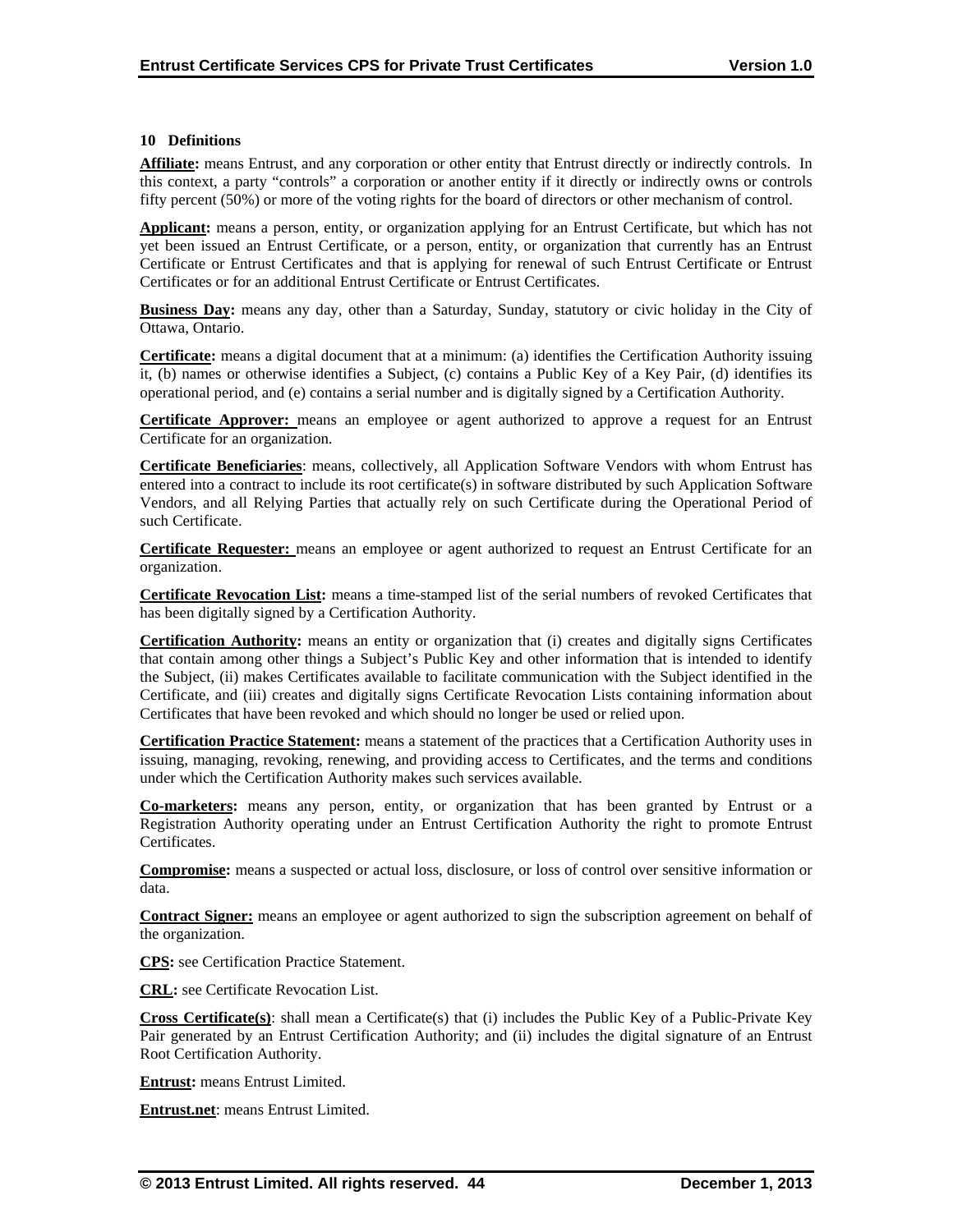**Entrust Operational Authority:** means those personnel who work for or on behalf of Entrust and who are responsible for the operation of the Entrust Certification Authorities.

**Entrust Policy Authority:** means those personnel who work for or on behalf of Entrust and who are responsible for determining the policies and procedures that govern the operation of the Entrust Certification Authorities.

**Entrust Repository:** means a collection of databases and web sites that contain information about Entrust Certificates and services provided by Entrust in respect to Entrust Certificates, including among other things, the types of Entrust Certificates issued by the Entrust Certification Authorities, the services provided by Entrust in respect to Entrust Certificates, the fees charged by Entrust for Entrust Certificates and for the services provided by Entrust in respect to Entrust Certificates, Certificate Revocation Lists, the Entrust Certification Practice Statement, and other information and agreements that are intended to govern the use of Entrust Certificates.

**Entrust Certificate:** A Certificate issued by an Entrust Certification Authority

**Entrust Certification Authority:** means a Certification Authority operated by or on behalf of Entrust for the purpose of issuing, managing, revoking, renewing, and providing access to Entrust Certificates.

**Entrust Certification Practice Statement:** means this document.

**Entrust CPS:** See Entrust Certification Practice Statement.

**Entrust Client Certificate:** means a Certificate issued by an Entrust Certificate Authority for use by individuals to digitally sign and encrypt electronic messages via an S/MIME compliant application.

**Entrust Code Signing Certificate:** means a Certificate issued by an Entrust Certification Authority for use by content and software developers and publishers to digitally sign executables and other content.

**Entrust Private SSL Certificate:** means an SSL Certificate issued by an Entrust Certification Authority for use on secure servers. The Entrust Certification Authority root certificate is not distributed for public trust. The Private SSL Certificate may contain domain names which are not publicly registered.

**Entrust SSL Certificate:** means an SSL Certificate issued by an Entrust Certification Authority for use on secure servers.

**Entrust Certificate Application:** means the form and application information requested by a Registration Authority operating under an Entrust Certification Authority and submitted by an Applicant when applying for the issuance of an Entrust Certificate.

**FIPS:** means the Federal Information Processing Standards. These are U.S. Federal standards that prescribe specific performance requirements, practices, formats, communication protocols, and other requirements for hardware, software, data, and telecommunications operation.

**IETF:** means the Internet Engineering Task Force. The Internet Engineering Task Force is an international community of network designers, operators, vendors, and researchers concerned with the evolution of the Internet architecture and the efficient operation of the Internet.

**Key Pair:** means two mathematically related cryptographic keys, having the properties that (i) one key can be used to encrypt a message that can only be decrypted using the other key, and (ii) even knowing one key, it is believed to be computationally infeasible to discover the other key.

**Object Identifier:** means a specially-formatted sequence of numbers that is registered in accordance with internationally-recognized procedures for object identifier registration.

**OID:** see Object Identifier.

**Operational Period:** means, with respect to a Certificate, the period of its validity. The Operational Period would typically begin on the date the Certificate is issued (or such later date as specified in the Certificate), and ends on the date and time it expires as noted in the Certificate or earlier if the Certificate is Revoked.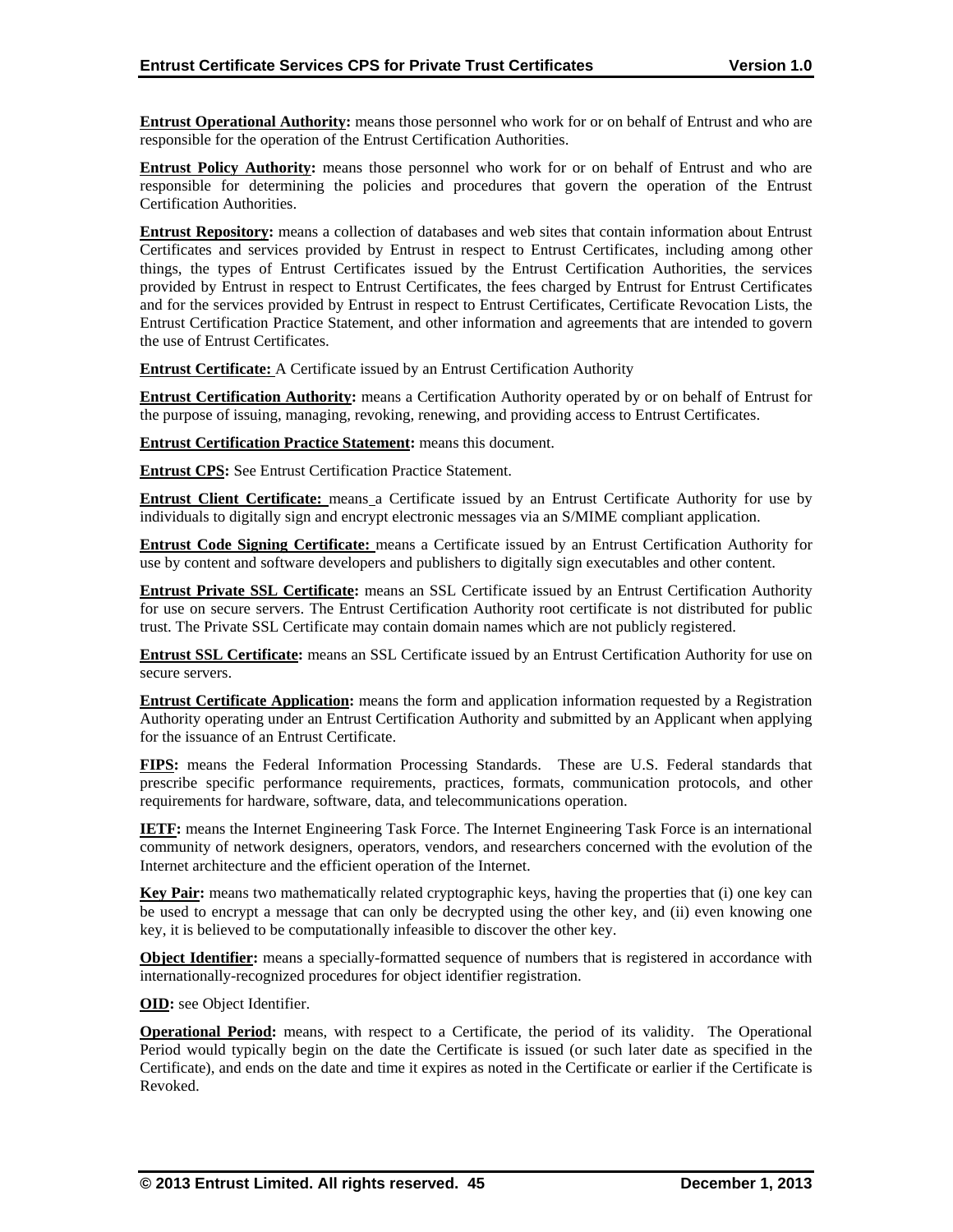**PKIX:** means an IETF Working Group developing technical specifications for PKI components based on X.509 Version 3 Certificates.

**Private Key:** means the key of a Key Pair used to decrypt an encrypted message. This key must be kept secret.

**Public Key:** means the key of a Key Pair used to encrypt a message. The Public Key can be made freely available to anyone who may want to send encrypted messages to the holder of the Private Key of the Key Pair. The Public Key is usually made publicly available in a Certificate issued by a Certification Authority and is often obtained by accessing a repository or database. A Public Key is used to encrypt a message that can only be decrypted by the holder of the corresponding Private Key.

**RA:** see Registration Authority.

**Registration Authority:** means an entity that performs two functions: (1) the receipt of information from a Subject to be named in an Entrust Certificate, and (2) the performance of limited verification of information provided by the Subject following the procedures prescribed by the Entrust Certification Authorities. In the event that the information provided by a Subject satisfies the criteria defined by the Entrust Certification Authorities, a Registration Authority may send a request to a Entrust Certification Authority requesting that the Entrust Certification Authority generate, digitally sign, and issue a Entrust Certificate containing the information verified by the Registration Authority.

**Relying Party:** means a person, entity, or organization that relies on or uses an Entrust Certificate and/or any other information provided in a Repository under an Entrust Certification Authority to obtain and confirm the Public Key and identity of a Subscriber.

**Relying Party Agreement:** means the agreement between a Relying and Entrust or between a Relying Party and an independent third-party Registration Authority or Reseller under an Entrust Certification Authority in respect to the provision and use of certain information and services in respect to Entrust Certificates.

**Repository:** means a collection of databases and web sites that contain information about Certificates issued by a Certification Authority including among other things, the types of Certificates and services provided by the Certification Authority, fees for the Certificates and services provided by the Certification Authority, Certificate Revocation Lists, descriptions of the practices and procedures of the Certification Authority, and other information and agreements that are intended to govern the use of Certificates issued by the Certification Authority.

**Resellers:** means any person, entity, or organization that has been granted by Entrust or a Registration Authority operating under an Entrust Certification Authority the right to license the right to use Entrust Certificates.

**Revoke or Revocation:** means, with respect to a Certificate, to prematurely end the Operational Period of that Certificate from a specified time forward.

**Subordinate CA Certificate**: shall mean a Certificate that (i) includes the Public Key of a Public-Private Key Pair generated by a Certification Authority; and (ii) includes the digital signature of an Entrust Root Certification Authority.

**Subject:** means a person, entity, or organization whose Public Key is contained in a Certificate.

**Subscriber:** means a person, entity, or organization that has applied for and has been issued an Entrust Certificate.

**Subscription Agreement:** means the agreement between a Subscriber and Entrust or between a Subscriber and an independent third-party Registration Authority or Reseller under an Entrust Certification Authority in respect to the issuance, management, and provision of access to an Entrust Certificate and the provision of other services in respect to such Entrust Certificate.

**Third Party Subordinate CA**: means a Subordinate CA Certificate issued to a CA owned by a third party.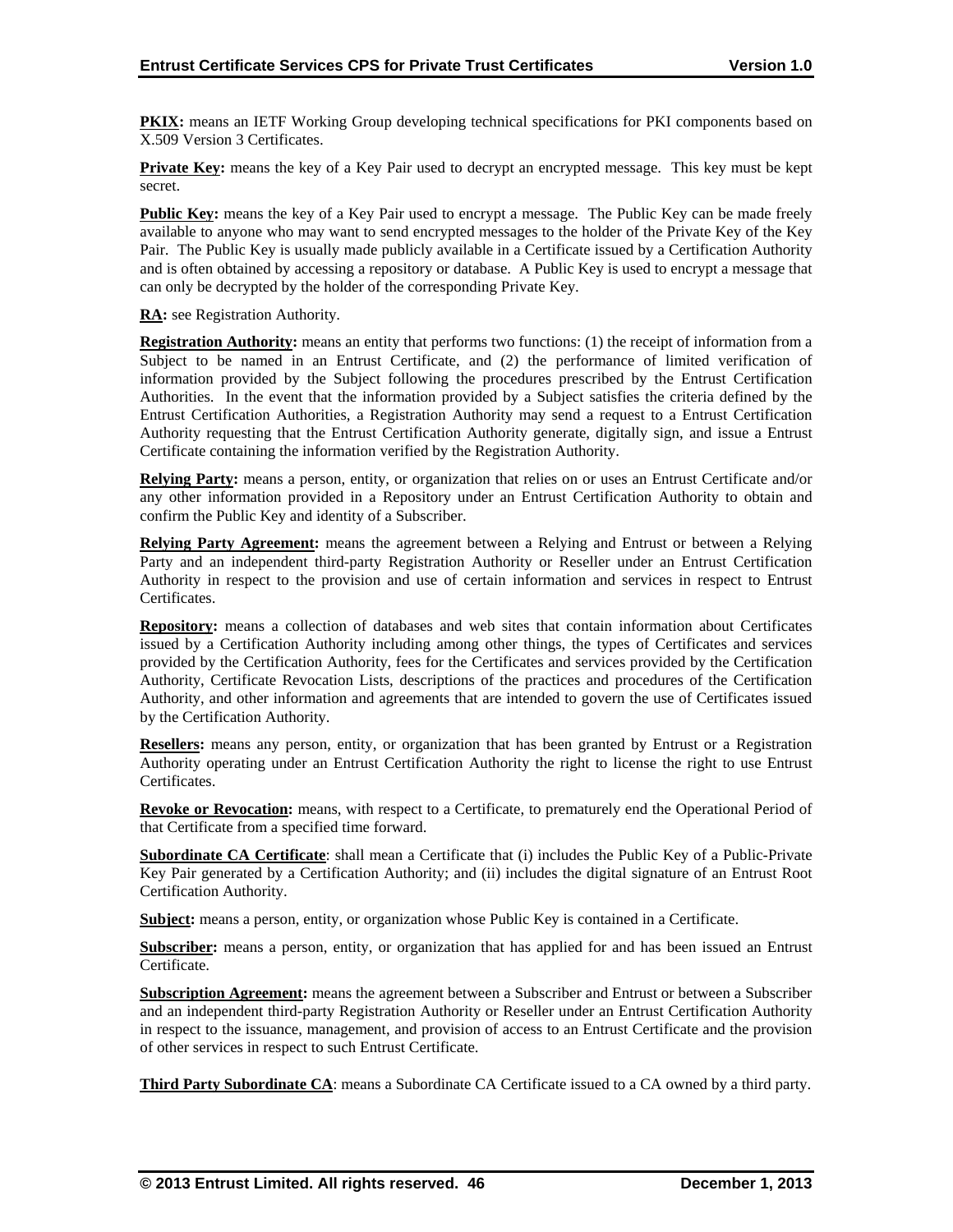# **Appendix A – Certificate Profiles**

# **Root Certificate: Entrust Root Certification Authority – G3**

| <b>Field</b>             |                 | <b>Value</b>                                                   |
|--------------------------|-----------------|----------------------------------------------------------------|
| Attributes               |                 |                                                                |
| Version                  |                 | V <sub>3</sub>                                                 |
| Serial Number            |                 | 00 c2 bb 63 ea 00 00 00 00 50 d0 b5 a1                         |
| Signature Algorithm      |                 | sha-1 WithRSAEncryption {1.2.840.113549.1.1.5}                 |
| <b>Issuer DN</b>         |                 | $CN =$ Entrust Root Certification Authority - G3               |
|                          |                 | $OU = (c) 2013$ Entrust, Inc. - for authorized use only        |
|                          |                 | $OU = See$ www.entrust.net/legal-terms                         |
|                          |                 | $O =$ Entrust, Inc.                                            |
|                          |                 | $C = US$                                                       |
| <b>Validity Period</b>   |                 | Valid from: December 18, 2012                                  |
|                          |                 | Valid to: December 18, 2030                                    |
| Subject DN               |                 | $CN =$ Entrust Root Certification Authority - G3               |
|                          |                 | $OU = (c) 2012$ Entrust, Inc. - for authorized use only        |
|                          |                 | $OU = See$ www.entrust.net/legal-terms                         |
|                          |                 | $O =$ Entrust, Inc.                                            |
|                          |                 | $C = US$                                                       |
| Subject Public Key       |                 | 2048-bit RSA key modulus                                       |
| Info                     |                 | rsaEncryption {1.2.840.113549.1.1.1}                           |
| <b>Extension</b>         | <b>Critical</b> |                                                                |
| <b>Authority Key</b>     |                 | Not present                                                    |
| Identifier               |                 |                                                                |
| Subject Key Identifier   | No              | b 57 501 ee 41 c 7 ca 7a 3f f 2 f c 5a 56 c 77 60 60 b 06 6 66 |
|                          |                 |                                                                |
| Key Usage                | Yes             | Certificate Signing, CRL Signing                               |
| <b>Basic Constraints</b> | <b>Yes</b>      | Subject Type=CA                                                |
|                          |                 | Path Length Constraint=None                                    |
| <b>CRL</b> Distribution  |                 | Not present                                                    |
| Points                   |                 |                                                                |
| Thumbprint (SHA1)        |                 | ae 85 69 d9 4f 4a b1 c4 64 ad 9b 7c fd 78 40 b0 e3 9d af 66    |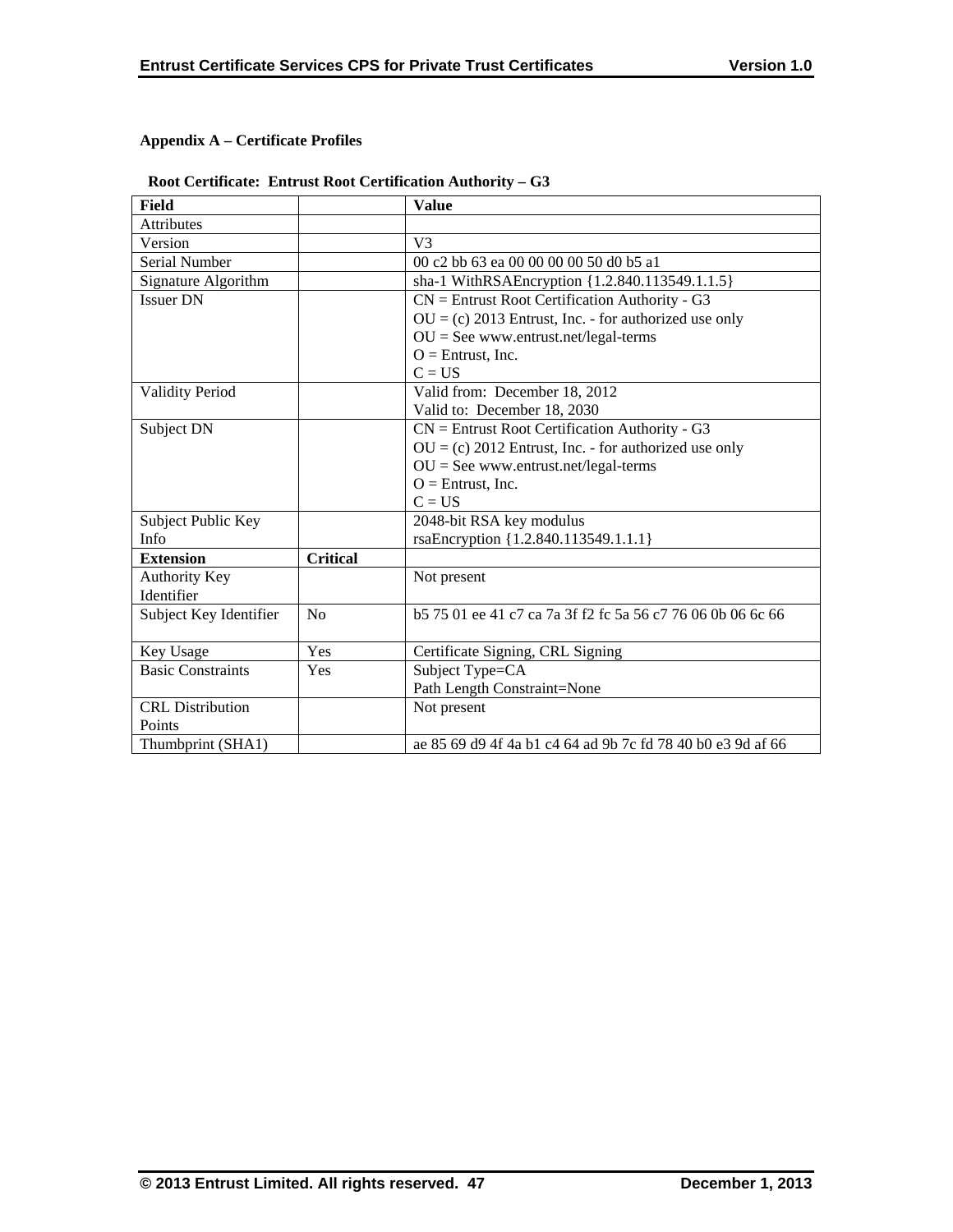| <b>Field</b>                |                 | <b>Value</b>                                                |
|-----------------------------|-----------------|-------------------------------------------------------------|
| <b>Attributes</b>           |                 |                                                             |
| Version                     |                 | V <sub>3</sub>                                              |
| <b>Serial Number</b>        |                 | Unique number to PKI domain                                 |
| Signature Algorithm         |                 | sha-1 or sha-256                                            |
| <b>Issuer DN</b>            |                 | Unique X.500 CA DN                                          |
| <b>Validity Period</b>      |                 | No later than 2030                                          |
|                             |                 | notBefore and notAfter are specified                        |
| Subject DN                  |                 | Unique X.500 CA DN                                          |
| Subject Public Key          |                 | 2048-bit RSA key modulus                                    |
| <b>Info</b>                 |                 | rsaEncryption {1.2.840.113549.1.1.1}                        |
| <b>Extension</b>            | <b>Critical</b> |                                                             |
| <b>Authority Key</b>        | N <sub>0</sub>  | Contains 20 byte SHA-1 hash of the Root CA Public Key       |
| Identifier                  |                 |                                                             |
| Subject Key Identifier      | No              | Contains 20 byte SHA-1 hash of the subjectPublicKey in this |
|                             |                 | certificate                                                 |
| Key Usage                   | Yes             | Certificate Signing, CRL Signing                            |
| <b>Extended Key Usage</b>   | N <sub>o</sub>  | As applicable from the following:                           |
|                             |                 | None present                                                |
|                             |                 | Server Authentication (1.3.6.1.5.5.7.3.1)                   |
|                             |                 | Client Authentication (1.3.6.1.5.5.7.3.2)                   |
|                             |                 | Code Signing (1.3.6.1.5.5.7.3.3)                            |
|                             |                 | Secure Email (1.3.6.1.5.5.7.3.4)                            |
| <b>Certificate Policies</b> | No              | Policy Identifier = All Issuance Policies                   |
| (optional)                  |                 | uri: set as applicable                                      |
| <b>Basic Constraints</b>    | Yes             | Subject Type = $CA$                                         |
|                             |                 | Path Length Constraint $=$ value set as required            |
| Authority Information       | No              | Access Method = On-line Certificate Status Protocol         |
| Access (optional)           |                 | (1.3.6.1.5.5.7.48.1)                                        |
|                             |                 | accessLocation=http://ocsp.entrust.net                      |
| <b>CRL</b> Distribution     | N <sub>0</sub>  | http://crl.entrust.net/g3ca.crl                             |
| Points                      |                 |                                                             |

# **Subordinate CA Certificate**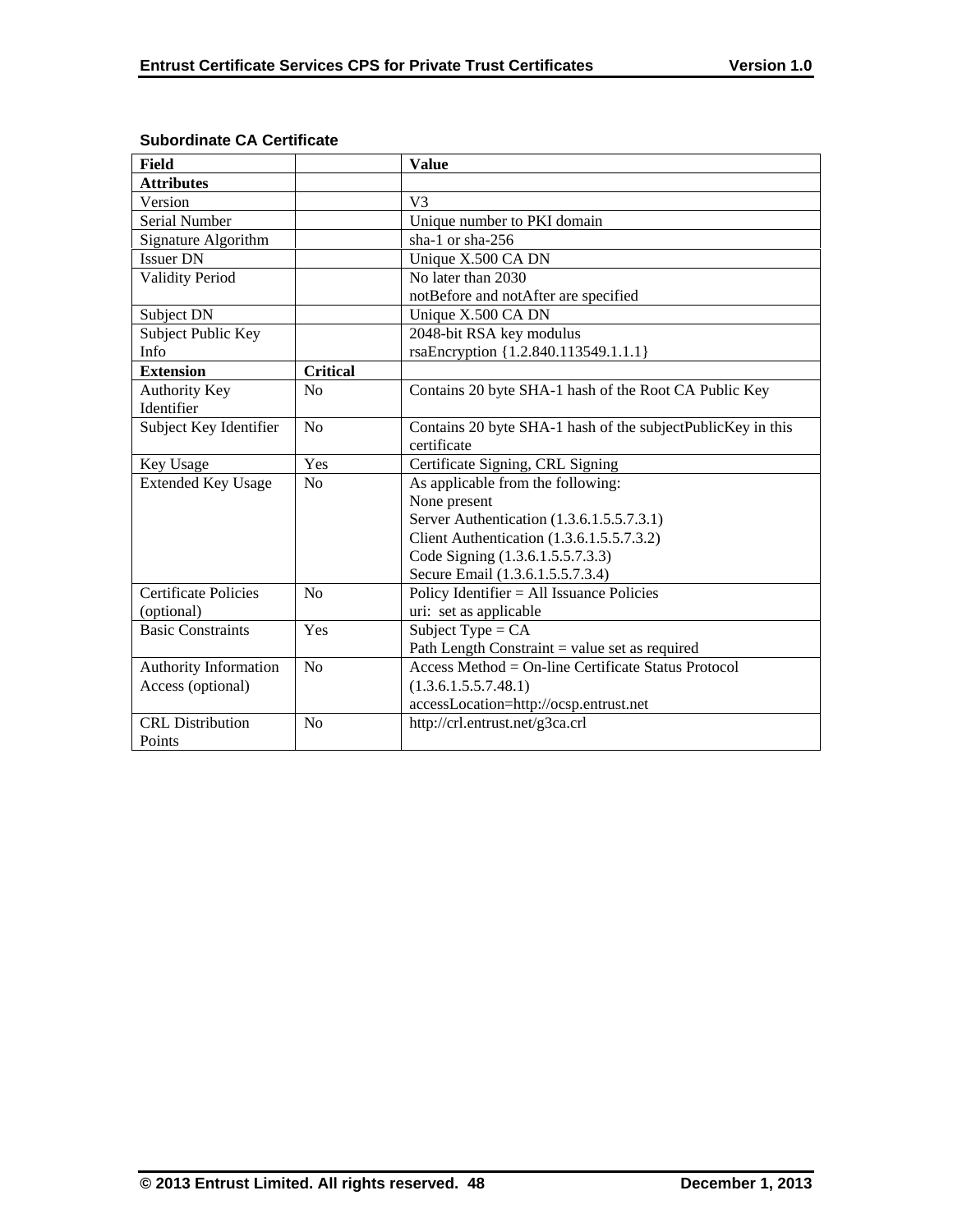| <b>Field</b>                 |                 | <b>Value</b>                                                             |
|------------------------------|-----------------|--------------------------------------------------------------------------|
| <b>Attributes</b>            |                 |                                                                          |
| Version                      |                 | V <sub>3</sub>                                                           |
| Serial Number                |                 | Unique number to PKI domain                                              |
| <b>Issuer Signature</b>      |                 | sha-1 or sha-256                                                         |
| Algorithm                    |                 |                                                                          |
| <b>Issuer DN</b>             |                 | Unique X.500 CA DN                                                       |
| <b>Validity Period</b>       |                 | No greater than 5 years                                                  |
|                              |                 | notBefore and notAfter are specified                                     |
| Subject DN                   |                 | $CN = <$ DNS name of secure server>                                      |
|                              |                 | $OU = corganization unit of subscripter > (optional)$                    |
|                              |                 | $O = \frac{1}{2}$ legal name of subscriber                               |
|                              |                 | $L =$ <locality of="" subscriber=""> (optional)</locality>               |
|                              |                 | $S = \text{state}$ or province of subscriber $\text{in}$ (if applicable) |
|                              |                 | $C =$ < country of subscriber>                                           |
| Subject Public Key           |                 | Minimum 2048-bit RSA key modulus                                         |
| Info                         |                 | or EC Curve NIST P-256 or P-384                                          |
| <b>Extension</b>             | <b>Critical</b> |                                                                          |
| Authority Key                | No              | Contains 20 byte SHA-1 hash of the CA Public Key                         |
| Identifier                   |                 |                                                                          |
| Subject Key Identifier       | N <sub>0</sub>  | Contains 20 byte SHA-1 hash of the subjectPublicKey in this              |
|                              |                 | certificate                                                              |
| Subject Alternative          | N <sub>0</sub>  | DNS name(s) of secure server.                                            |
| Name                         |                 |                                                                          |
| Key Usage                    | No              | Digital Signature, Key Encipherment                                      |
| <b>Extended Key Usage</b>    | N <sub>0</sub>  | Server Authentication (1.3.6.1.5.5.7.3.1)                                |
|                              |                 | and/or Client Authentication (1.3.6.1.5.5.7.3.2)                         |
| <b>Certificate Policies</b>  | N <sub>0</sub>  | [1] Certificate Policy:                                                  |
|                              |                 | Policy Identifier=2.16.840.1.114028.10.1.9.1                             |
|                              |                 | [1,1]Policy Qualifier Info:                                              |
|                              |                 | Policy Qualifier Id=CPS                                                  |
|                              |                 | Qualifier:                                                               |
|                              |                 | http://www.entrust.net/rpa                                               |
|                              |                 |                                                                          |
| <b>Basic Constraints</b>     | N <sub>0</sub>  | Subject Type = End Entity                                                |
|                              |                 | Path Length Constraint = None                                            |
| <b>Authority Information</b> | N <sub>0</sub>  | Access Method = On-line Certificate Status Protocol                      |
| Access (optional)            |                 | (1.3.6.1.5.5.7.48.1)                                                     |
|                              |                 | accessLocation: http://ocsp.entrust.net                                  |
|                              |                 | Access Method = Certification Authority Issuer                           |
|                              |                 | (1.3.6.1.5.5.7.48.2)                                                     |
|                              |                 | accessLocation: http://aia.entrust.net/l1g-chain.cer                     |
|                              |                 | or http://aia.entrust.net/l1g-chainsha2.cer                              |
| <b>CRL</b> Distribution      | N <sub>o</sub>  | http://crl.entrust.net/level1g.crl                                       |
| Points                       |                 |                                                                          |

# **Private SSL End Entity Certificate**